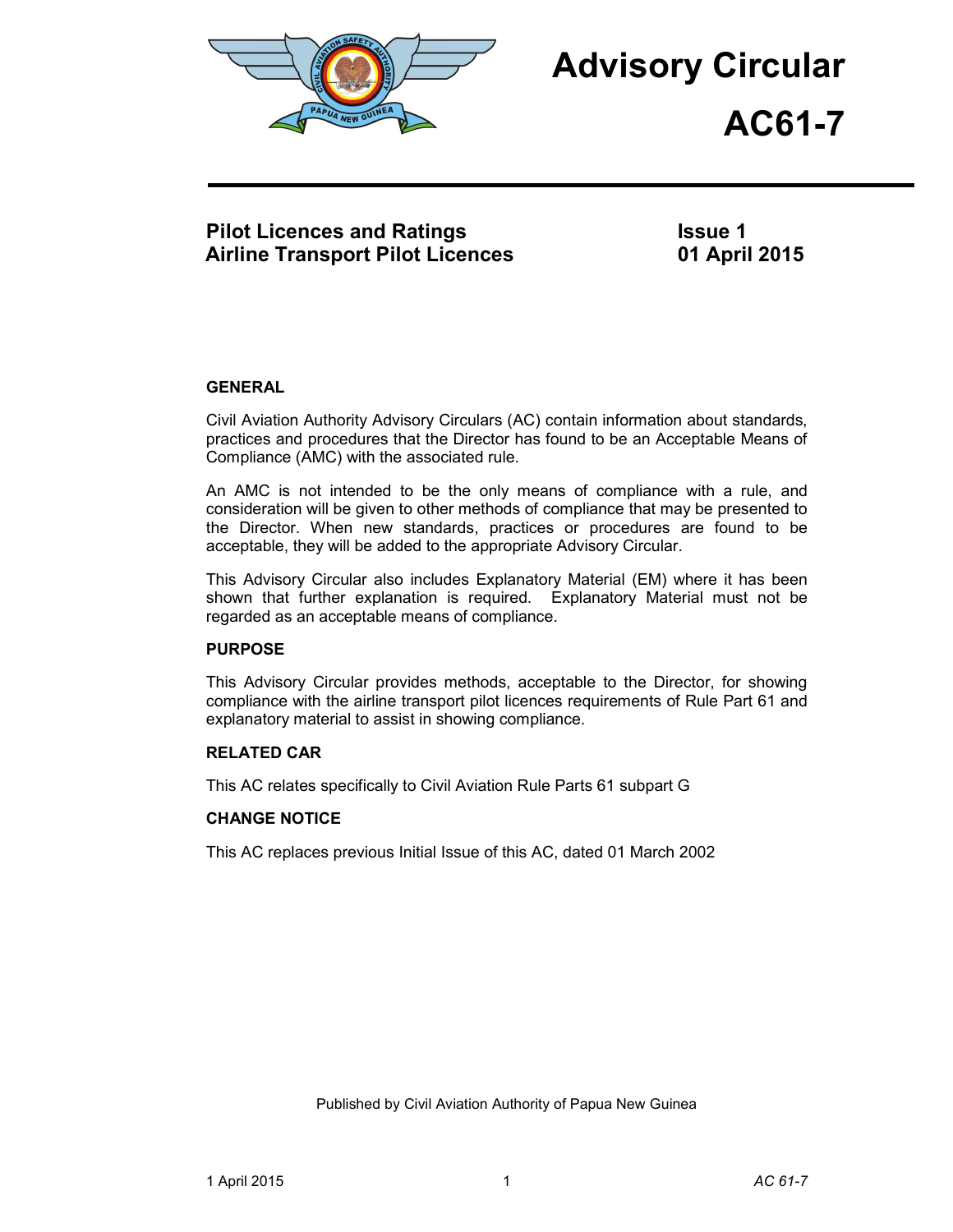# **INTRODUCTION**

This advisory circular supports part 61 subpart G.

# **Table of Contents**

| <b>Pilot Licences and Ratings Initial Issue</b>                                   | 1              |
|-----------------------------------------------------------------------------------|----------------|
| Airline Transport Pilot Licences 01 March 2001                                    | 1              |
| <b>INTRODUCTION</b>                                                               | $\mathbf{2}$   |
| Part 61 Subpart G - Airline Transport Pilot Licence                               | 4              |
| Eligibility requirements - Rule 61.253                                            | 4              |
| Appendix I - ATPL flight time experience requirements                             | 4              |
| Aeroplane                                                                         | 4              |
| Helicopter                                                                        | 5              |
| Appendix II - ATPL written examinations                                           | 6              |
| ATPL(A) examinations - Rule 61.253                                                | 6              |
| ATPL(H) examination - Rule 61.253                                                 | 6              |
| Appendix III - Examination syllabus information                                   | $\overline{7}$ |
| Air law (aeroplane & helicopter) syllabus                                         | $\overline{7}$ |
| Flight navigation general (aeroplane & helicopter) syllabus                       | 22             |
| Flight planning (aeroplane) syllabus                                              | 22             |
| Meteorology (aeroplane & helicopter) syllabus                                     | 23             |
| Instruments and navigation aids (aeroplane) syllabus                              | 24             |
| Advanced aerodynamics, performance, and systems knowledge<br>(aeroplane) syllabus | 26             |
| Human factors (aeroplane & helicopter) syllabus                                   | 27             |
| Aerodynamics and aircraft systems (helicopter) syllabus                           | 28             |
| Airframe and systems                                                              | 32             |
| Air conditioning                                                                  | 32             |
| Ice, rain, and particle protection                                                | 33             |
| Fuel systems                                                                      | 33             |
| <b>Electrical systems</b>                                                         | 34             |
| Power Plants - Turbine engine                                                     | 35             |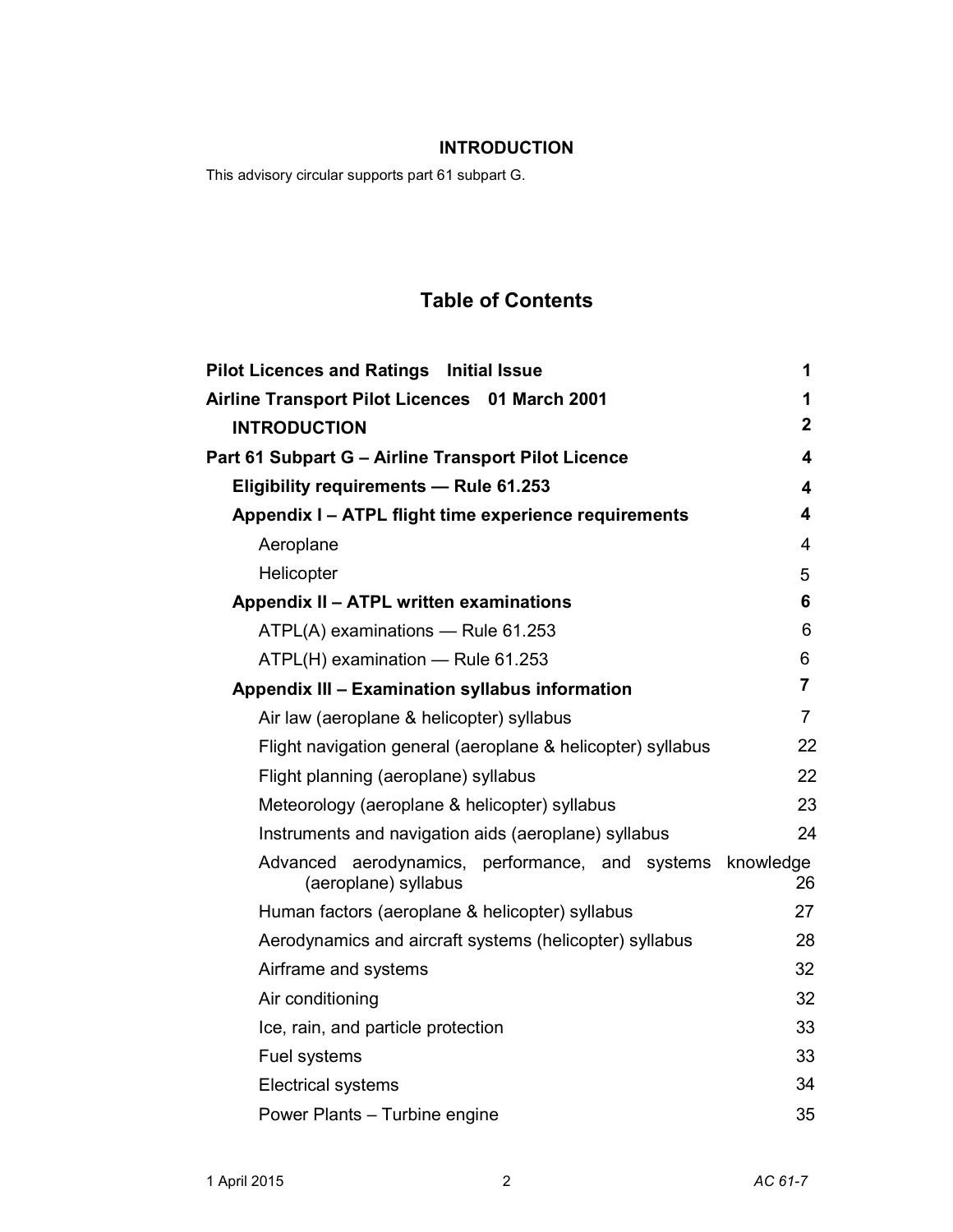| <b>Flight Instrumentation Systems</b>         | 36 |
|-----------------------------------------------|----|
| Flight planning (helicopter) syllabus         | 38 |
| Performance and loading (helicopter) syllabus | 40 |
| Appendix IV - ATPL flight test syllabus       | 44 |
| General                                       | 44 |
| General knowledge test                        | 45 |
| Pilot competency test                         | 45 |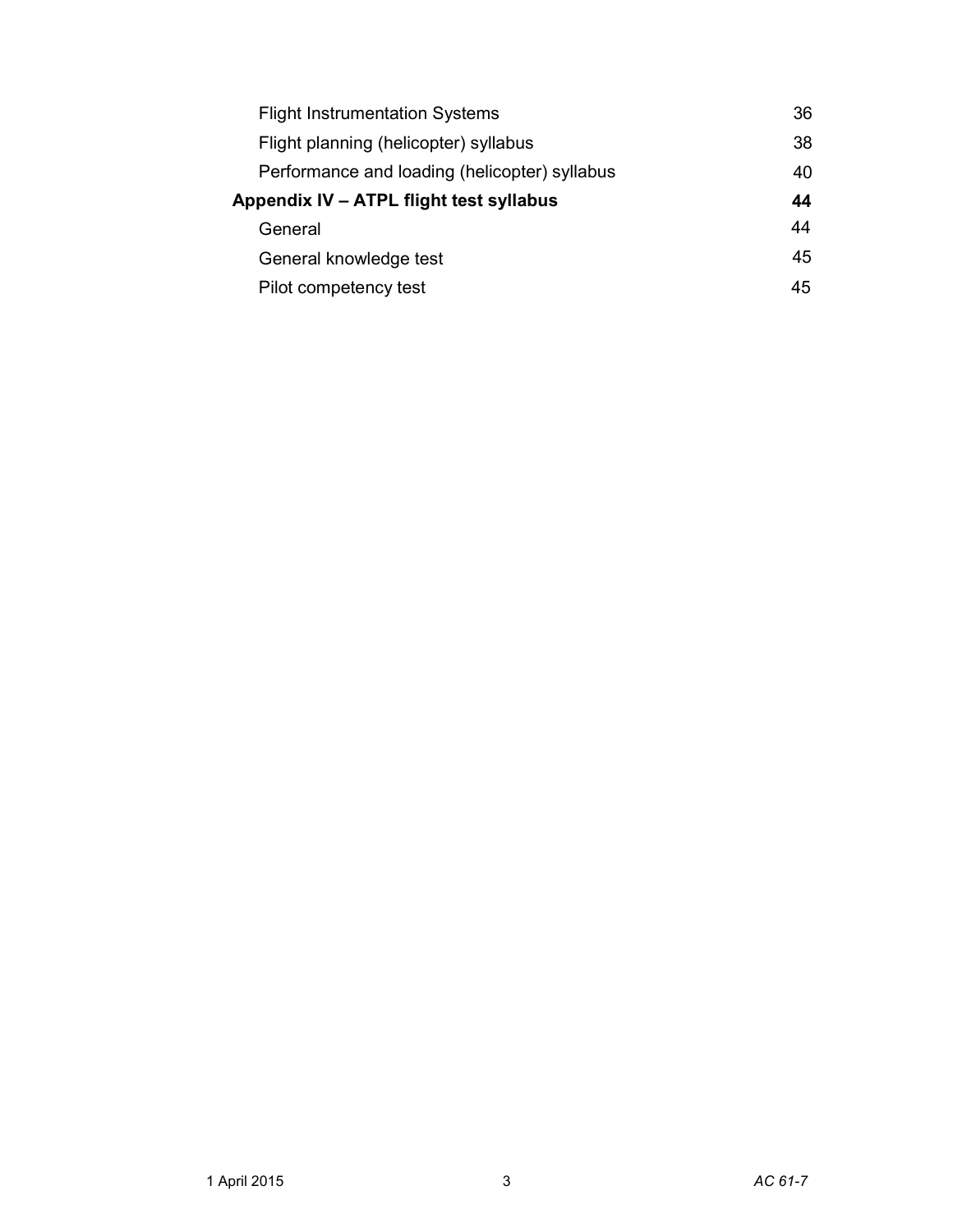# **Part 61 Subpart G – Airline Transport Pilot Licence**

# **Eligibility requirements — Rule 61.253**

- (a) Rule 61.253(a)(2) requires an applicant for an ATPL to hold an appropriate current CPL. This includes the requirement to hold a current Class 1 medical certificate.
- (b) Rule 61.253(a)(4) requires an applicant for an ATPL to have flight time experience acceptable to the Director. Attainment of the experience requirements detailed in Appendix I of this advisory circular is acceptable.
- (c) Rule 61.253(a)(5) requires an applicant for an ATPL to have passed approved written examinations, or approved equivalents, in air law, flight navigation general, flight planning, meteorology, instruments and navigation aids, human factors, and advanced aerodynamics, performance, and systems knowledge (A) or (H) as appropriate. Credits in the applicable examinations packages listed in tables 1, 2, or 3 in Appendix II will meet these requirements. Appendix III details the syllabuses that are applicable to these examinations.
- (d) Rule 61.253(a)(6) requires an applicant for an ATPL to demonstrate competency in the appropriate category of aircraft to a flight examiner authorized by the Director under CAR Part 183. Appendix IV details the competencies to be tested during the flight test.
- (e) A current ATPL issued by a foreign contracting State to the Convention will normally be accepted as meeting the requirements in Rule 61.253(a)(4) for flight time experience, and Rule 61.253(a)(5) for all written examination passes except for air law, provided the applicant produces evidence of having completed at least 500 hours as pilot-in-command or 1000 hours as co-pilot on multi-crew operations in multi-engine aircraft on commercial IFR operations following the issue of the flight crew licence that has been presented for recognition. Such experience is to have been gained in countries under the jurisdiction of the foreign authority that issued the ATPL.

# **Appendix I – ATPL flight time experience requirements**

#### **Aeroplane**

**Total flight time experience:** At least 1500 hours in aeroplanes with appropriate cross-crediting of experience as detailed below. This flight time experience is to include at least the minimum flight time requirements that follow:

**Pilot-in-command:** 250 hours in aeroplanes as pilot-in-command, or not less than 150 hours as pilot-incommand and the necessary additional time to make up the total of 250 hours being 50 percent of the total flight time gained when acting as a co-pilot performing under the supervision of a pilot-in-command in accordance with rule 61.31(c). The 250 hours is to include 100 hours of cross-country navigation of which 25 hours is to have been at night.

**Cross-country navigation:** 200 hours in aeroplanes as co-pilot in an aeroplane required to be operated with a co-pilot, or in lieu thereof 100 additional hours of cross-country navigation flight time as pilot-incommand which may have been part of the 250 hours required for pilot-in-command.

**Night flight:** 100 hours in aeroplanes as pilot-in-command or as co-pilot.

**Instrument time:** 75 hours which is to include 50 hours instrument flight time in aeroplanes.

# **Cross-crediting:**

Where an applicant produces acceptable evidence of piloting experience in aircraft other than in aeroplanes, half the pilot-in-command time experienced within the immediately preceding 12 months, up to the maximums that follow, may be credited towards the total flight experience required, but not to the specific flight experiences:

- for helicopters  $-60$  hours.
- for gliders and powered gliders  $-25$  hours.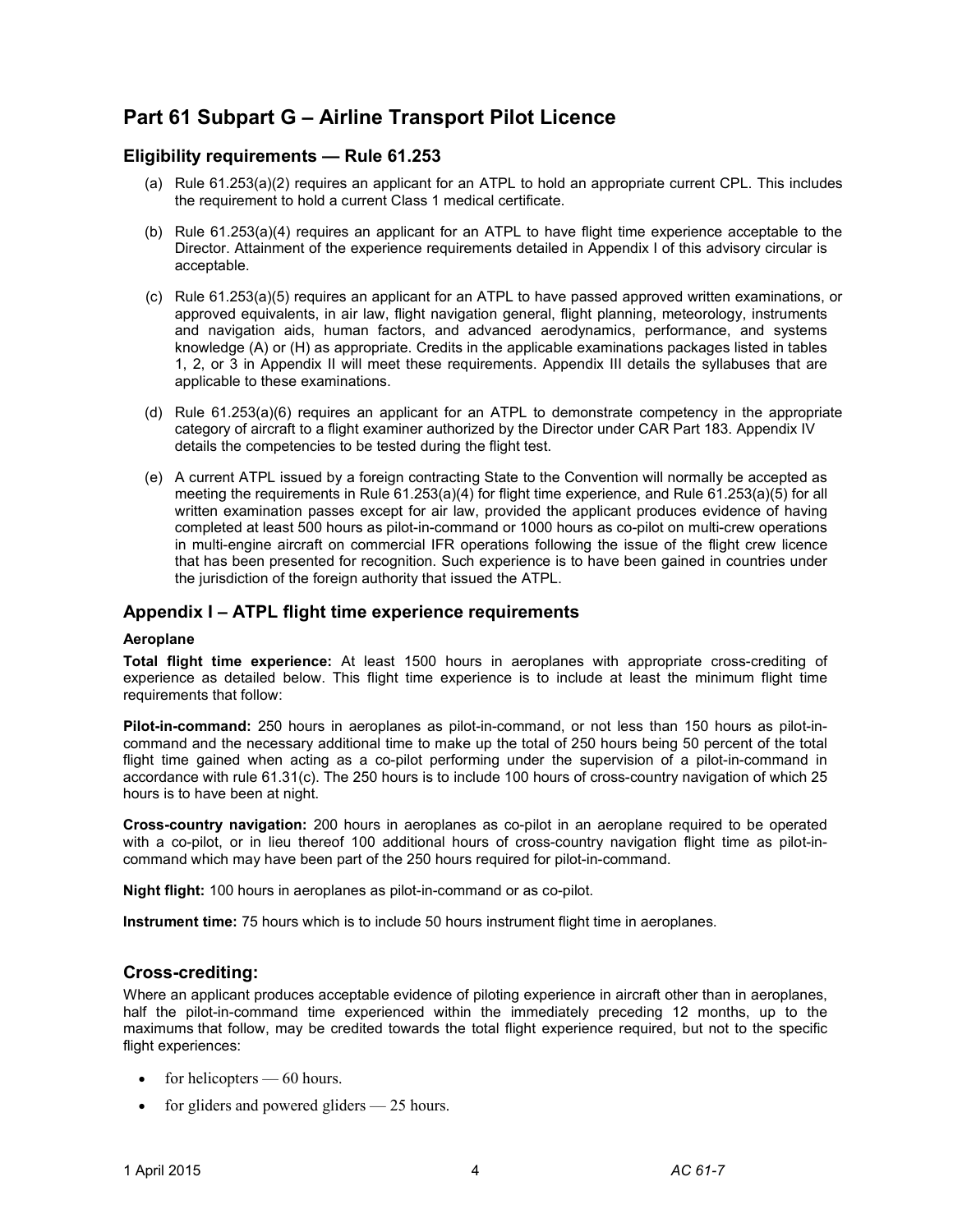• for the above combined  $-60$  hours.

#### **Helicopter**

**Total flight time experience:** At least 1000 hours in helicopters with appropriate cross-crediting of experience as detailed below. This flight time experience is to include at least the minimum flight time requirements that follow:

**Pilot-in-command:** 250 hours in helicopters as pilot-in-command, or Not less than 100 hours as pilot-incommand and the necessary additional time to make up the total of 250 hours being 50 percent of the total flight time gained when acting as a co-pilot performing under the supervision of a pilot-in-command in accordance with Rule 61.31(c).

**Cross-country navigation:** 200 hours in helicopters of which not less than 100 hours is to be as pilot-incommand and the necessary additional time to make up the total of 200 hours being 50 percent of the total flight time gained when acting as co-pilot performing under the supervision of a pilot-in-command in accordance with Rule 61.31(c).

**Instrument time:** 30 hours of which 20 hours is to be instrument flight time in helicopters.

**Night flying:** 50 hours in helicopters.

# **Cross-crediting:**

Where an applicant produces acceptable evidence of piloting experience in aircraft other than in helicopters, half the pilot-in-command time experienced within the immediately preceding 12 months up to the maximums that follow, may be credited towards the total flight experience required, but not to the specific experiences:

- for aeroplanes 60 hours.
- for gliders and powered gliders 25 hours.
- for the above combined  $-60$  hours.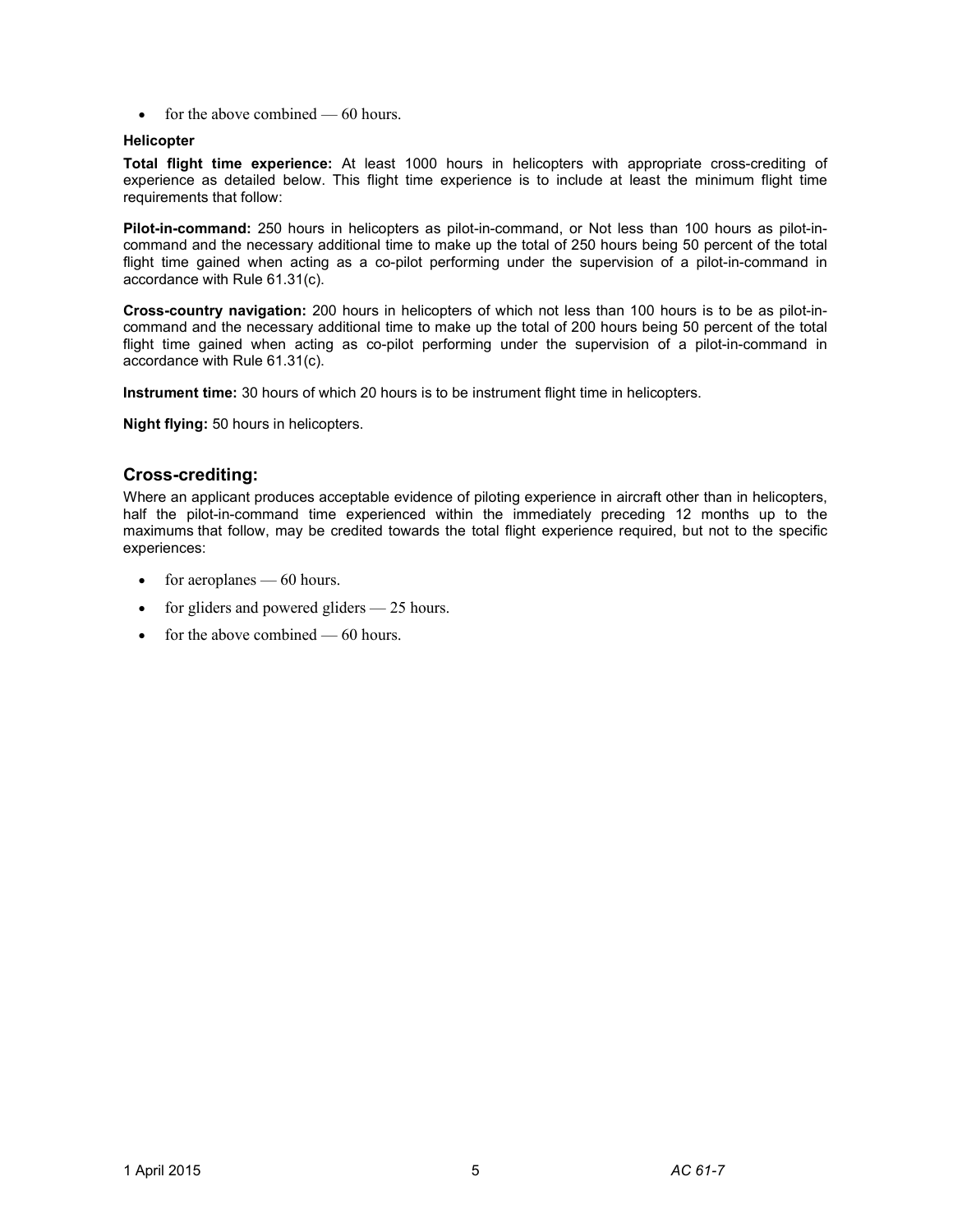# **Appendix II – ATPL written examinations**

# **ATPL(A) examinations — Rule 61.253**

Examinations that are acceptable to the Director for the grant of an ATPL(A) are given in Table 1.

# **Table 1**

| <b>Examination Authority</b> | <b>Subject titles</b>                                                      | Code       |
|------------------------------|----------------------------------------------------------------------------|------------|
| CASA                         | Air Law<br>(aeroplane & helicopter)                                        | <b>ALP</b> |
| CASA                         | Flight Navigation – general<br>(aeroplane & helicopter)                    |            |
| CASA                         | Flight planning (Aeroplane)                                                |            |
| CASA                         | Meteorology<br>(aeroplane & helicopter)                                    | AMT        |
| CASA                         | Instruments and Navigational<br>Aids (Aeroplane)                           |            |
| CASA                         | Human Factors<br>(aeroplane & helicopter)                                  | AHF        |
| CASA                         | Advanced Aerodynamics,<br>performance and systems<br>knowledge (aeroplane) |            |

### **ATPL(H) examination — Rule 61.253**

Examination packages that are acceptable to the Director for the grant of an ATPL(H) are given in Table 2 **or** Table 3:

# **Table 2**

| <b>Examination Authority</b> | <b>Subject titles</b>                | Code        |
|------------------------------|--------------------------------------|-------------|
| CASA                         | Aerodynamics and aircraft<br>systems | AASH        |
| <b>CASA</b>                  | Flight planning                      | <b>AFPH</b> |
| CASA                         | Performance and loading              | <b>APLH</b> |
| CASA                         | Navigation                           | <b>ANAV</b> |
| CASA                         | Meteorology                          | AMET        |
| CASA                         | <b>Human Factors</b>                 | <b>AHUF</b> |
| CASA                         | Air Law                              | <b>ALP</b>  |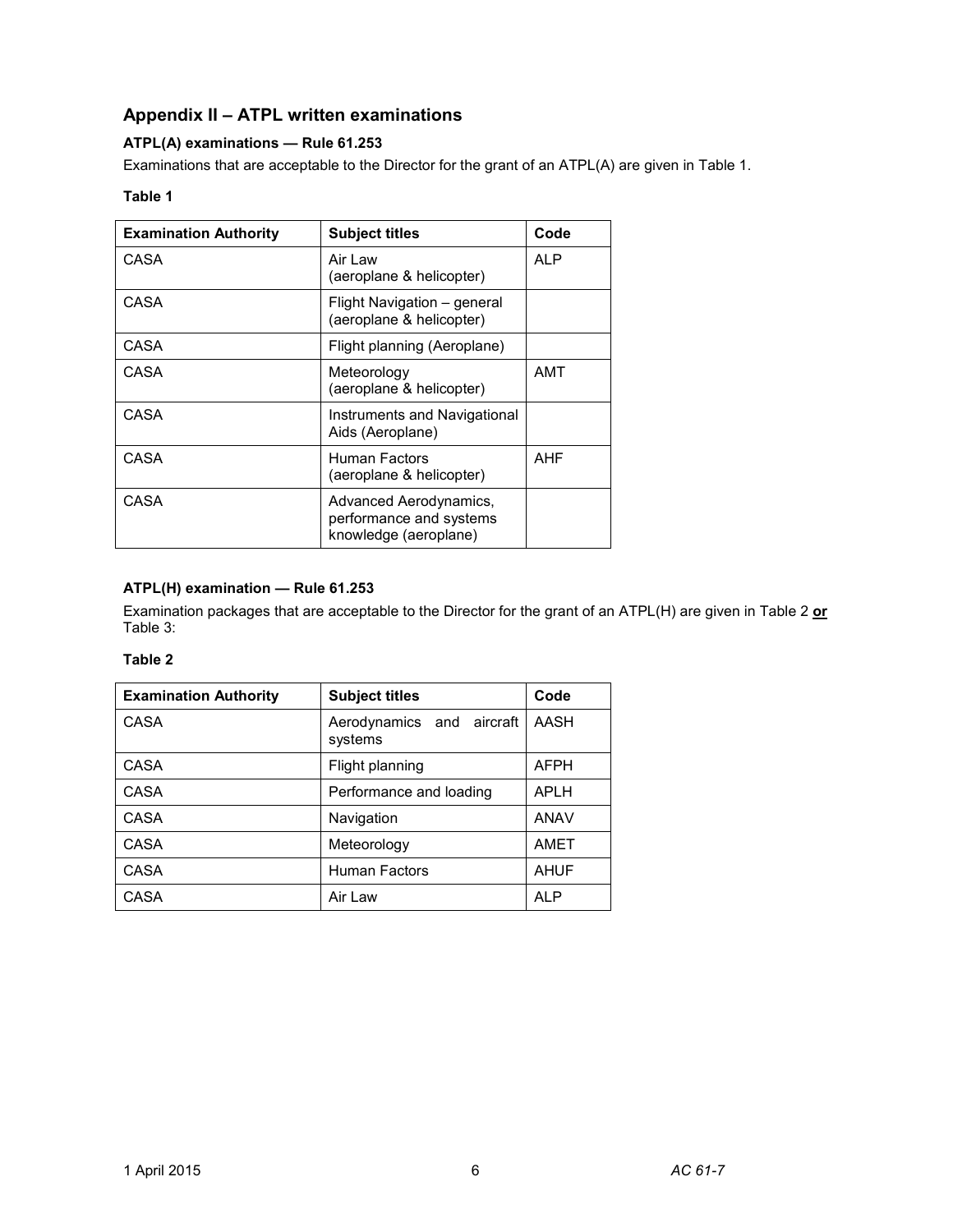#### **Table 3**

| <b>Examination Authority</b> | <b>Subject titles</b>                                   | Code |
|------------------------------|---------------------------------------------------------|------|
| CASA                         | Aerodynamics and aircraft<br>systems (helicopter)       | TBA  |
| CASA                         | Flight planning (helicopter)                            | TBA  |
| CASA                         | Performance and loading<br>(helicopter)                 | TBA  |
| CASA                         | Flight Navigation – general<br>(aeroplane & helicopter) |      |
| CASA                         | Meteorology<br>(aeroplane & helicopter)                 | AMT  |
| CASA                         | Human Factors<br>(aeroplane & helicopter)               | AHF  |
| CASA                         | Air I aw<br>(aeroplane & helicopter)                    | AI P |

CASA = Civil Aviation Authority of Australia

# **Appendix III – Examination syllabus information**

#### **Air law (aeroplane & helicopter) syllabus**

Candidates are required to have a broad knowledge of the purpose and content of the following documents or groups of documents:

Civil Aviation Act 2000.

Civil Aviation Rules (CARs).

Civil Aviation Advisory Circulars (ACs).

Papua New Guinea Aeronautical Information Publication (PNGAIP):

- (i) Visual Flight Guide (VFG).
- (ii) Instrument Flight Guide (IFG).<br>(iii) Planning Manual.
- Planning Manual.

#### **Civil Aviation Act 2000**

Candidates are required to have knowledge of the following section of the Act:

Sections 63 and 64 Duties of pilot in command.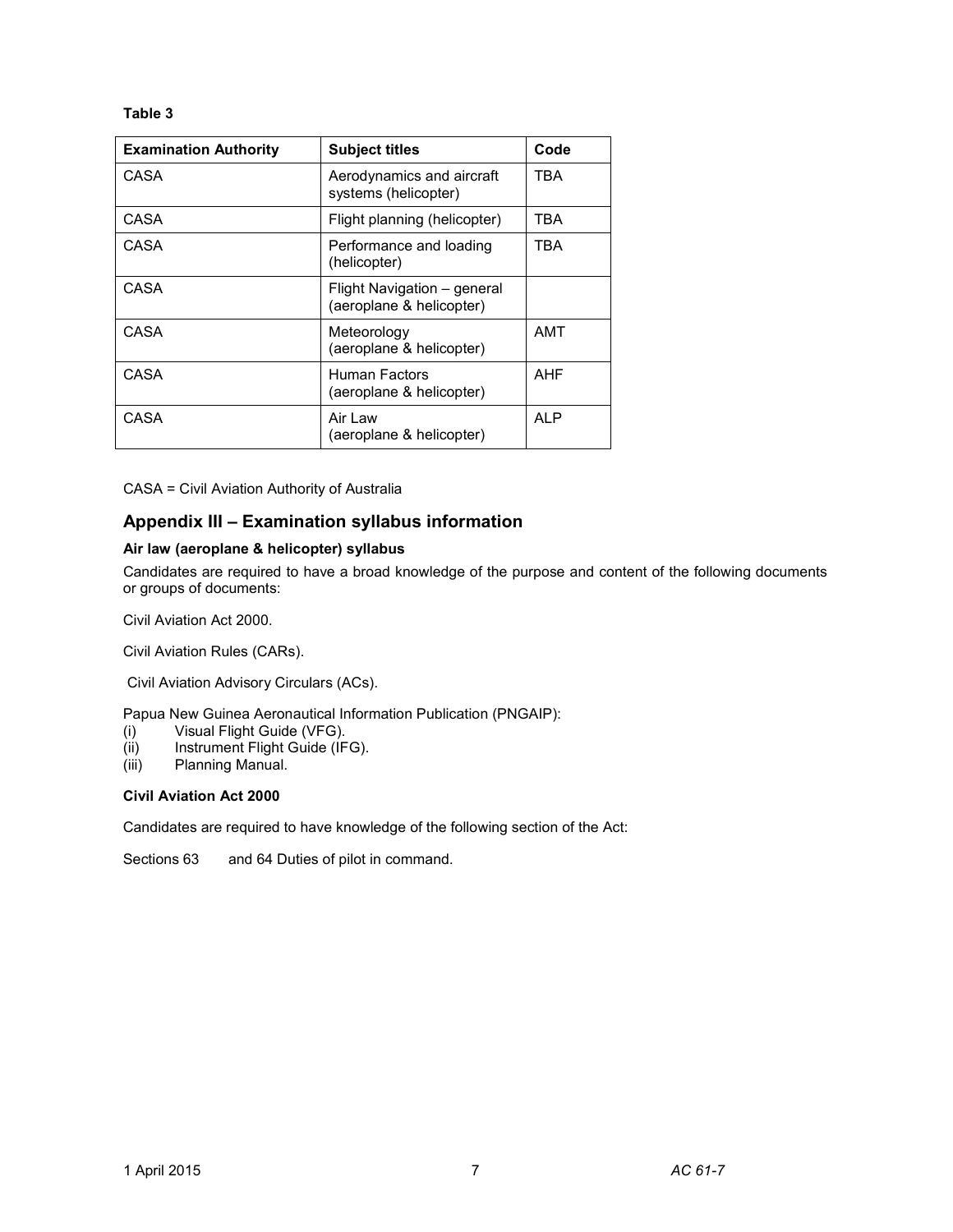#### **Civil Aviation Rules (CARs)**

Candidate must demonstrate knowledge of the following Rules parts. The level of knowledge for each section of the Rules is specified by the following grading:

#### *Level Standard*

- 1 Candidates are to thoroughly understand the operational provisions of this essential knowledge.
- 2 Candidates are to have a working understanding of this knowledge.

CAR Part 1 – Definitions and Abbreviations

#### **Definitions**

Candidates must understand the meaning of the following terms:

| Accelerate-stop distance available | Accident                             |
|------------------------------------|--------------------------------------|
| Act                                | Adequate aerodrome                   |
| Aerodrome                          | Aerodrome control service            |
| Aerodrome Control Tower            | Aerodrome Flight Information service |
| Aerodrome operational area         | Aerodrome traffic                    |
| Aerodrome traffic circuit          | Aerodrome traffic zone               |
| Aeronautical Information Circular  | Aeronautical Information Publication |
| Aeronautical information service   | Aeroplane                            |
| Aeroplane movement                 | <b>AIP Supplement</b>                |
| AIP service                        | Aircraft                             |
| Air operator security programme    | <b>Aircraft Flight Manual</b>        |
| Air Traffic                        | Aircraft radio station               |
| Air Traffic Control (ATC) service  | Air Traffic advisory service         |
| Air Traffic Control unit           | Air Traffic service                  |
| Air Transport operation            | Airworthiness certificate            |
| Aircraft category                  | Airworthy condition                  |
| Airworthiness directive            | Altitude                             |
| Alerting service                   | Approach control office              |
| Approach control service           | Area control centre                  |
| Apron                              | Area navigation                      |
| Area Control service               | ATC clearance                        |
| <b>ATC</b> instruction             | ATS unit                             |
| Augmented crew                     | Authority                            |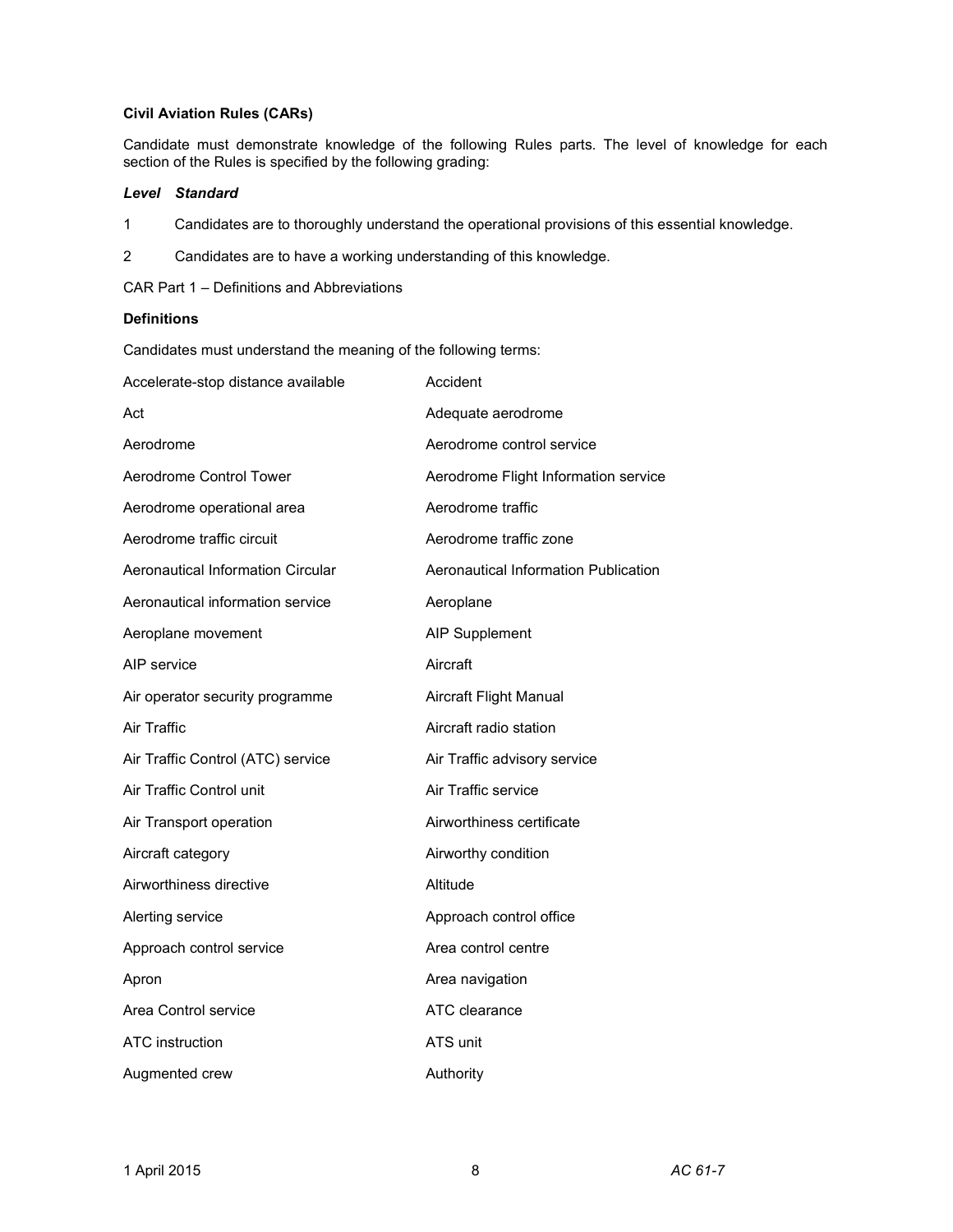| <b>Aviation Medical Assessor</b>          | Cargo                                                 |
|-------------------------------------------|-------------------------------------------------------|
| Baggage                                   | Category II precision approach procedure              |
| Category III precision approach procedure | Class 3(a) fuel                                       |
| Ceiling                                   | Class 3(b) fuel                                       |
| Certificated organisation                 | Class B cargo or baggage compartment                  |
| Clearway                                  | Clearance limit                                       |
| Command practice                          | Co-pilot                                              |
| Contaminated                              | Configuration                                         |
| Control area                              | Control zone                                          |
| Controlled flight                         | Controlled airspace                                   |
| Conversion instruction                    | Crew member                                           |
|                                           | Cross country flight                                  |
| Cruising level                            | Dangerous goods                                       |
| Current                                   | Decision altitude                                     |
| Day                                       | Designated Medical Examiner                           |
| Decision height                           | Document                                              |
| Disabled passenger                        | Domestic aerodrome                                    |
| Dry                                       | Escorted passenger                                    |
| Dual flight time                          | Extended-range twin-engine operations                 |
| Extended over-water operation             | Final reserve fuel                                    |
| Fit and proper person                     | Flight crew member                                    |
| Flight attendant                          | <b>Flight Examiner</b>                                |
| Flight following flight plan              | Flight Information region                             |
| Flight instruction                        | Flight manual                                         |
| Flight level                              | Flight plan                                           |
| Flight time                               | Foreign air transport operation<br>(Part 129<br>only) |
| Foreign aircraft                          | <b>General Aviation Area</b>                          |
| Goods                                     | Height                                                |
| Helicopter                                | Heliport                                              |
| Hover                                     |                                                       |
| <b>IFR flight</b>                         | Instrument approach procedure                         |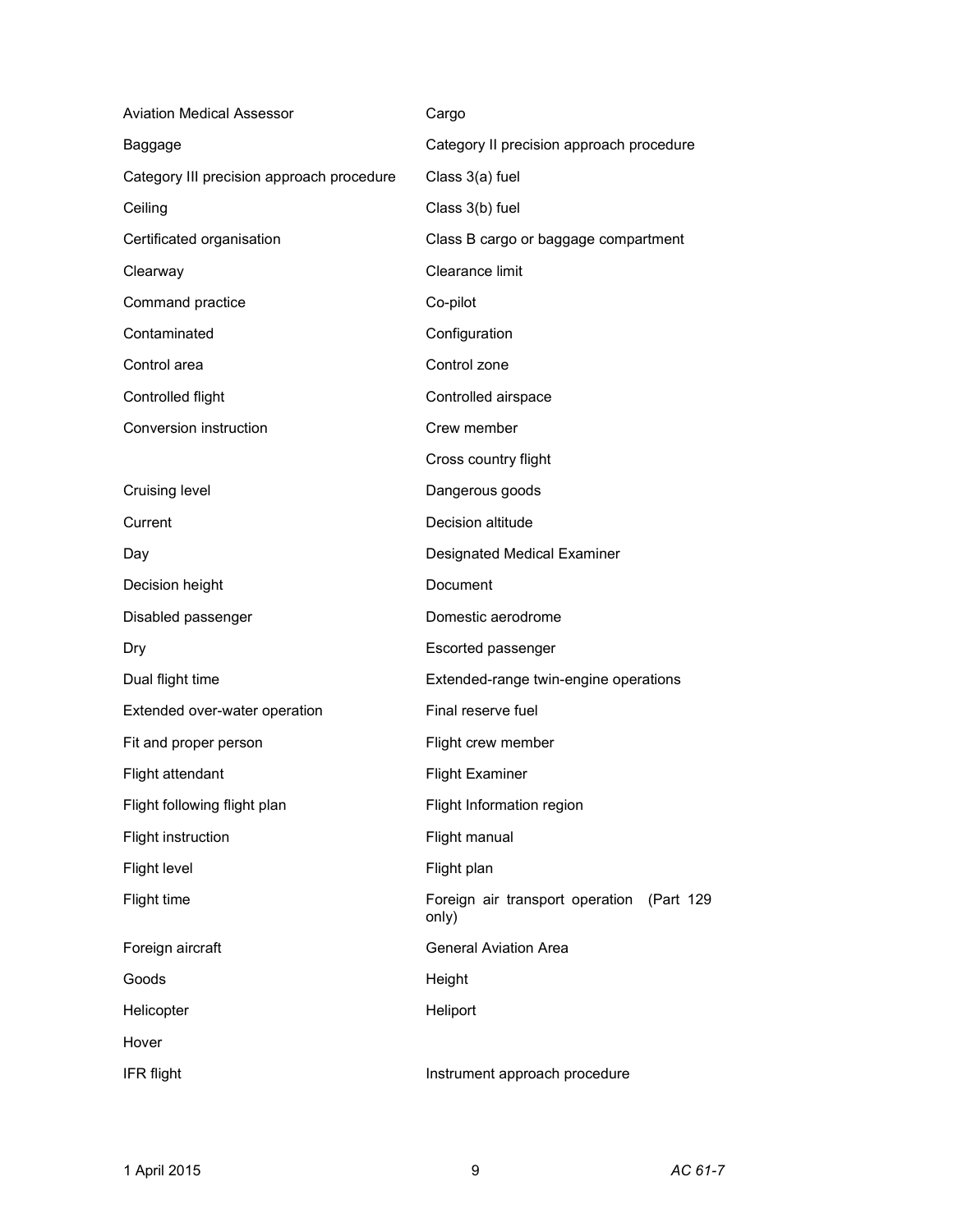| Incident                                                        | Instrument flight time                  |
|-----------------------------------------------------------------|-----------------------------------------|
| Instrument flight                                               | Instrument meteorological conditions    |
| Instrument time                                                 | Level                                   |
| International airport                                           | Lifed                                   |
| International NOTAM office                                      | Mach number                             |
| Landing distance available                                      | Maintenance                             |
| Manoeuvring area                                                | Manufacturer's maintenance programme    |
| Maximum certificated take-off weight                            | Meteorological information              |
| Minimum descent altitude                                        | Minimum descent height                  |
| Movement area                                                   | Papua New Guinea registered aircraft    |
| Papua New Guinea Aeronautical Information Night<br>Publications |                                         |
| NOTAM                                                           | <b>NOTAM</b> service                    |
| Operable                                                        | Operate                                 |
| Operating cycle                                                 | Operational flight plan                 |
| Originating aircraft                                            | Owner                                   |
| Passenger                                                       | Performance-class 1 helicopter          |
| Pilot-in-command                                                |                                         |
| Precision approach procedure                                    | Pressure altitude                       |
| Rating                                                          | Regular air transport passenger service |
| Regular air transport service                                   | Reporting point                         |
| Required navigation performance                                 | RNP performance                         |
| Runway                                                          | Runway visual range                     |
| <b>SARTIME</b>                                                  | Screening                               |
| Security                                                        | Security control                        |
| Serious incident                                                | Shore                                   |
| <b>SIGMET</b> information                                       | Synthetic flight trainer                |
| Take-off distance available                                     | Take-off run available                  |
| Take-off weight                                                 | Taxi                                    |
| <b>Technical Instructions</b>                                   | Time in service                         |
| Traffic load                                                    | <b>Translation circuit</b>              |
| Turbine powered                                                 | Turbofan                                |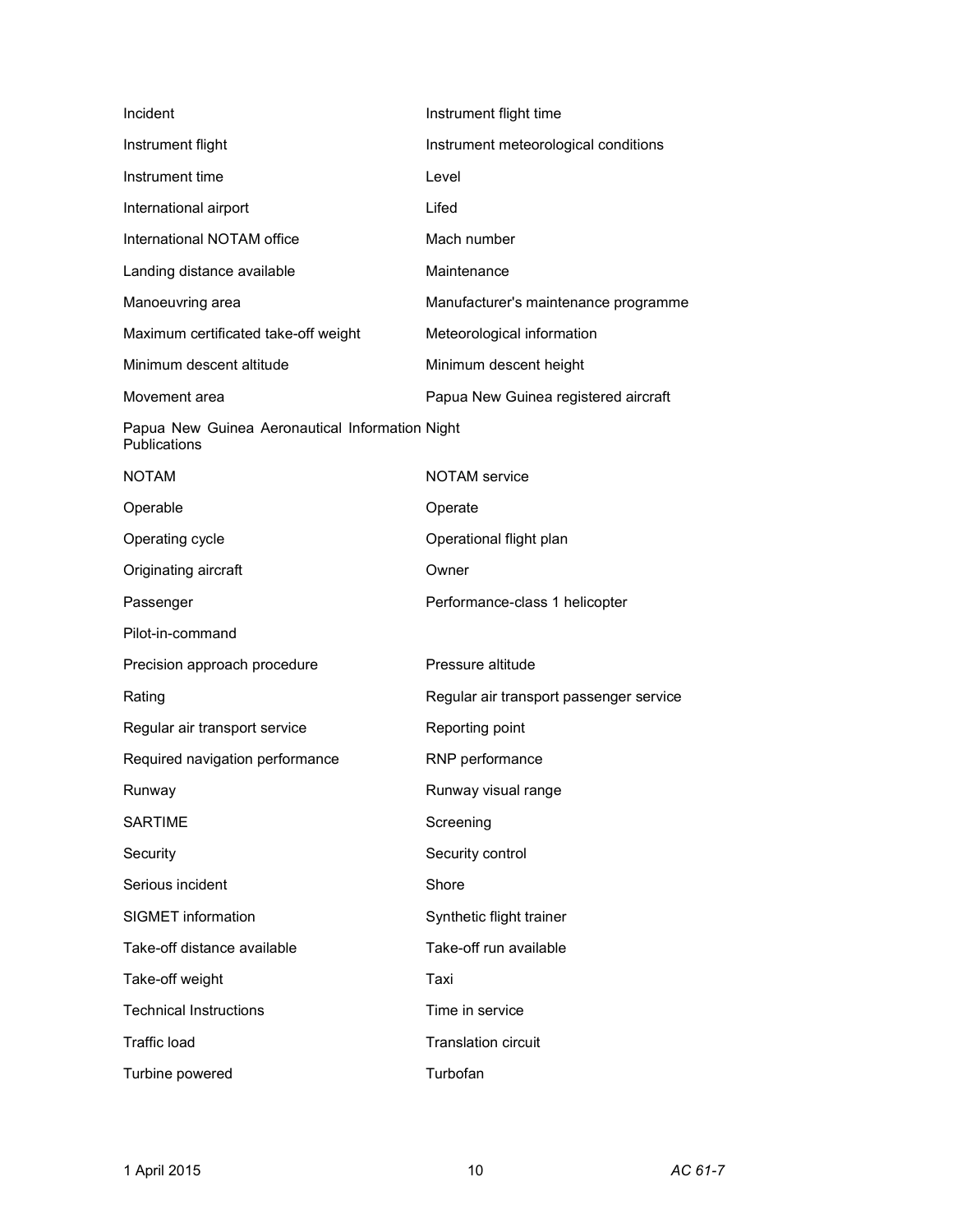| Turbojet   | Turboprop                        |
|------------|----------------------------------|
| Type       | Unlawful interference            |
| Valid      | VFR flight                       |
| Visibility | Visual meteorological conditions |
| Wet        | <b>ZFT</b> simulator             |

# **Abbreviations**

Candidates must have an awareness of the abbreviations listed in CAR Part 1.

### **CAR PART 12 – Accidents Incidents and Statistics**

| <b>Section</b> |                                            | Level |
|----------------|--------------------------------------------|-------|
| 12.1           | Applicability                              | 2     |
| 12.3           | Definitions                                | 1     |
| 12.51          | Notification of an accident                |       |
| 12.53          | Details of an accident                     |       |
| 12.55          | Notification of an incident                | 1     |
| 12.57          | Details of an incident                     |       |
| 12.59          | Investigation and reporting                | 2     |
| 12.101         | Access to aircraft involved in an accident | 2     |
| 12.103         | Preservation of records                    | 1     |
| 12.151         | Aircraft operating statistics              |       |
|                |                                            |       |

# **CAR PART 20 – Transition Rules (Review as applicable**)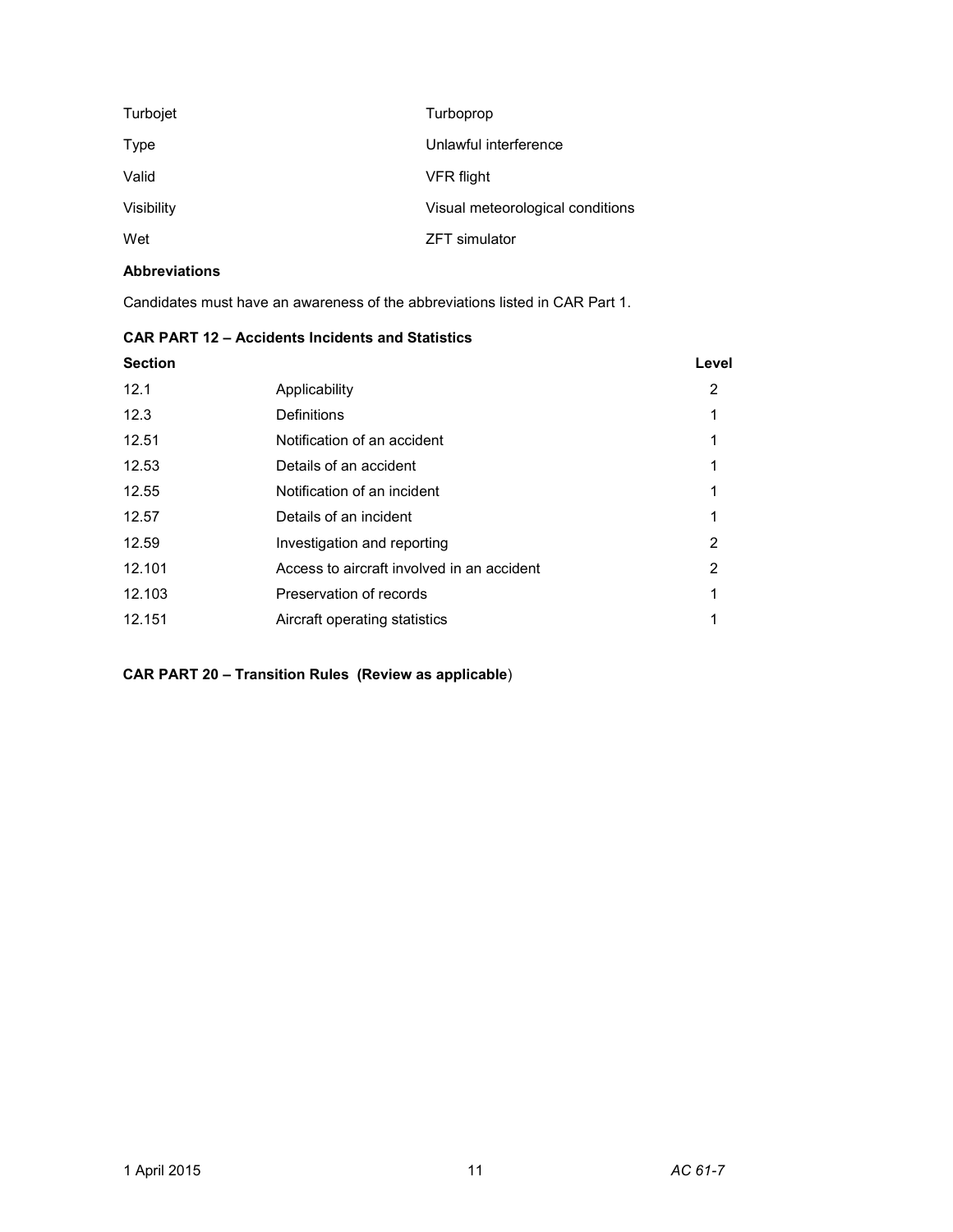# **CAR PART 61 – Pilot Licences and Ratings**

| <b>Section</b> |                                                     | Level          |
|----------------|-----------------------------------------------------|----------------|
| 61.1           | Purpose                                             | $\overline{2}$ |
| 61.5           | Requirement for licence and ratings                 | $\overline{2}$ |
| 61.13          | Foreign Licences recognised by Director             | 1              |
| 61.15          | Duration of licences and ratings                    | $\overline{2}$ |
| 61.17          | Written examinations – prerequisites and grades     | 2              |
| 61.19          | Cheating or other unauthorised conduct              | 1              |
| 61.21          | Flight test prerequisites                           | $\overline{2}$ |
| 61.23          | Reserved                                            |                |
| 61.25          | Flight training and testing – general requirements  | 2              |
| 61.29          | Pilot logbooks - general                            | 1              |
| 61.35          | Medical requirements                                | 1              |
| 61.37          | Recent flight experience                            | 1              |
| 61.39          | <b>Biennial Flight Review (BFR)</b>                 | 1              |
| 61.41          | Use of lower licence or rating                      | 1              |
| 61.43          | Examination for continued fitness or proficiency    | 2              |
| 61.53          | Aircraft type rating eligibility requirements       | 1              |
| 61.55(a)       | Aircraft type rating entry in pilot logbook Student | $\overline{2}$ |
| 61.103         | Pilot - general                                     | 2              |
| 61.251         | Purpose (ATPL)                                      | 1              |
| 61.253         | Eligibility requirements (ATPL)                     | 1              |
| 61.255         | Privileges (ATPL)                                   | 2              |
| 61.257         | <b>Currency Requirements (ATPL)</b>                 | 1              |

# **CAR PART 67 – Medical Standards and Certification Section**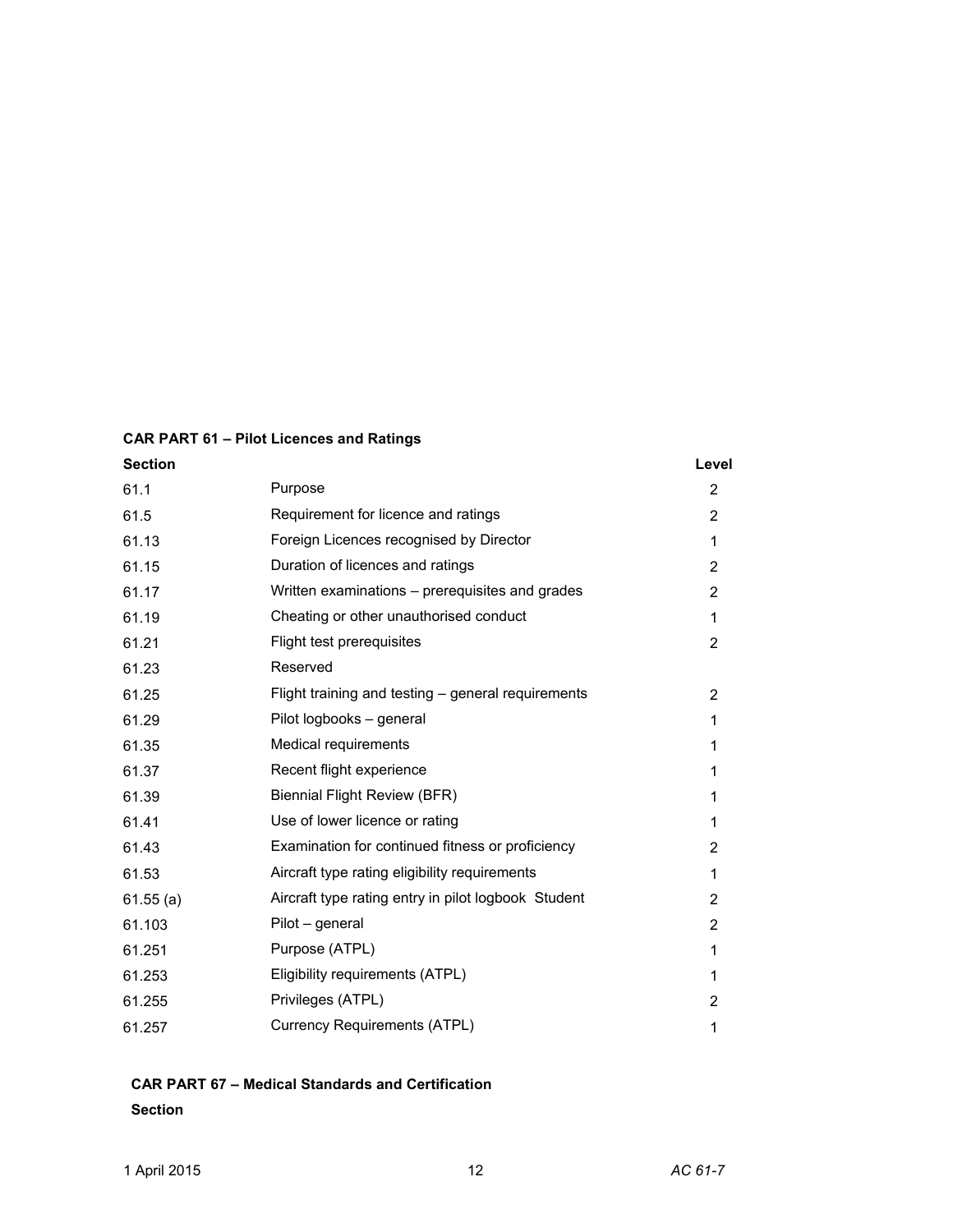| 67.51 | Application                      |  |
|-------|----------------------------------|--|
| 67.55 | Issue of Medical Certificates    |  |
| 67.57 | Duration of Medical Certificates |  |

# **CAR PART 71 – Designation and Classification Of Airspace**

| <b>Section</b> |                                      | Level |
|----------------|--------------------------------------|-------|
| 71.11          | Controlled and Uncontrolled airspace | 1     |
| 71.13          | Visual reporting points              | 2     |
| 71.15          | QNH zones                            | 2     |
| 71.51          | Control areas                        | 1     |
| 71.53          | Control zones                        |       |
| 71.55          | <b>VFR</b> transit lanes             | 1     |
| 71.57          | General aviation areas               | 1     |
| 71.59          | Subsidiary airspace designations     | 1     |
| 71.61          | Temporary airspace                   | 1     |
| 71.101         | Class A airspace                     | 1     |
| 71.103         | Class B airspace                     | 1     |
| 71.105         | Class C airspace                     | 1     |
| 71.107         | Class D airspace                     | 1     |
| 71.109         | Class E airspace                     | 1     |
| 71.111         | Class F airspace                     | 1     |
| 71.113         | Class G airspace                     | 1     |
|                |                                      |       |

# **CAR PART 71 – Subpart D Special use Airspace Section**

|       |                            | Level |
|-------|----------------------------|-------|
| 71.?? | Restricted areas           | 1     |
| 71.?? | Military operational areas |       |
| 71.?? | Conditional areas          | 1     |
| 71.?? | Danger areas               | 1     |
| 71.?? | Aerodrome traffic zones    | 1     |
| 71.?? | Temporary airspace         |       |

# **CAR PART 91 – General Operating and Flight Rules**

| <b>Section</b> |                                                                                         | Level |
|----------------|-----------------------------------------------------------------------------------------|-------|
| 91.5           | Compliance with crew instructions and commands                                          |       |
| 91.7           | Portable electronic devices                                                             |       |
| 91.9           | Carriage and discharge of firearms                                                      |       |
| 91.11          | Prohibition against interference with crew members, aircraft<br>and aviation facilities |       |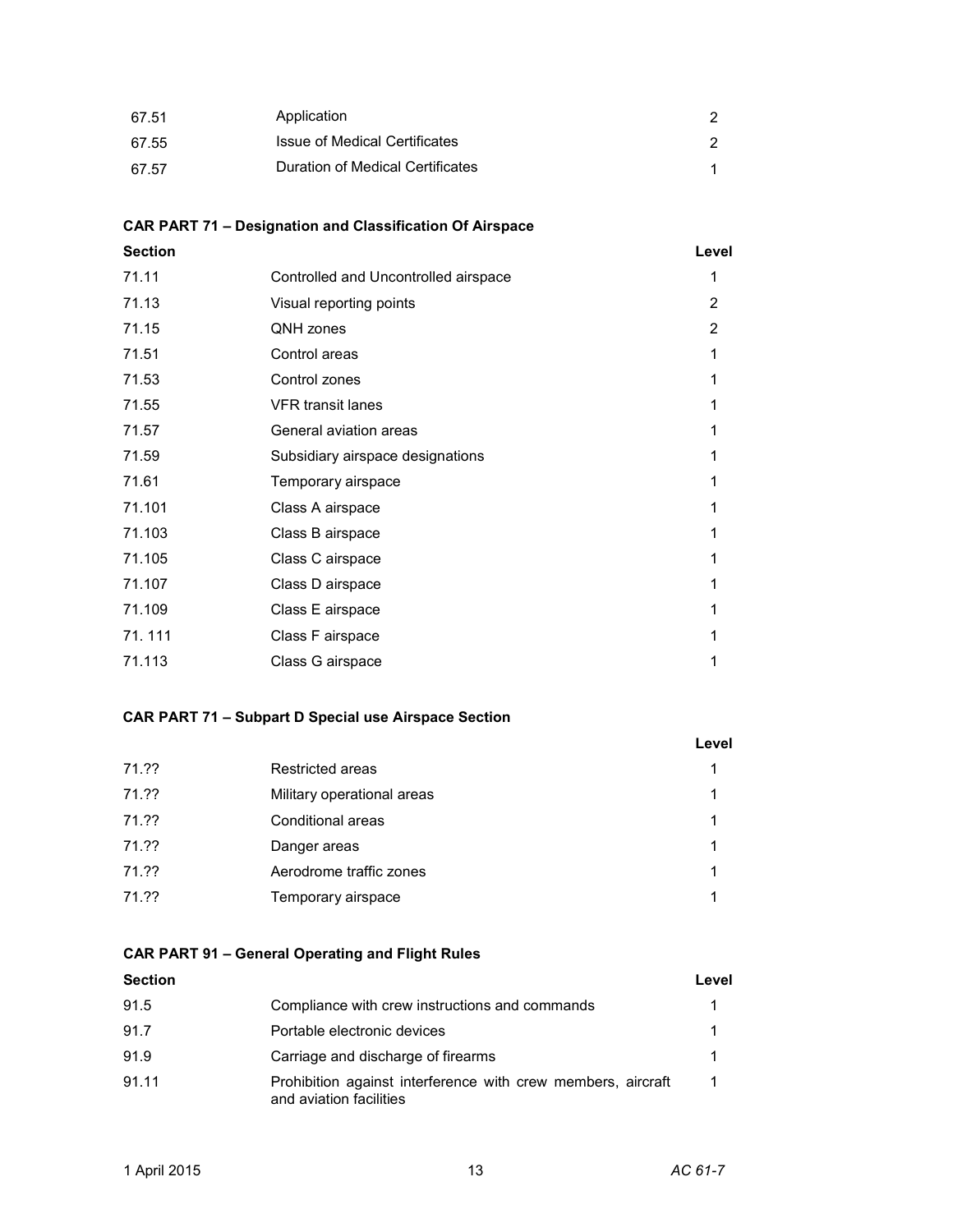| <b>Section</b> |                                                                               | Level |
|----------------|-------------------------------------------------------------------------------|-------|
| 91.101         | Aircraft airworthiness                                                        | 1     |
| 91.109         | Aircraft flight manual                                                        | 1     |
| 91.111         | Documents to be carried                                                       | 1     |
| 91.115         | Flight attendant requirements                                                 | 1     |
| 91.117         | Designation of pilot-in-command                                               | 1     |
| 91.121         | Stowage of passenger service equipment                                        | 1     |
| 91.125         | Simulated instrument flight                                                   | 1     |
| 91.127         | Use of aerodromes                                                             | 1     |
| 91.129         | Restricted and danger areas                                                   | 1     |
| 91.133         | Military operational areas                                                    | 1     |
| 91.135         | Conditional areas                                                             | 1     |
| 91.137         | Volcanic hazard areas                                                         | 1     |
| 91.139         | General aviation areas                                                        | 1     |
| 91.141         | Aerodrome traffic zones                                                       | 1     |
| 91.201         | Safety of aircraft                                                            | 1     |
| 91.203         | Authority of pilot-in-command                                                 | 1     |
| 91.205         | Crew members at stations                                                      | 1     |
| 91.207         | Occupation of seats and wearing of restraints                                 | 1     |
| 91.209         | Use of oxygen equipment                                                       | 1     |
| 91.211         | Passenger briefing                                                            | 1     |
| 91.213         | Carry-on baggage                                                              | 1     |
| 91.215         | Carriage of cargo                                                             | 1     |
| 91.217         | Pre-flight action                                                             | 1     |
| 91.219         | Familiarity<br>with<br>operating limitations<br>and<br>emergency<br>equipment | 1     |
| 91.221         | Flying equipment and operating information                                    | 1     |
| 91.223         | Operating on and in the vicinity of an aerodrome                              | 1     |
| 91.225         | Operations at aerodromes with air traffic services                            | 1     |
| 91.227         | Operating near other aircraft                                                 | 1     |
| 91.229         | Right-of-way rules                                                            | 1     |
| 91.233         | Aircraft lights                                                               | 1     |
| 91.235         | Dropping of objects                                                           | 1     |
| 91.237         | Aircraft speed                                                                | 1     |
| 91.239         | Altimeter settings                                                            | 1     |
| 91.241         | Compliance with ATC clearances and instructions                               | 1     |
| 91.243         | ATC light signals                                                             | 1     |
| 91.245         | Operations in classified and designated airspace                              | 1     |
| 91.246         | Operations in RNP designated airspace                                         | 1     |

# **CAR PART 91 – General Operating and Flight Rules**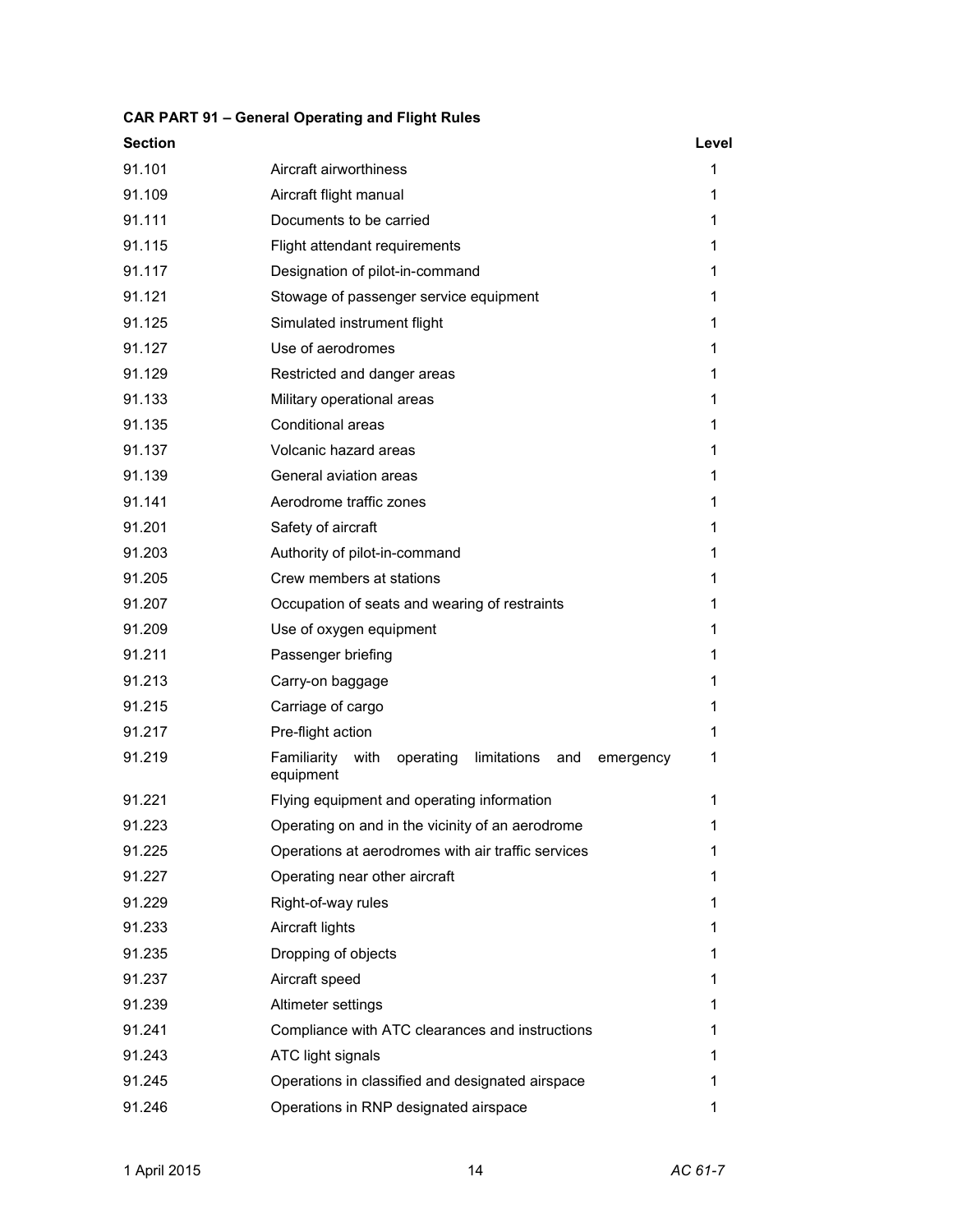| <b>Section</b> |                                                                        | Level |
|----------------|------------------------------------------------------------------------|-------|
| 91.247         | Use of SSR transponder and altitude reporting equipment                | 1     |
| 91.249         | Aircraft callsigns                                                     | 1     |
| 91.301         | VFR meteorological minima                                              | 1     |
| 91.303         | Special VFR weather minima                                             | 1     |
| 91.305         | Fuel requirements for flight under VFR                                 | 1     |
| 91.307         | VFR flight plan                                                        | 1     |
| 91.309         | Position reports                                                       | 1     |
| 91.311         | Minimum heights for VFR                                                | 1     |
| 91.313         | VFR cruising altitude and flight level                                 | 1     |
| 91.315         | Operating in snow and ice conditions                                   | 1     |
| 91.401         | Minimum flight crew                                                    | 1     |
| 91.403         | Fuel requirements for flights under IFR                                | 1     |
| 91.405         | IFR alternate aerodrome requirement                                    | 1     |
| 91.407         | IFR flight plan                                                        | 1     |
| 91.409         | Adherence to flight plan                                               | 1     |
| 91.411         | Inadvertent change to flight plan                                      | 1     |
| 91.413         | Take-off and landing under IFR                                         | 1     |
| 91.415         | Category II and III precision approach procedures                      | 1     |
| 91.417         | Category II and II precision approach procedure manual                 | 1     |
| 91.419         | Approval of category II and III precision approach procedure<br>manual | 2     |
| 91.421         | Operating in icing conditions                                          | 1     |
| 91.423         | Minimum altitudes for IFR flights                                      | 1     |
| 91.425         | IFR cruising altitude or flight level                                  | 1     |
| 91.427         | IFR radio communications                                               | 1     |
| 91.429         | IFR operations - two-way radio communications failure                  | 1     |
| 91.431         | Notification of facility malfunctions                                  | 1     |
| 91.501         | General requirements – instruments and equipment                       | 1     |
| 91.505         | Seating and restraints                                                 | 1     |
| 91.507         | Passenger information signs                                            | 1     |
| 91.509         | Minimum instruments and equipment                                      | 1     |
| 91.511         | Night VFR instruments and equipment                                    | 1     |
| 91.513         | VFR communication equipment                                            | 1     |
| 91.515         | Communication and navigation equipment - VFR over water                | 1     |
| 91.517         | IFR instruments and equipment                                          | 1     |
| 91.519         | IFR communication and navigation equipment                             | 1     |
| 91.521         | Category II and III precision approach equipment                       | 1     |
| 91.523         | Emergency equipment                                                    | 1     |

# **CAR PART 91 – General Operating and Flight Rules**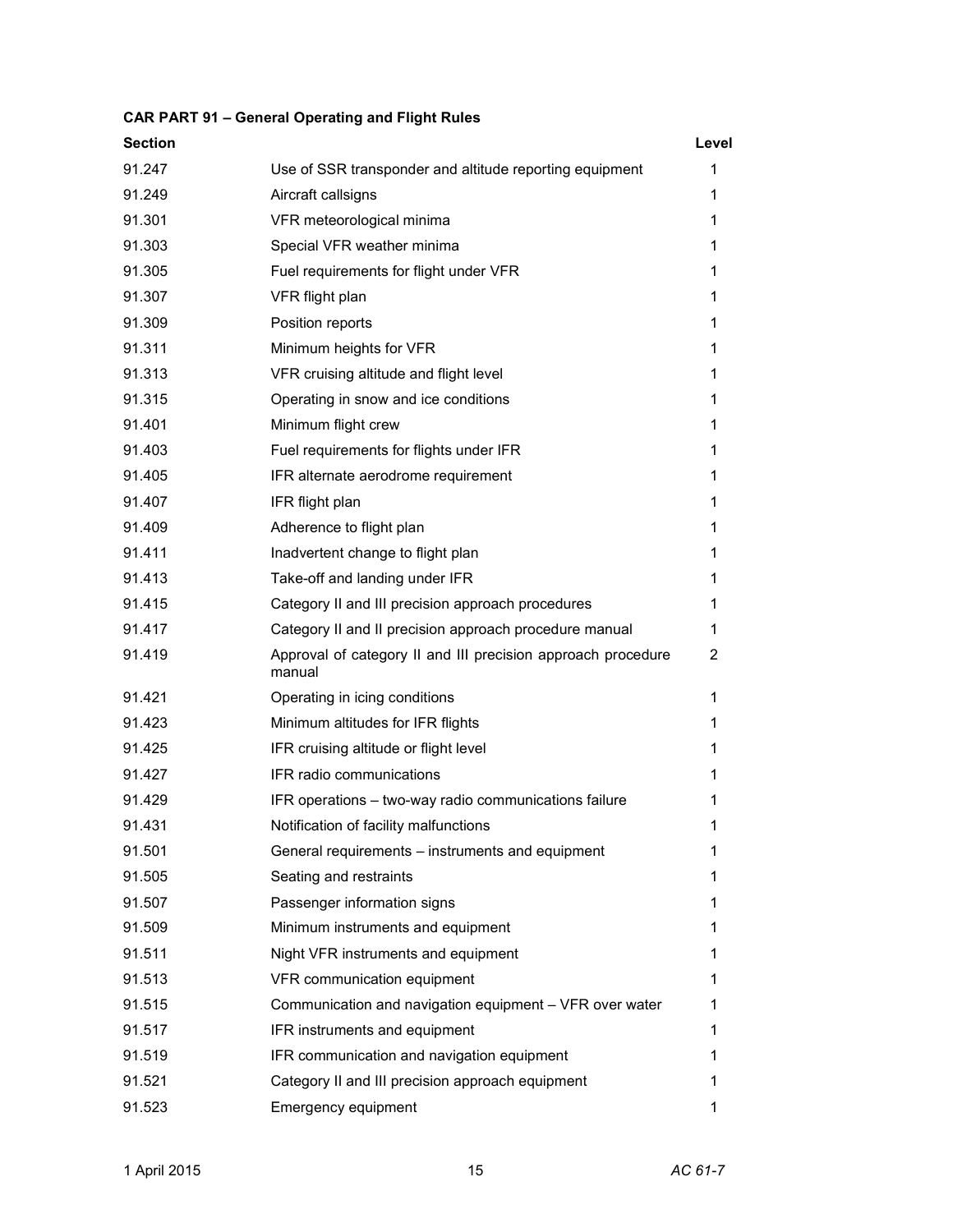#### **CAR PART 91 – General Operating and Flight Rules**

| <b>Section</b> |                                                                            | Level |
|----------------|----------------------------------------------------------------------------|-------|
| 91.525         | Flights over water                                                         |       |
| 91.529         | Emergency locater transmitter (ELT)                                        | 1     |
| 91.533         | Oxygen for non-pressurised aircraft                                        |       |
| 91.535         | Oxygen for pressurised aircraft                                            | 1     |
| 91.537         | Inoperative instruments and equipment                                      | 1     |
| 91.539         | Approval of MEL                                                            | 1     |
| 91.541         | SSR Transponder and altitude reporting equipment                           | 1     |
| 91.543         | Altitude alerting system or device – turbojet or turbofan                  |       |
| 91.545         | Assigned altitude indicator                                                | 1     |
| 91.607         | Annual and 100-hour inspections                                            | 1     |
| 91.609         | Radio station tests and inspections                                        | 1     |
| 91.611         | Altimeter system and altitude reporting equipment tests and<br>inspections | 1     |
| 91.613         | SSR Transponder tests and inspections                                      | 1     |
| 91.615         | ELT tests and inspections                                                  | 1     |
| 91.617         | Operation after maintenance                                                |       |
| 91.619         | Annual review of airworthiness                                             | 1     |
| 91.621         | Maintenance programs                                                       | 1     |
| 91.629         | <b>Technical log</b>                                                       |       |
|                |                                                                            |       |

#### **CAR PART 92 – Carriage of Dangerous Goods**

# **Section Level** 92.3 Definitions 2 92.5 Classification 1 92.7 General carriage requirements 1 92.9 Forbidden dangerous goods 1 92.51 Packaging requirements 2 92.53 Packaging approval 2 92.55 Packing requirements 2 92.57 Marking requirements 2 92.59 Labelling requirements 2 92.103 Offer of dangerous goods 2 92.105 Dangerous goods transport document 1 92.157 Aircraft loading restrictions 1 92.161 Separation, segregation, and security 1 92.173 Information to Pilot-in-Command 2 92.179 Information to passengers 2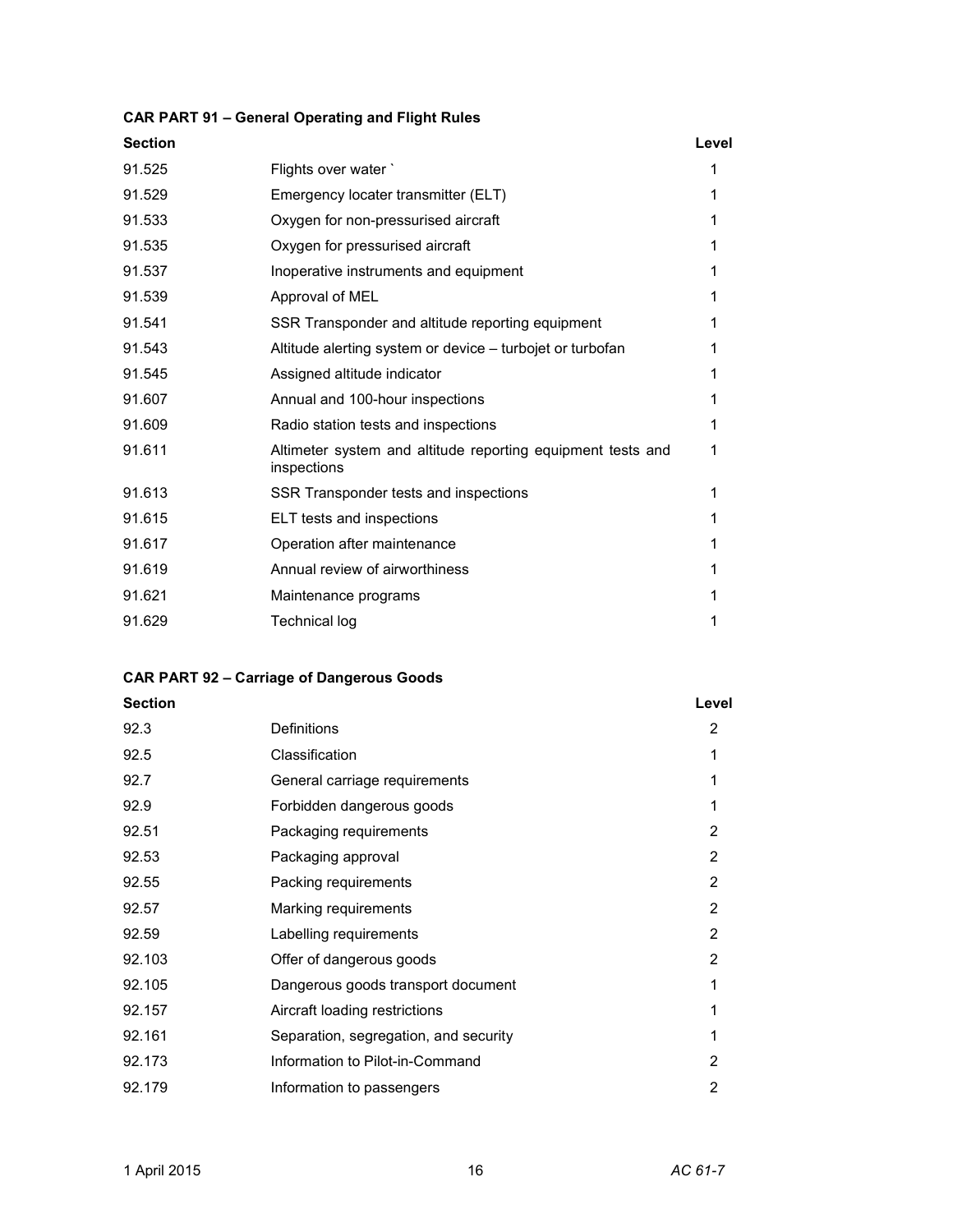| <b>Section</b> |                                                     | Level          |
|----------------|-----------------------------------------------------|----------------|
| 121.3          | Definitions                                         | 1              |
| 121.5          | Laws, regulations, and procedures                   | 1              |
| 121.7          | Procedure compliance                                | 1              |
| 121.9          | Crew member grace provisions                        | 1              |
| 121.11         | Flight simulator and other training device approval | 1              |
| 121.13         | Carriage of firearms                                | 2              |
| 121.59         | Flight preparation                                  | $\overline{2}$ |
| 121.61         | Operational flight plans                            | 2              |
| 121.63         | Search and rescue information                       | $\overline{2}$ |
| 121.65         | Emergency and survival equipment information        | 1              |
| 121.71         | Use of aerodromes                                   | 1              |
| 121.73         | Night operations                                    | 1              |
| 121.75         | Fuel                                                | 1              |
| 121.77         | Flight check system                                 | 1              |
| 121.79         | Emergency light operation                           | 2              |
| 121.81         | Passengers safety                                   | 1              |
| 121.83         | Passenger information                               | 1              |
| 121.85         | Flight compartment admission                        | 2              |
| 121.87         | Manipulation of controls                            | 1              |
| 121.89         | Flight recorder requirements                        | 1              |
| 121.91         | Refueling and defueling operations                  | 1              |
| 121.93         | Fuel spillage                                       | 1              |
| 121.153        | Meteorological information                          | 1              |
| 121.155        | Meteorological conditions - VFR flight              | 1              |
| 121.157        | Meteorological conditions - IFR flight              | 1              |
| 121.159        | Aerodrome operating minima - IFR flight             | 1              |
| 121.161        | IFR departure limitations                           | 1              |
| 121.163        | Reduced take-off minima                             | 1              |
| 121.165        | En-route limitations                                | 1              |
| 121.167        | <b>ETOPS limitations</b>                            | 1              |
| 121.169        | IFR procedures                                      | 1              |
| 121.205        | General performance                                 | 1              |
| 121.207        | Take-off distance                                   | 1              |
| 121.209        | Runway surface correction factors                   | 1              |
| 121.211        | Net take-off flight path                            | 1              |
| 121.213        | Engine inoperative – gradient and stall corrections | 1              |
| 121.215        | En-route critical engine inoperative                | 1              |

# **CAR PART 121 – Air Transport Operations – Large Aeroplanes**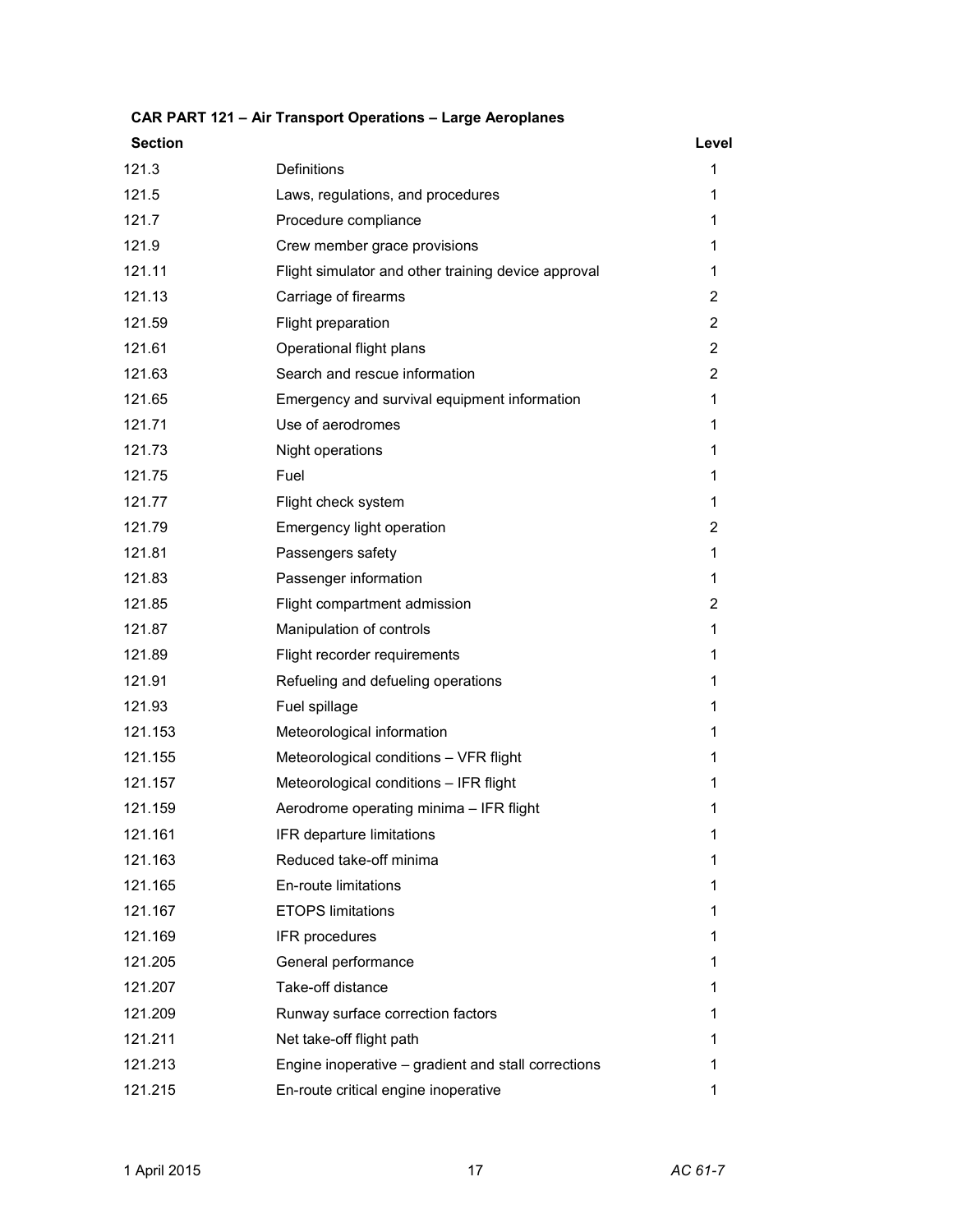| 121.217 | En-route - 90 minute limitation                                         | 1              |
|---------|-------------------------------------------------------------------------|----------------|
| 121.219 | Landing-climb - destination and alternate aerodromes                    | 1              |
| 121.221 | Landing distance - dry runways                                          | 1              |
| 121.223 | Landing distance – wet and contaminated runways                         | 1              |
| 121.225 | Steep approach and short landing techniques                             | 1              |
| 121.303 | Goods, passenger, and baggage weights                                   | 1              |
| 121.305 | Aeroplane load limitations                                              | 2              |
| 121.307 | Load manifest                                                           | 1              |
| 121.359 | Night flight                                                            | 1              |
| 121.361 | Instrument flight rules                                                 | 1              |
| 121.363 | Flights over-water                                                      | 1              |
| 121.365 | Emergency equipment                                                     | 1.             |
| 121.367 | Protective breathing equipment                                          | 1              |
| 121.369 | Public address and crew member intercom systems                         | 1              |
| 121.371 | Cockpit voice recorder                                                  | 1              |
| 121.373 | Flight data recorder                                                    | 1              |
| 121.375 | Additional attitude indicator                                           | 1              |
| 121.377 | Weather radar                                                           | 2              |
| 121.379 | Ground proximity warning system                                         | 1              |
| 121.505 | Flight crew duty assignment                                             | 1              |
| 121.507 | Pilot-in-command experience requirements                                | 1              |
| 121.509 | Second-in-command experience                                            | 1              |
| 121.511 | Pilot experience                                                        | 1              |
| 121.513 | Pilot operating limitations                                             | 1              |
| 121.515 | Category II or III approaches and reduced take-off minima<br>experience | 1              |
| 121.517 | Flight crew member pairing limitations                                  | 1              |
| 121.519 | Flight attendants duty assignment                                       | 1              |
| 121.557 | Crew member training programme                                          | 2              |
| 121.559 | Crew member introduction segment                                        | 2              |
| 121.561 | Crew member transition segment                                          | 2              |
| 121.563 | Crew member upgrade segment                                             | 2              |
| 121.565 | Crew member recurrent segment                                           | $\overline{2}$ |
| 121.567 | Consolidation                                                           | 2              |
| 121.569 | Pilot operating experience                                              | 1              |
| 121.571 | Pilot line-operating flight time                                        | 1              |
| 121.579 | Maneuvers requiring a flight simulator                                  | 1              |
| 121.581 | Crew members training records                                           | 2              |
| 121.583 | Pilot flight examiner experience requirements                           | 2              |
| 121.585 | Pilot instructor experience requirements                                | 2              |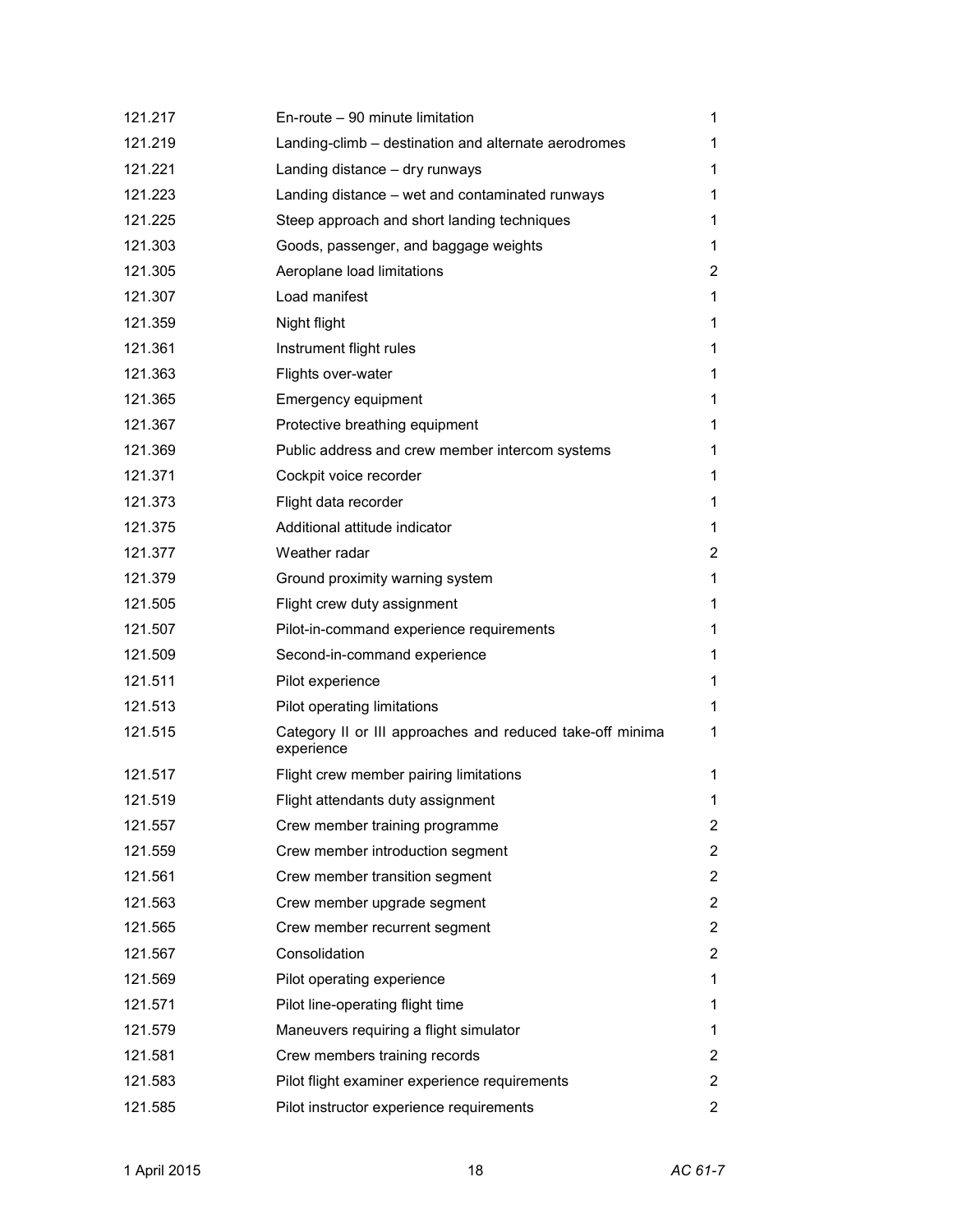| 121.587        | Pilot instructor supervisor experience requirements                                                             | $\overline{2}$ |
|----------------|-----------------------------------------------------------------------------------------------------------------|----------------|
| 121.589        | Simulator instructor and examiner requirements                                                                  | $\overline{2}$ |
| 121.607        | Flight crew competency checks                                                                                   | 1              |
| 121.609        | Flight-instructor competency checks                                                                             | 1              |
| 121.805        | <b>Flight Crew responsibilities</b>                                                                             | 1              |
| 121.855        | Documents to be carried                                                                                         | 1              |
| 121.857        | Operation record                                                                                                | 1              |
| 121.859        | Retention period                                                                                                | 1              |
| 121 Appendix B | Equipment<br>Airworthiness<br>Design<br>Instruments<br>and<br>Standards – A working knowledge of this appendix. |                |
| 121 Appendix C | Runways – A working knowledge of this appendix.                                                                 |                |
| AC 119-2       | Air Operations – Fatigue of flight crew – A working<br>knowledge of this Advisory Circular.                     |                |

PART 125 – Air Transport Operations – Medium Aeroplanes

| Rule   |                                              | Level          |
|--------|----------------------------------------------|----------------|
| 125.3  | Definitions                                  | 1              |
| 125.5  | Laws, regulations, and procedures            | 1              |
| 125.7  | Procedure compliance                         | 1              |
| 125.9  | Exemptions                                   | 1              |
| 125.11 | SEIFR passenger operations                   | 1              |
| 125.53 | Aircraft airworthiness                       | 1              |
| 125.54 | <b>SEIFR Proving flights</b>                 | 2              |
| 125.57 | Flight preparation                           | $\overline{2}$ |
| 125.59 | Emergency and survival equipment information | 1              |
| 125.61 | Fuel                                         | 1              |
| 125.63 | Flight check system                          | 1              |
| 125.65 | Passengers safety                            | 1              |
| 125.67 | Flight compartment admission                 | 2              |
| 125.69 | Manipulation of controls                     | 1              |
| 125.71 | Flight recorder requirements                 | 1              |
| 125.72 | <b>HUMS</b> requirements                     | 1              |
| 125.73 | Refueling and defueling operations           | 1              |
| 125.75 | Fuel spillage                                | 1              |
| 125.77 | Use of aerodromes                            | 1              |
| 125.79 | SEIFR passenger operations                   | 1              |
| 125.81 | Operations of single-engine aeroplanes - IFR | 1              |
| 125.83 | Restriction or suspension of operations      | 1              |
| 125.85 | Minimum height for VFR flights               | 1              |
| 125.87 | Flight over water                            | 1              |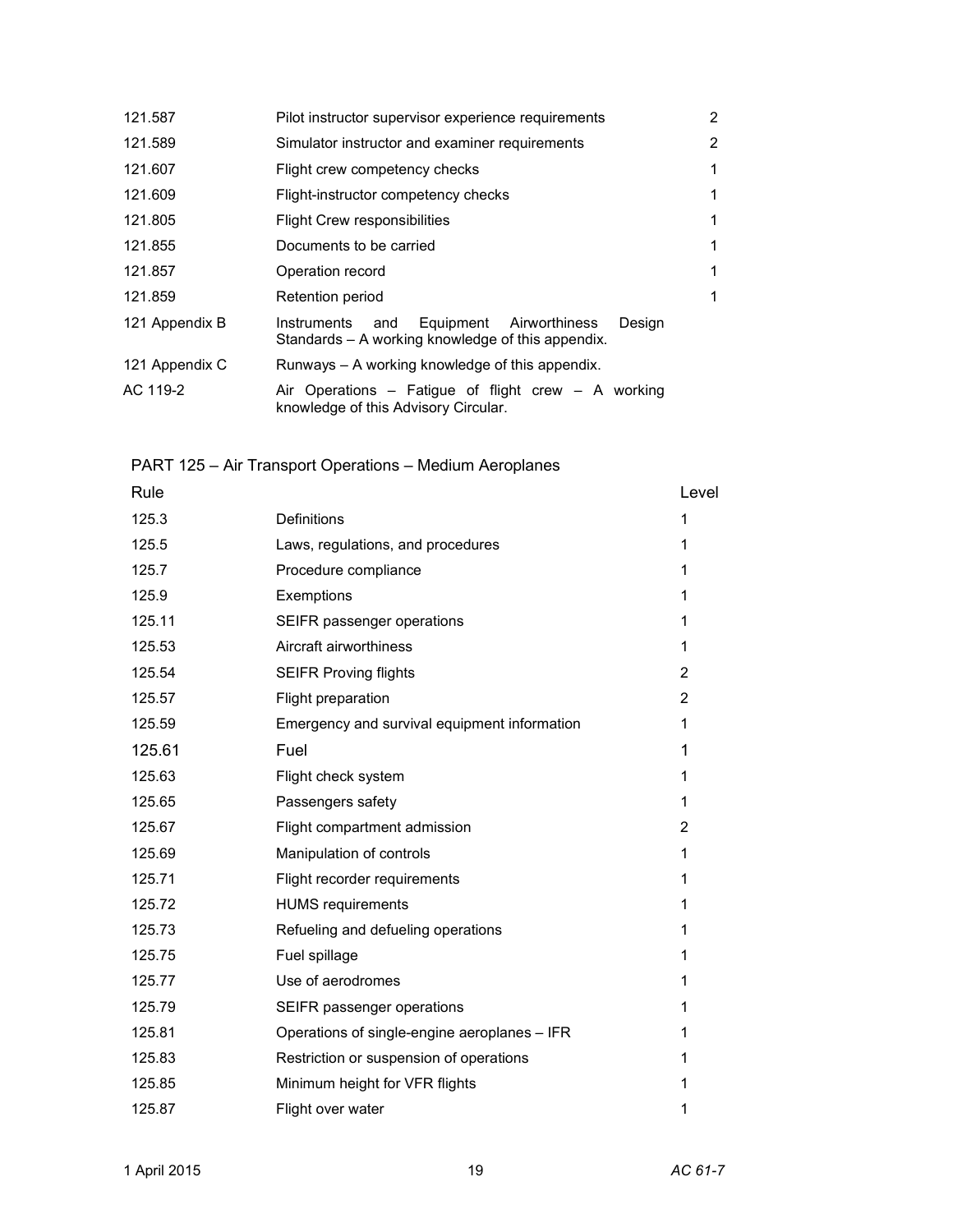| 125.93  | SEIFR – immediate actions for non-normal<br>engine<br>indications | 2 |
|---------|-------------------------------------------------------------------|---|
| 125.95  | SEIFR - area navigation system requirements                       | 2 |
| 125.153 | Meteorological information                                        | 1 |
| 125.155 | Meteorological conditions - VFR flight                            | 1 |
| 125.157 | Meteorological conditions - IFR flight                            | 1 |
| 125.159 | Aerodrome operating minima - IFR flight                           | 1 |
| 125.161 | IFR departure limitations                                         | 1 |
| 125.163 | Reduced take-off minima                                           | 1 |
| 125.165 | IFR procedures                                                    | 1 |
| 125.205 | Part 121 Subpart D compliance                                     | 1 |
| 125.207 | General aeroplane performance                                     | 1 |
| 125.209 | Take-off distance                                                 | 1 |
| 125.211 | Runway surface and slope correction factors                       | 1 |
| 125.213 | Net take-off flight path – aeroplanes under IFR                   | 1 |
| 125.215 | Engine inoperative – gradient and stall corrections               | 1 |
| 125.217 | En-route critical engine inoperative                              | 1 |
| 125.219 | En-route - 90 minute limitation                                   | 1 |
| 125.221 | Landing-climb - destination and alternate aerodromes              | 1 |
| 125.223 | Landing distance - dry runways                                    | 1 |
| 125.225 | Landing distance – wet and contaminated runways                   | 1 |
| 125.227 | Steep approach and short landing techniques                       | 1 |
| 125.228 | FAR Part 23 commuter category and SFAR 41 aeroplanes              | 1 |
| 125.229 | Take-off distance                                                 | 1 |
| 125.231 | Net take-off flight path                                          | 1 |
| 125.233 | Landing distance - dry runways                                    | 1 |
| 125.235 | Landing distance - wet and contaminated runways                   | 1 |
| 125.303 | Goods, passenger, and baggage weights                             | 1 |
| 125.305 | Aeroplane load limitations                                        | 2 |
| 125.307 | Load manifest                                                     | 1 |
| 125.355 | Seating and restraints                                            | 1 |
| 125.359 | Night flight                                                      | 1 |
| 125.361 | Instrument flight rules                                           | 1 |
| 125.363 | Emergency equipment                                               | 1 |
| 125.365 | Public address and crew member intercom systems                   | 1 |
| 125.367 | Cockpit voice recorder                                            | 1 |
| 125.369 | Flight data recorder                                              | 1 |
| 125.371 | Additional attitude indicator                                     | 1 |
| 125.373 | Weather radar                                                     | 2 |
| 125.375 | Ground proximity warning system                                   | 1 |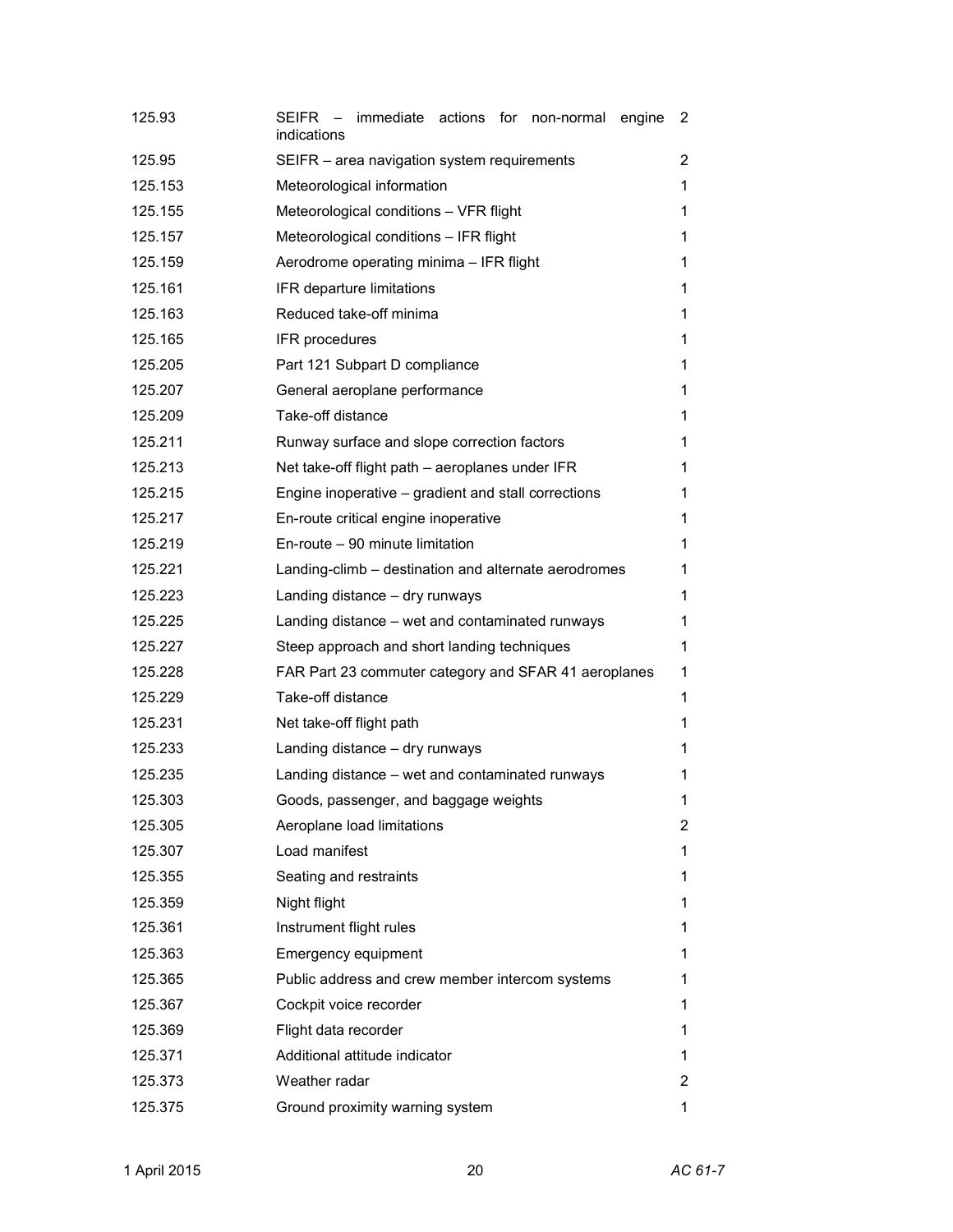| 125.377        | <b>HUMS</b>                                     | $\overline{2}$ |
|----------------|-------------------------------------------------|----------------|
| 125.409        | Persons certifying maintenance                  | $\overline{2}$ |
| 125.415        | Maintenance review                              | $\overline{2}$ |
| 125.503        | Assignment flight crew duties                   | 1              |
| 125.505        | Pilot-in-command type experience requirements   | 1              |
| 125.507        | Pilot-in-command VFR experience requirements    | 1              |
| 125.509        | Pilot in Command IFR experience requirements    | 1              |
| 125.511        | Minimum flight crew - IFR                       | 1              |
| 125.555        | Training records                                | $\overline{2}$ |
| 125.557        | Initial training for crew members               | $\overline{2}$ |
| 125.559        | Transition training for crew members            | $\overline{2}$ |
| 125.561        | Recurrent training for crew members             | $\overline{2}$ |
| 125.567        | Flight crew member instructor qualifications    | $\overline{2}$ |
| 125.607        | Flight crew competency checks                   | 1              |
| 125.611        | Crew member grace provisions                    | 1              |
| 125.805        | <b>Flight Crew responsibilities</b>             | 1              |
| 125.855        | Documents to be carried                         | 1              |
| 125.857        | Operation record                                | 1              |
| 125.859        | Retention period                                | 1              |
| 125.861        | <b>HUMS</b> records                             | 1              |
| 125 Appendix B | A working knowledge of this appendix.           |                |
| 125 Appendix C | Runways - A working knowledge of this appendix. |                |
| AC 119-2       | Air Operations - Fatigue of Flight Crew         |                |

# **Advisory Circulars**

Candidates must have a working knowledge of the following current Advisory Circulars:

- AC 12-1 Mandatory Occurrence Notification and Information
- AC 61-1.5 Commercial Pilot Licences
- AC 61-1.7 Airline Transport Pilot licence
- AC 67-1 Medical Standards and Certification
- AC 92-1 Dangerous Goods Training
- AC 92-2 Dangerous Goods Carriage
- AC 92-3A Dangerous Goods Packaging
- AC 119-2 Air Operations Fatigue of flight crew
- AC 139-8A Heliport Design (for ATPL (H) candidates only).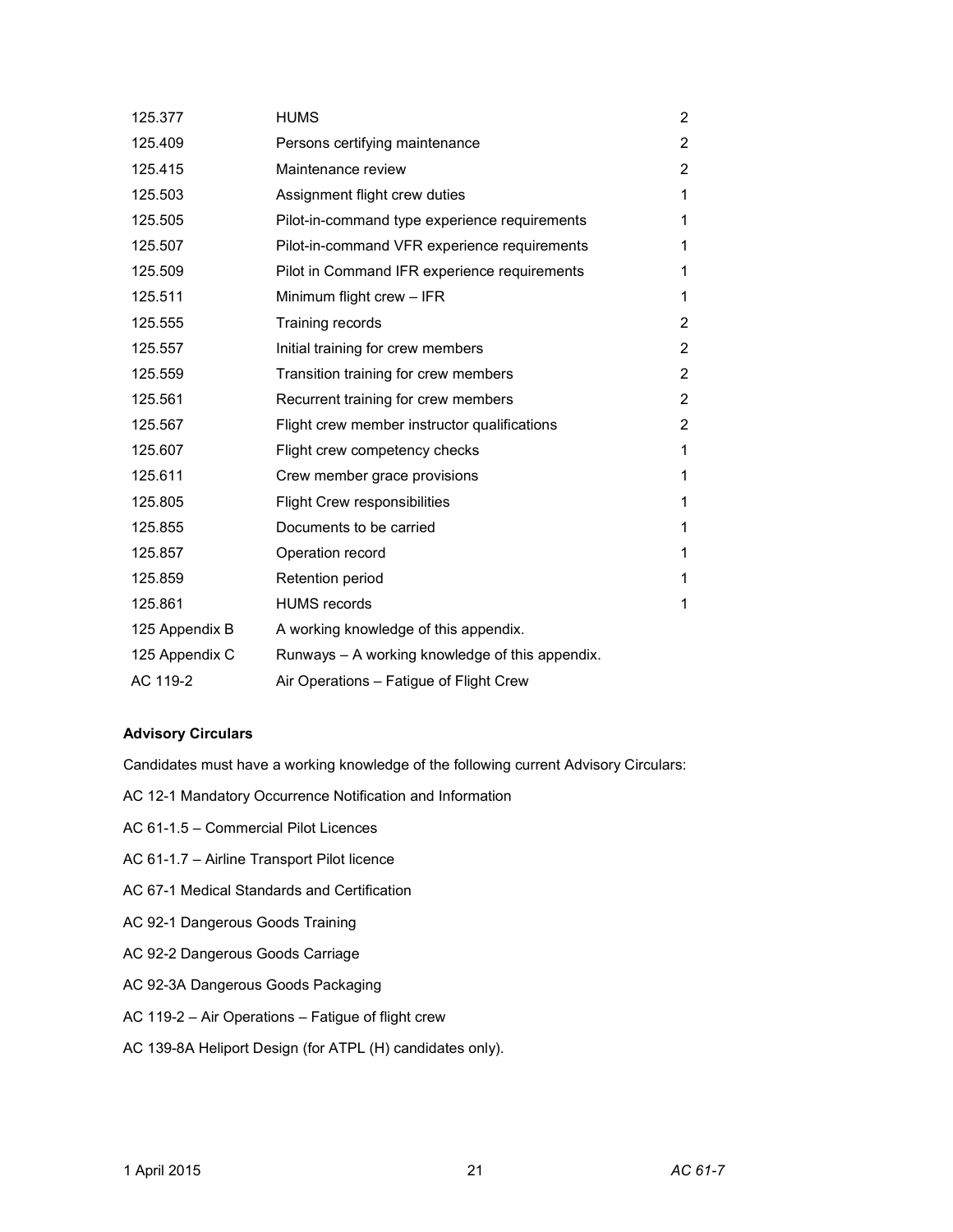# **PNGAIP Planning Manual**

Candidates for the Air Transport Pilot licence must have a satisfactory working knowledge of the information contained in all sections of the PNGAIP Planning Manual.

# **Visual Flight Guide (VFG)**

Candidates for the Airline Transport Pilot Licence must have a satisfactory working knowledge of the information contained in the Visual Flight Guide.

# **Instrument Flight Guide (IFG)**

Candidates for the Airline Transport Pilot Licence must have a satisfactory working knowledge of the information contained in the Instrument Flight Guide.

#### **Flight navigation general (aeroplane & helicopter) syllabus**

This syllabus includes all the items in the CPL and instrument rating (IR) navigation syllabuses and may examine those items in greater depth.

**Form of the earth:** Knowledge of illustrations of spheroid, axis, poles, great circle, small circle, rhumb line, the geographical system of latitude and longitude, equator, prime meridian, date-line, departure, convergency, conversion angle, projection, scale, representative fraction and orthomorphism.

**Visibility:** The determination of visual range from an aircraft in flight.

**The moon:** General knowledge of the movements of the Sun, Earth and Moon, the phases of the Moon, the times of rising and setting of the Moon at the various phases.

**Relative velocity:** The solution of problems.

**Wind velocity:** Methods of determination.

**Position lines:** Use and correction where appropriate of visual, radio and radar observations to determine position.

**Fuel calculations:** Specific gravity of fuel, variation of fuel volume with change of temperature.

#### **Flight planning (aeroplane) syllabus**

This syllabus includes the flight planning aspects of the CPL and IR Navigation syllabuses and may examine those items in greater depth.

**Flight plan:** The practical preparation of a long distance flight plan.

**Flight planning: T**he purpose, use, value and limitations of the flight plan, modification of flight plans necessitated by conditions experienced in flight.

**Critical points and point of no return:** The use of aircraft performance data and meteorological data for the determination of point of no return and critical point for normal, engine-out and depressurised operations, the relative effect of changes of airspeed, wind component and rate of fuel consumption on point of no return and critical point.

**Aerodynamics and turbine engine characteristics:** The variation of aircraft performance with height and weight and the relation between these factors and power, speed and fuel consumption.

**Aircraft performance:** Methods of presenting aircraft performance data such as those relating to power, speed, height and temperature. Graphs and tabulated data.

**Cruise control:** Methods for turbine aircraft, their advantages and disadvantages and their selective use, the use of aircraft performance data and meteorological data for the determination of optimum conditions for climbing, cruising and descending.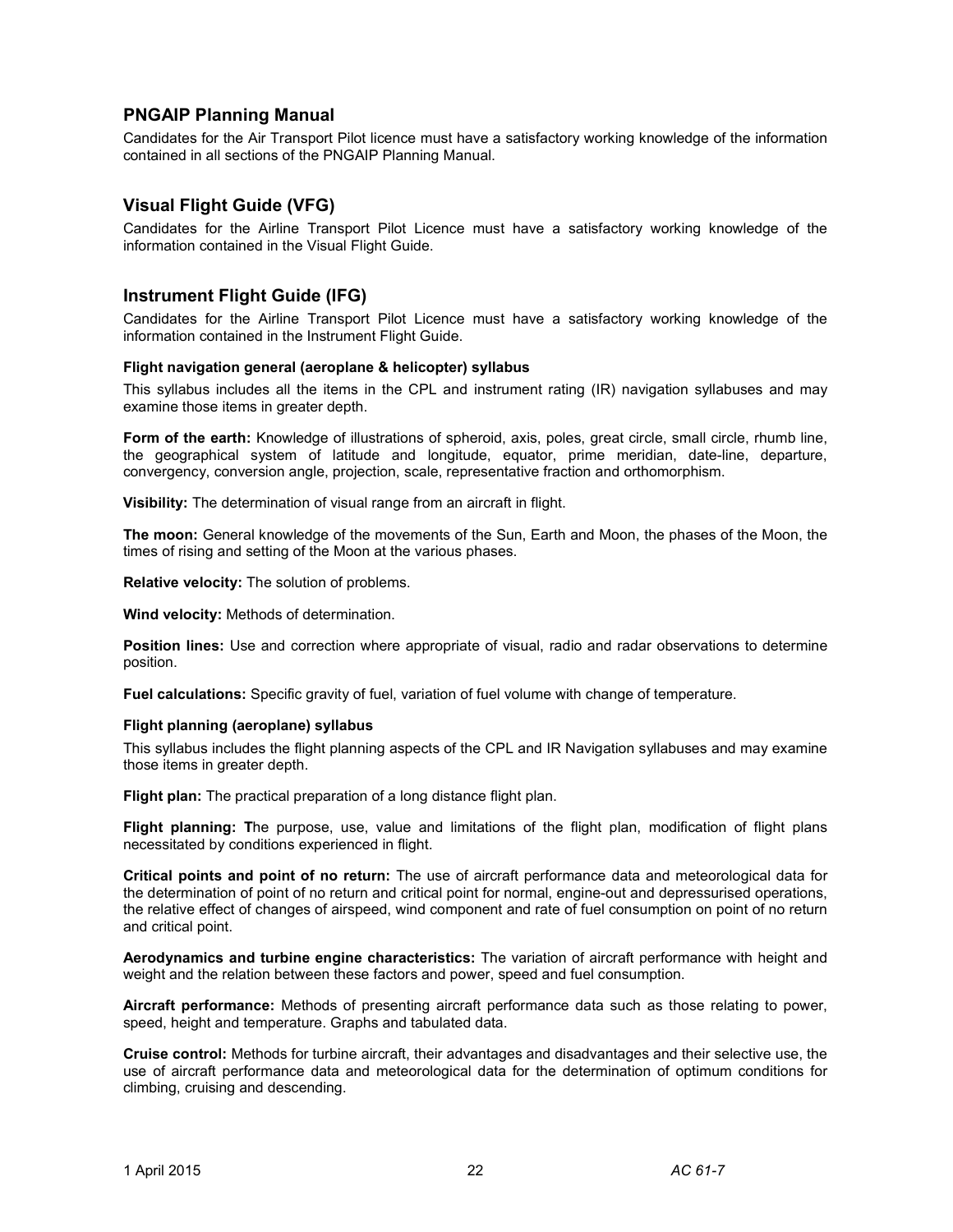#### **Meteorology (aeroplane & helicopter) syllabus**

This syllabus includes all the items in the CPL syllabus and may examine those items in greater depth.

**The atmosphere:** The vertical temperature structure of the earth's atmosphere, occurrence and importance of trace elements and water vapour.

**Temperature:** Shortwave and longwave radiation in the atmosphere, factors affecting temperature at and near the earth's surface, contrasting thermal properties of land and sea, adiabatic and non-adiabatic processes, latent heat and the effect of water vapour on stability, convection, heat transfer by convection, and factors affecting temperature in the upper air.

**Atmospheric pressure and density:** Pressure, temperature and density relationships in the atmosphere, effect of water vapour on air density, altimetry, standard atmospheres, pressure altitude and density altitude, and use of QFE and QNH.

**Wind:** Effect of friction, effect of earth's rotation, geostrophic wind, wind in the friction layer and its variation with height, orographical effects on winds, local winds.

**Atmospheric turbulence:** Scales of turbulence affecting aircraft, types of turbulence; thermal, frictional, orographic, high level, characteristics of turbulence and avoidance techniques, association of turbulence with synoptic features.

**Precipitation:** Physical processes involved, hail and snow.

**Ice accretion on aircraft:** Airframe and engine icing, effects on aircraft performance, recommended flight procedures, propeller and pitot icing.

**Thunderstorms:** Structure, gusts, downdrafts, squalls and turbulence associated with thunderstorms, flight through thunderstorms, lightning and static electricity.

**Visibility and fog:** Horizontal visibility at ground level, runway visual range, air to ground and air to air visibility, temperature inversions and haze or dust layers in the atmosphere, dust storms and sand storms.

**Observations and measurement of meteorological elements:** The units, methods and equipment used on the ground to measure pressure, temperature, humidity, precipitation, cloud types, amounts, heights of bases and tops, surface wind, visibility and knowledge of the weather elements observed by civil aircraft.

**Use of meteorological data:** Use of data obtained by radiosonde, radar wind-finding equipment, weather surveillance radar and their relation to aircraft operation, an understanding of specific humidity and mixing ratio.

**Air masses:** Description, factors affecting the properties of an air mass, classification of air masses, modifications to air masses.

**Fronts:** Boundaries between air masses; general situation, associated clouds and weather of warm fronts, cold fronts, warm occlusions, cold occlusions, and stationary fronts, principal frontal zones of the earth.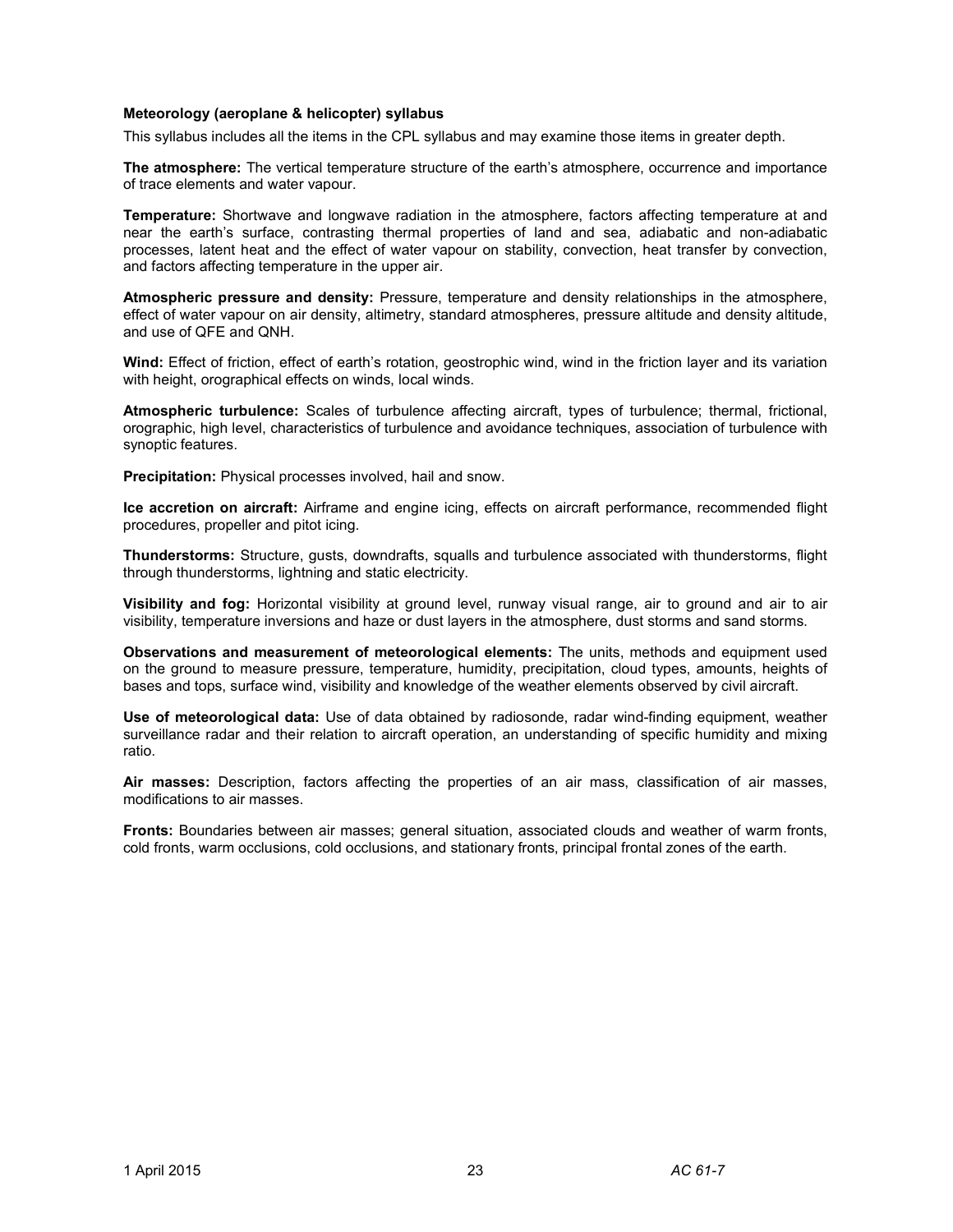**Air masses and frontal analysis:** Frontal depressions, formation, warm and cold fronts, occluding process, distribution of weather, families of depressions, troughs, flight conditions through and above depressions; non-frontal depressions, causes, thermal, orographic, secondary, tropical revolving storms, tornadoes, waterspouts, troughs of low pressure; anticyclones, types, general properties, cold anti-cyclones, warm anticyclones, ridge of high pressure, col; prognostic rules, movement of fronts, formation and development of fronts, movement of pressure systems, development of pressure systems, effect of mountain ranges and mountain masses on movement of pressure systems and associated fronts; effect of topographical features on the development of weather and clouds, and icing in fronts and air masses.

**Weather systems in low latitudes:** Low-level wind currents in the tropics, trade wind systems, monsoons, inter-tropical convergence zone, South Pacific convergence zone, convergence and divergence at low levels, synoptic systems found in low latitudes, upper level troughs in temperate latitudes and their effect on weather in low latitudes, tropical cyclones, and typical paths and seasonal variations.

**Atmospheric flow at upper levels:** Contours of an isobaric surface, analogy with topographical charts, comparison of mean sea-level isobaric charts and 1000 hectopascal contour charts, knowledge of how upper level charts are constructed, stream line and isotach chart, use of scales for estimating geostrophic wind, the relation between winds at different levels, the significance of thickness charts, normal variation of tropospheric wind field with height, and level of maximum wind and its relation to the tropopause.

**Jet streams:** General structure, conditions favourable for their occurrence, associated observable phenomena, relation to thickness patterns, tropopause and frontal structure, turbulence and cloud forms associated with jet streams, and climatology of the jet stream.

**Climatology:** The global distribution of temperature, pressure and wind at upper levels and their seasonal variations, the distribution and seasonal variations of these elements in the Australian, Papua New Guinea, and South Pacific areas, and the variation of tropopause height over the globe.

**Meteorological organisation for international air navigation:** The broad outlines of the international meteorological organisation involved in the preparation of synoptic charts, including the general principles of collection and distribution of reports, the standard hours of observation and the standard times for which synoptic charts are drawn, a more detailed knowledge of the meteorological organisation and procedures, including the meteorological codes and forms employed, for flights on a typical air route.

**Meteorological information:** Interpretation of synoptic surface and upper level charts for the understanding and discussion of meteorological briefing based on such charts.

#### **Instruments and navigation aids (aeroplane) syllabus**

**The fundamentals of magnetism:** Properties of a magnet, methods of magnetisation and demagnetisation, magnetic properties of hard and soft iron, permeability and retentivity, flux density, magnetic induction, shielding, inverse cube law, magnetic moment, magnetic field associated with an electric current.

**Terrestrial magnetism:** The earth as a magnet, north and south magnetic poles, magnetic meridian, magnetic variation, isogonic and agonic lines, the earth's magnetic field, its intensity and direction, angle of dip, isoclinic lines, the resolution of the earth's total force into horizontal and vertical components h and z and the effect of change of latitude on the value of these components, magnetic equator, regular and irregular changes in the earth's magnetic field, local irregularities in the earth's magnetic field.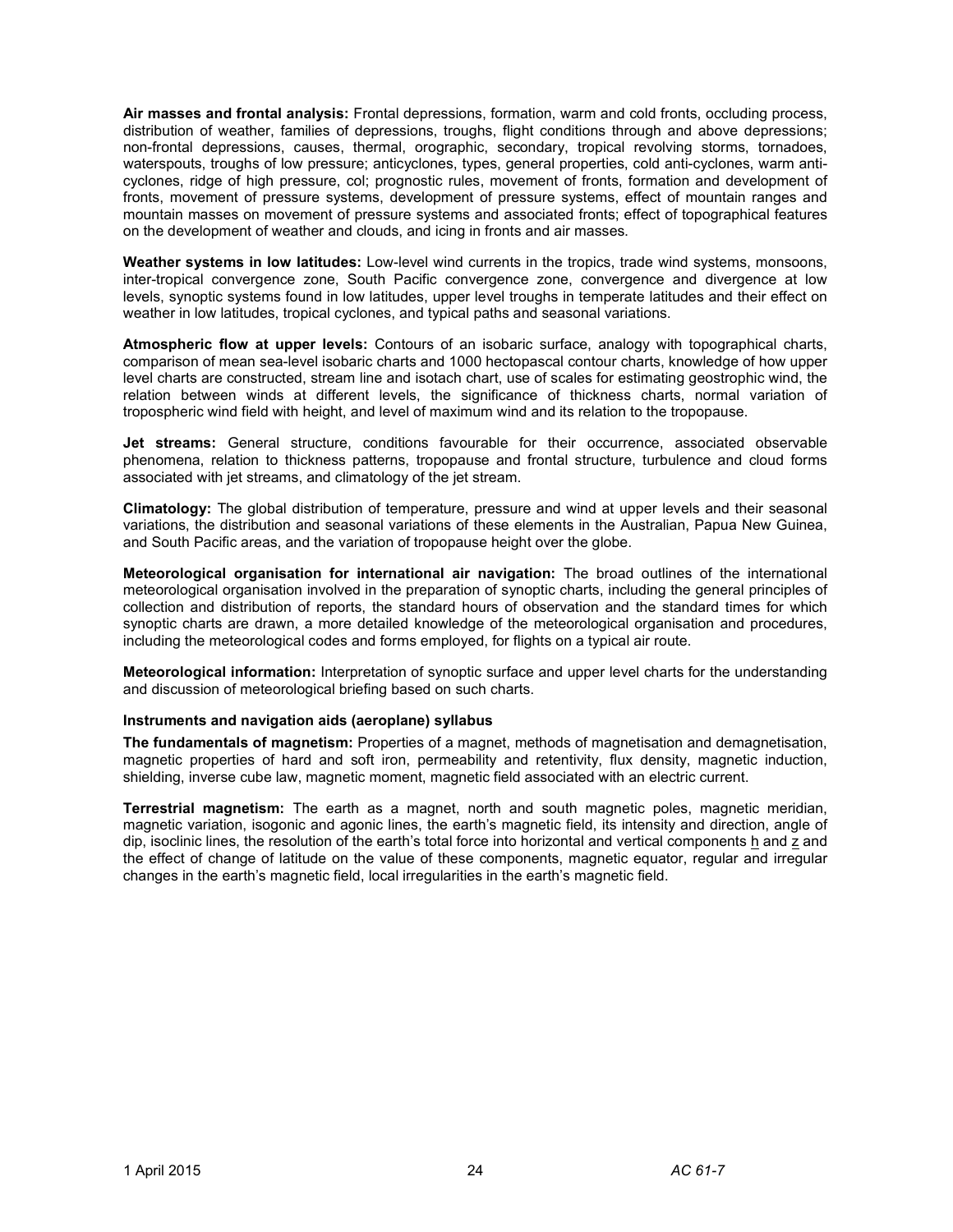**Direct reading magnetic compasses:** The principal parts of the compass and their function, aperiodicity, pivot friction and pendulous suspension, reading a compass, parallax error, geographical and physical limitations affecting the satisfactory functioning of the compass, serviceability tests, the causes and effects of the dynamic errors to which direct reading compasses are subject during flight.

**Remote reading magnetic compasses:** General principles, detector units, principles of transmission systems and cockpit instrumentation, the function of the principal components, operation before and during flight and limitations of one type of gyro-magnetic compass currently in use.

**Aircraft magnetism:** Hard iron in an aircraft and the resulting permanent magnetic field, soft iron in an aircraft and its temporary magnetisation by the earth's magnetic field, the characteristic effects of such fields on the magnetic compass during level flight and in climb and descent.

**Changes in deviation:** The importance of checking deviation in flight, the effects of change of geographical position, the characteristics and effects of sub-permanent magnetic fields in aircraft, the effects of electrical storms and magnetic materials carried in an aircraft, methods of determining compass deviation in flight and the factors affecting the accuracy of such methods.

**The properties of the gyroscope:** Precession, effect of earth's rotation and change of geographical position.

**Gyro controlled instruments:** Directional gyro indicator, artificial horizon, turn and slip indicator; description, general principles, operation and use, errors and limitations.

**Pressure operated instruments:** Airspeed indicator, description and general principles, limitation at high speed, errors and their correction; pressure altimeter, description, general principles and operation, calibration and errors, conversion of indicated altitude to approximate true and density altitudes; altitude warning device, purpose, method of operation; machmeter, description, general principles, errors, conversion of Mach number to airspeed; vertical speed indicator, description, general principles, operation and use, errors and limitations; central air data computer, purpose, general principles, operation and use, errors and limitations.

**Air temperature gauge:** General principles, errors and their correction.

**Integrated flight systems:** Attitude director indicator, Horizontal situation indicator, knowledge of their inputs; remote vertical gyros, advantages, principles, power supplies, levelling devices, torque motor erection and limitations in gyro movement; electronic flight instrument system, major components, EADI, EHSI, symbol generator, control panel, general principles and interpretation of commonly used displays; flight management system, purpose, major components, auto-pilot or flight director (or both) mode control panel, control display unit, thrust management computer, basic principles, operation and use.

**Radar aids:** Range and bearing measurement, pulse, pulse width, pulse recurrence frequency; primary radar, principles, equipment, use and limitations; secondary radar, principles, equipment, application and potentialities; weather radar, principles, application and operational limitations; Doppler radar, principles, accuracy and limitations, effects of terrain, and use of associated computers.

**General knowledge of radios and navigation aids:** Amplitude modulation, frequency modulation, phase modulation, interrupted carrier wave, pulse transmission; HF communications, use, advantages and limitations, frequencies, propagation, power, range, receiver and transmitter tuning, and serviceability checks; SELCAL, description, application, advantages and limitations; ground proximity warning system, purpose, general principles, and method of operation; radio altimeter, description, general principles, and method of operation; VLF and Omega, principles, components, sky wave propagation, range and accuracy, lane ambiguity, synchronisation, ground and air equipment, errors and limitations, operation and use; inertial navigation system, principles of operation, accuracy and limitations, and use of associated computers; global positioning system, future air navigation system, microwave landing system, description, general principles, application, advantages and limitations; microburst windshear warning devices; collision warning equipment, description, principles, operation, calibration, use and limitations; emergency locator beacon – aircraft (ELBA), purpose and operation; flight recorder, purpose, operation, and parameters.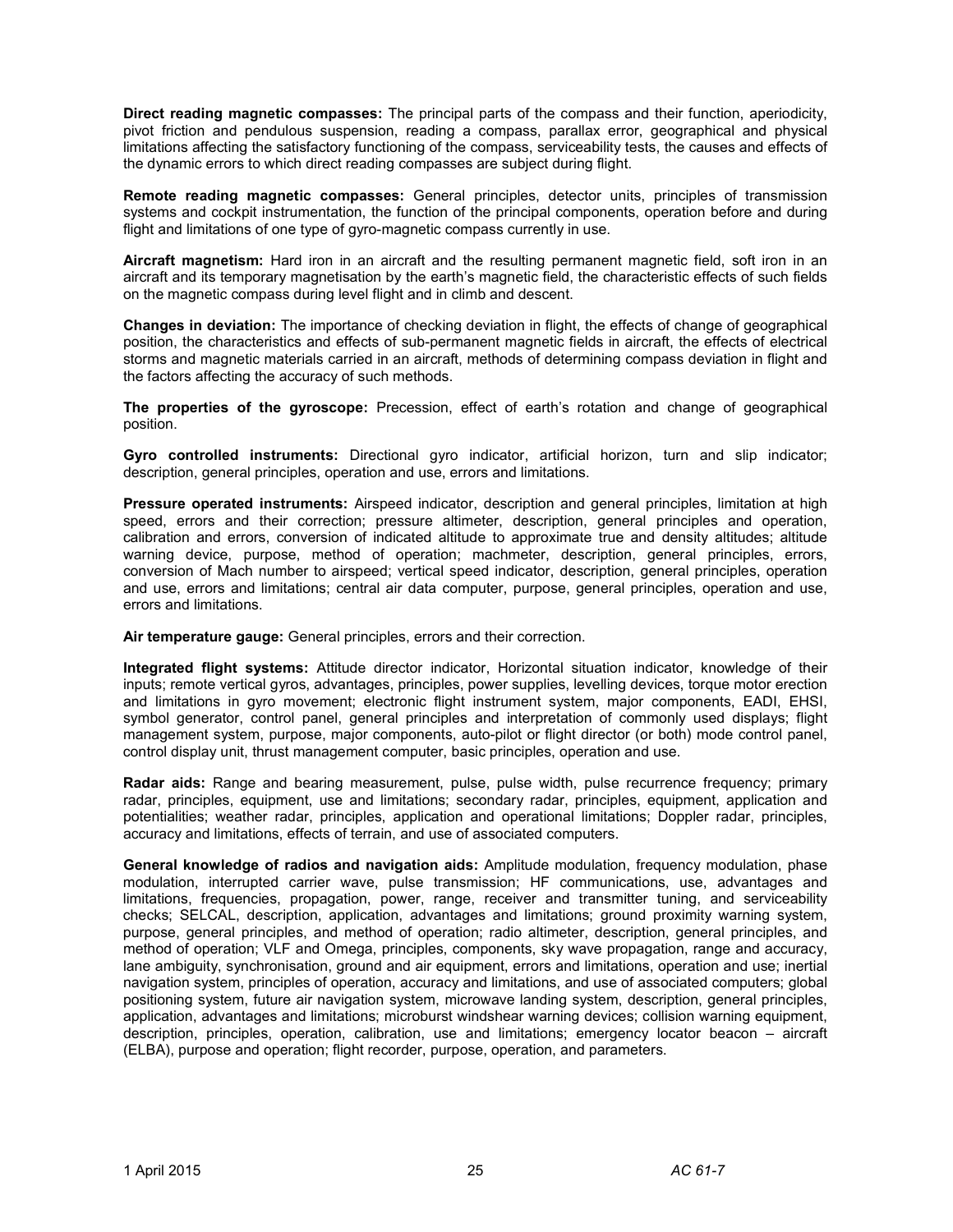#### **Advanced aerodynamics, performance, and systems knowledge (aeroplane) syllabus**

**Auto-pilot and flight control systems:** Major components and operation of vacuum-hydraulic and electronic auto-pilot systems, power-assisted and power-operated flight control systems, fly-by-wire systems, stability augmentation.

**Electrical systems:** Ignition, lighting, generators, AC and DC power supply circuits, static electricity, precautions against high charges, bonding methods, static dischargers, pre-flight inspection of bonding, earthing wires, pigtails, block diagram of terminals, cells, batteries, regulators, relays, AC supply, vibrators, inverters, alternators.

**Fuel systems:** Fuel tanks, types, water drains, vents, baffles, corrosion prevention, pressurisation, fire protection, reserve supply, stand pipe, fuel quantity gauges, tank numbering, precautions against water condensation, fuel booster pumps, tank on line fitting, wobble pumps, strainers or sediment traps, engine pumps, selector valves, gravity feed system, action of crossfeed, fuel transfer in flight, dangers of misuse of fuel system, cause, effects and remedies of vapour locks.

**Hydraulic systems:** Basic hydraulics, mechanical advantage, advantage of hydraulic system over mechanical system, properties of hydraulic oils, pumps and filters used, accumulators, operation, diaphragm rupture, serviceability, reservoirs, features, oil level on ground and in flight, stand-pipe, emergency fluids, pressure regulators, balance type, mechanical type, spool type, manual power valve, by-pass valves, jacks and actuators and other fittings, seals, typical undercarriage, brake and control flight systems.

**Pneumatic systems:** Compressor drives and compressors, pressures used, water separators, pressure systems.

**Oxygen systems:** Requirements for commercial aircraft, high and low pressure systems.

**Pressurisation and air conditioning systems:** Pressurisation systems, cooling units, pressure differential, pressure differential control, rate selectors, heating systems.

**Fire warning and extinguisher systems:** Fire warning lights and alarms, test switches, live wire system, extinguisher systems, extinguishing agents, fire fighting methods, types of fire and preferred extinguishing agent.

**Flight performance:** Effects of loading and mass distribution on aeroplane handling, flight characteristics and performance, mass and balance calculations, use and practical application of take-off, landing and other performance data.

**Aerodrome geometry and definitions:** Runway, stopway, clearway, take-off distance, take-off run, accelerate-stop distance, balanced field. The ICAO system of Aircraft Classification Number (ACN) and Pavement Classification Number (PCN).

 ${\sf Take\text{-}off\text{-}speeds\text{: }V_{\sf EF}}$  ,  ${\sf V}_{\sf 1}$  ,  ${\sf V}_{\sf MCG}$  ,  ${\sf V}_{\sf 1(MCG)}$  ,  ${\sf V}_{\sf MCA}$  ,  ${\sf V}_{\sf R}$  ,  ${\sf V}_{\sf MU}$  ,  ${\sf V}_{\sf LOF}$  ,  ${\sf V}_{\sf 2}$ 

**Take-off climb:** First, second, third and final segments; gross and net take-off flight path.

**An understanding of factors which determine the maximum take-off weight from a particular runway:** Take-off field length, take-off (weight-altitude-temperature) limits, tyre speed limits, brake energy and cooling limits and how this flight manual data is used to construct specimen performance charts.

**The rejected take-off decision:** Operational considerations.

**ICAO PANS-OPS 3 departure procedures:** Considerations; obstacle clearance; departure routes.

**Using specimen performance data, calculate:** Maximum take-off weight, take-off thrust (including reduced thrust), max. continuous thrust, climb thrust, cruise thrust; take-off speeds.

Flap retraction schedule, climb speed schedules, maximum rate climb, maximum angle climb, time and distance to altitude.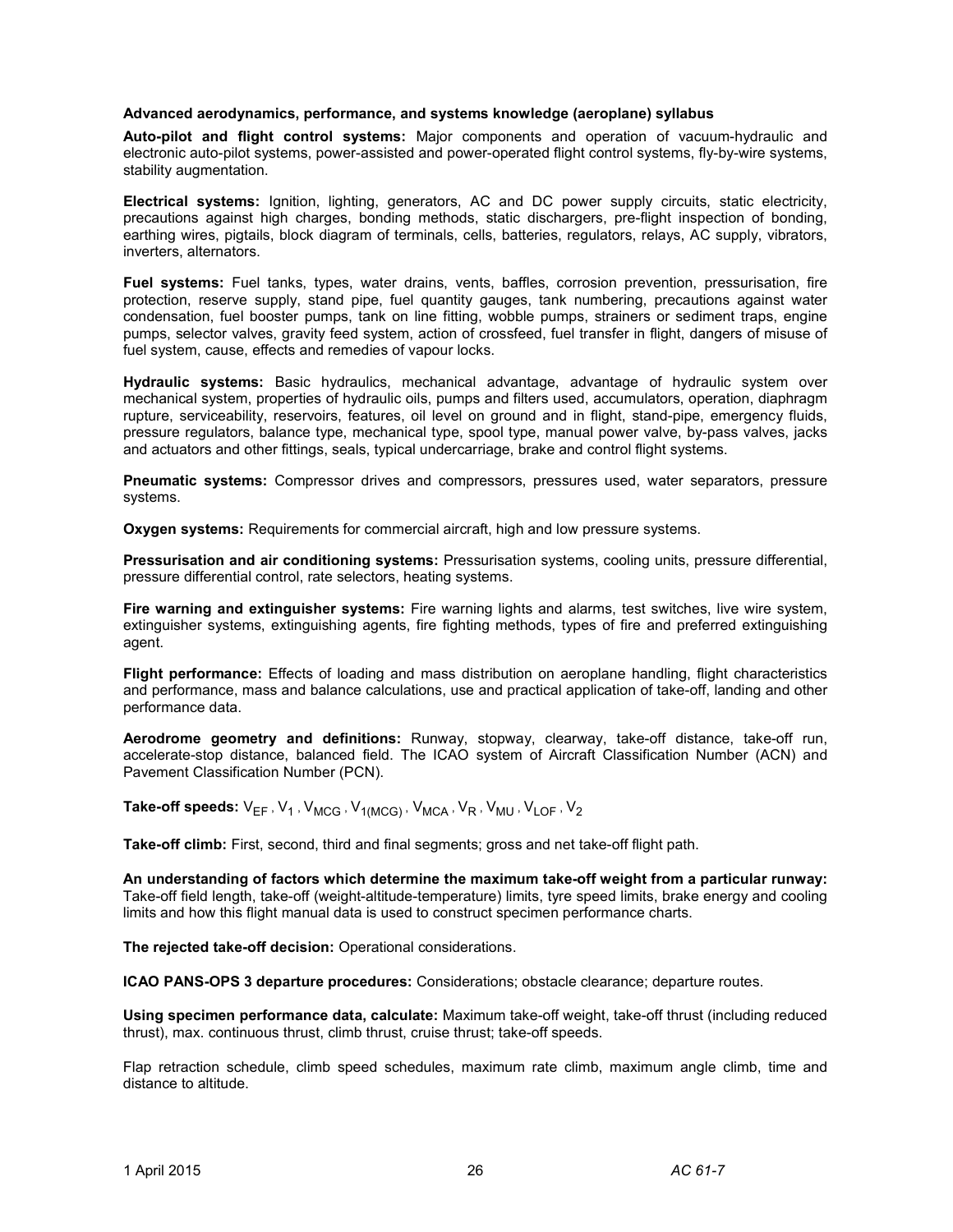High and low speed buffet margins, turbulence penetration speeds.

**One engine inoperative drift down and cruise:** Gross and net level off altitudes.

Descent distance and time to touchdown.

Flap extension/manoeuvring speeds, landing reference speed, landing distance (normal), landing distance (non-normal), landing field length requirements.

Approach-climb, landing-climb, go around thrust, PANS OPS 3 missed approach procedure.

**Gas turbine engines:** As for the Gas Turbine Rating syllabus except that persons who have successfully completed an approved course for that rating are exempt from this part of this examination. The requirements of an approved course would be met by completion of an appropriate course at an organisation certificated to offer that course under Civil Aviation Rule Part 141, with certification that a satisfactory standard of knowledge had been achieved.

**Aerodynamics – transonic speeds: S**peed of sound, compressibility and incompressibility, shock waves, shock stall, shock drag, Mach number, critical Mach number, behaviour of aircraft at shock stall including Mach tuck, height and speed range, shock waves, pressure distribution, sonic booms, raising critical Mach number, slimness, sweepback, control problems, area rule, vortex generators.

**Aerodynamics – supersonic speeds:** Mach angle, supersonic flow, compressive flow, supersonic flow over aerofoil, convergent divergent nozzle, expanding, contracting duct, boundary layer and supersonic flow, supersonic wing shapes, plan forms, aerofoil sections, supersonic body shapes, area rule at supersonic speeds, stability and control problems, flight at supersonic speeds.

#### **Human factors (aeroplane & helicopter) syllabus**

The syllabus for an ATPL Human Factors written examination is the same as the syllabus for the CPL Human Factors written examination, except that the questions asked on those topics will be more searching and a higher standard of answer will be required.

In accordance with the concepts of the Rule/AC system, successful completion of an approved course in Human Factors would be accepted as equivalent to a written examination pass in the subject for ATPL. This requirement would be met by: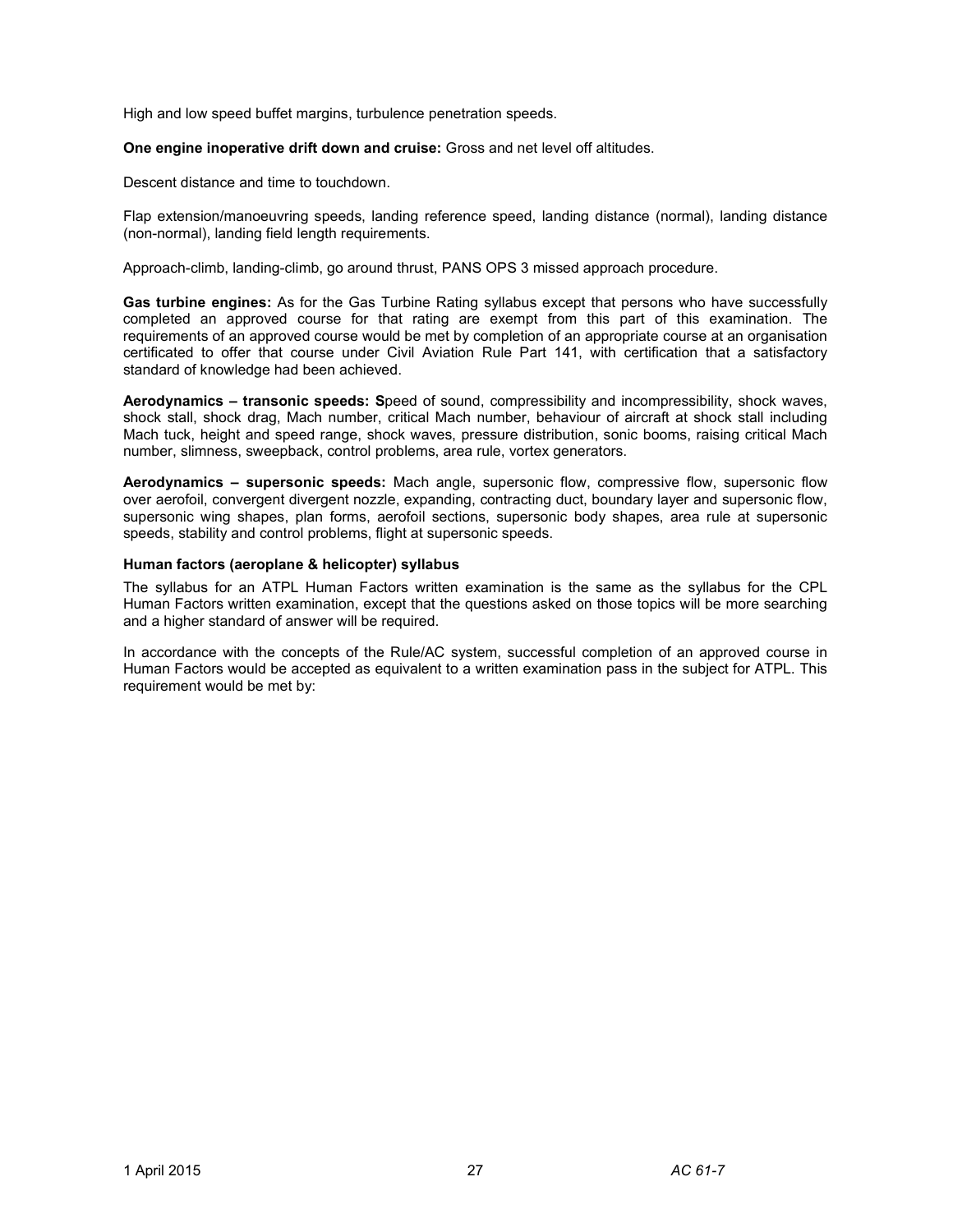- completion of a course of Human Factors training at an organisation certificated under Civil Aviation Rule Part 141, or otherwise acceptable to the Director, with certification that a satisfactory standard had been achieved. For a training course to be acceptable as a human factors pass for ATPL, it should be to the ATPL human factors syllabus, be of at least 100 hours duration (which may include preparatory reading and projects), and include internal assessment, or
- completion of the Massey University course 75.667/28.610 Psychology of Flight Deck Performance (formally Aviation Psychology) with a pass grade. This is a one year part-time course that consists of a course text, course readings, workshops, seminars and research. It may be taken internally or extramurally. Assessment is by a 3000 word short essay, an aviation psychology project with a 5000 word report, and a three hour written university examination.

#### **Aerodynamics and aircraft systems (helicopter) syllabus**

# **Advanced aerodynamics**

#### **Review of terminology and definitions**

- (a) IAS, CAS, EAS, TAS
- (b) Reference speeds including VTOSS, CDP, LDP, VTOCS, VY, VY(SE), VminIFR
- (c) Define tip path, tip path plane, axis of rotation, shaft axis, disc area, chord line, blade angle, angle of attack, coning angle, feathering, feathering axis, disc loading, blade loading, solidity, flapping, dragging, teetering rotor, articulated rotor, semi rigid rotor.

#### **Aerodynamic forces**

- (a) The atmosphere as applies to aerodynamics
- (b) Lift, induced and parasite drag, lift/drag ratio
- (c) Effect of RAF on angle of attack, induced airflow and effects, total reaction, rotor thrust, torque, torque reaction, rotor thrust/rotor drag ratio, forces opposing weight, factors influencing rotor thrust, Bernoullies theorem, Hookes joint effect.

#### **Stability**

- (a) Static and dynamic stability
- (b) Stability during hover
- (c) Stability during forward flight
- (d) Effect of off set flapping hinges
- (e) Effect of stabiliser bar
- (f) Effect of Centre of Gravity
- (g) Effects of altitude and speed on stability
- (h) Effect of horizontal stabiliser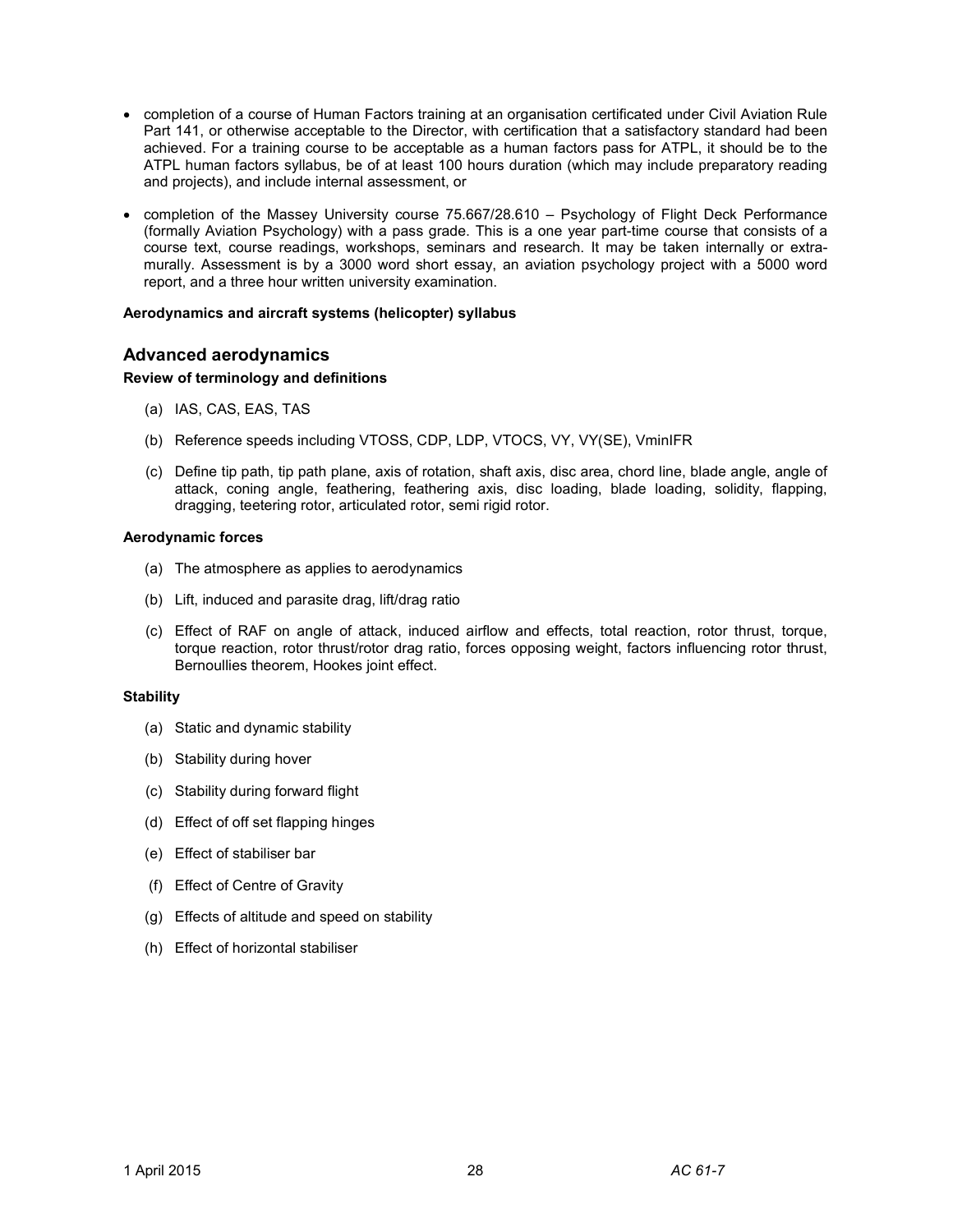#### **Forward flight**

- (a) Arrangement of forces and effects of C of G position
- (b) Basic aspects-tilting the disc through cyclic
- (c) Dissymmetry of lift, dissymmetry lift elimination through flapping
- (d) Flapback, designs to reduce flapping amplitude, delta-3 hinge, offset pitch horn
- (e) Reverse flow, transitional flow, inflow roll.

#### **Climbing and descending**

- (a) Forces in a vertical climb
- (b) Horse power available (HPA) curve and factors affecting the HPA: altitude, DA, collective setting.
- (c) Rate and angle of climb and relationship to HPA and HPR curve
- (d) Effect of wind, altitude, and sling loads on rate and angle of climb
- (e) forces in a vertical descent
- (f) Over pitching
- (g) Rate and angle of descent and relationship to HPR and HPA curves
- (h) Effect of wind, AUW, altitude and sling loads on rate and angle of descent.

#### **Hovering**

- (a) Definition
- (b) Hover in and out of ground effect (IGE, OGE)
- (c) Factors affecting ground effect, height, DA, AUW, nature of surface, slope, wind, recirculation.

#### **Turning**

- (a) Centripetal force and angle of bank
- (b) Rate and radius of turn, relationship of angel of bank
- (c) Steep turn, load factor, power requirement
- (d) Forces in climbing and descending turns
- (e) Effect of attitude and bank angle on rate and radius of turn
- (f) Effect of AUW on rate/radius
- (g) Effect of wind when turning around a ground feature
- (h) Effects of slipping and skidding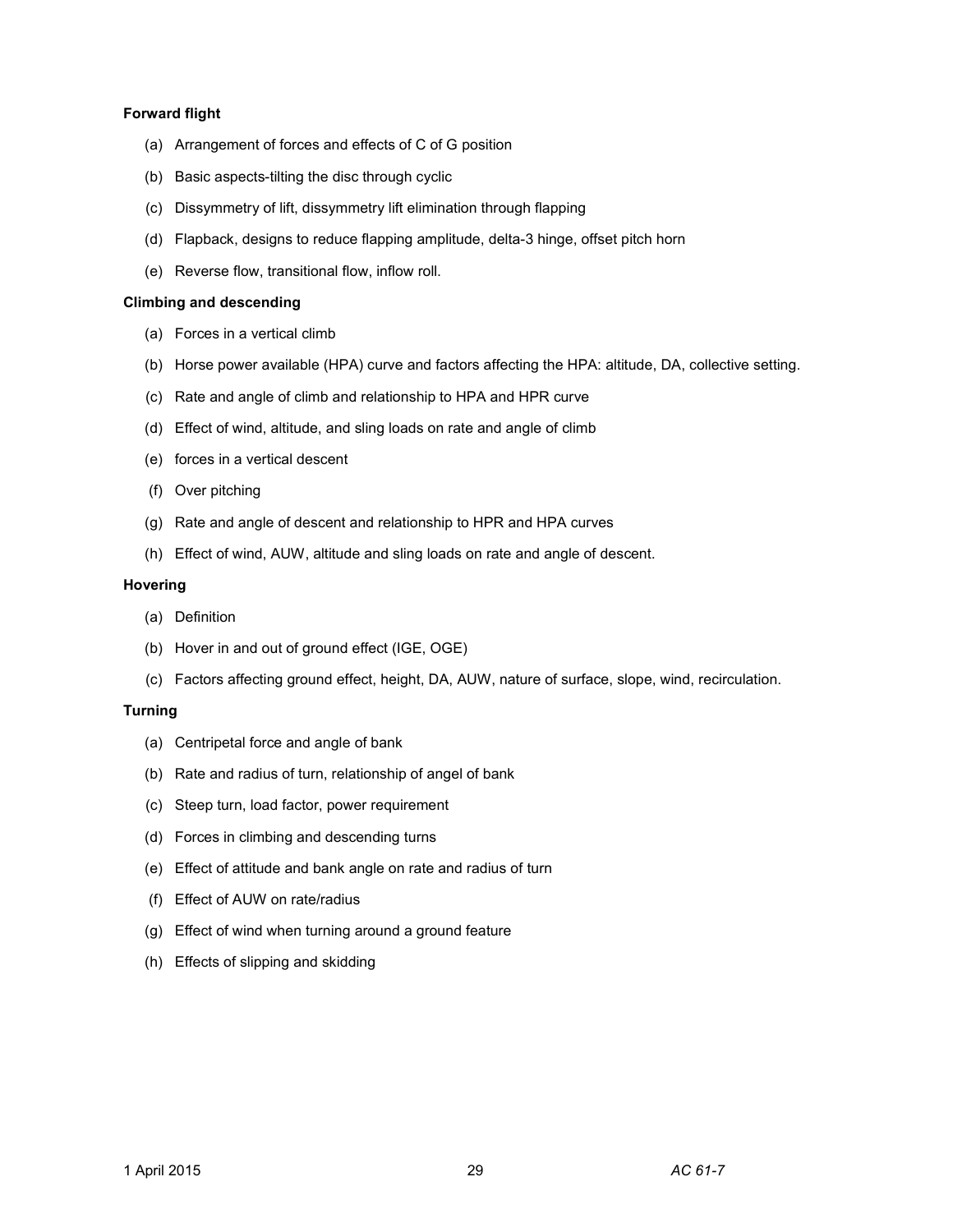# **Autorotation**

- (a) Definition
- (b) Auto rotative forces/drag
- (c) Effects of airflow on vertical autorotation
- (d) Effects of airflow on forward autorotation
- (e) Rate of descent requirements for autorotation minimum rate of descent, maximum air range
- (f) Effect of weight, altitude, temperature

#### **Rotor blades**

- (a) Feathering, taper, washout, lift distribution
- (b) Flapping, flapping to equality
- (c) Dragging
- (d) Changing blade C of G
- (e) Limits of rotor RPM

#### **Tail Rotor**

- (a) Principles of operation pitch control
- (b) Primary and additional purpose
- (c) Autorotation
- (d) Tail rotor drift
- (e) Tail rotor roll
- (f) Tail rotor flapping, shrouded rotors

#### **Ground resonance**

- (a) Definition
- (b) Causes of ground resonance
- (c) Recovery action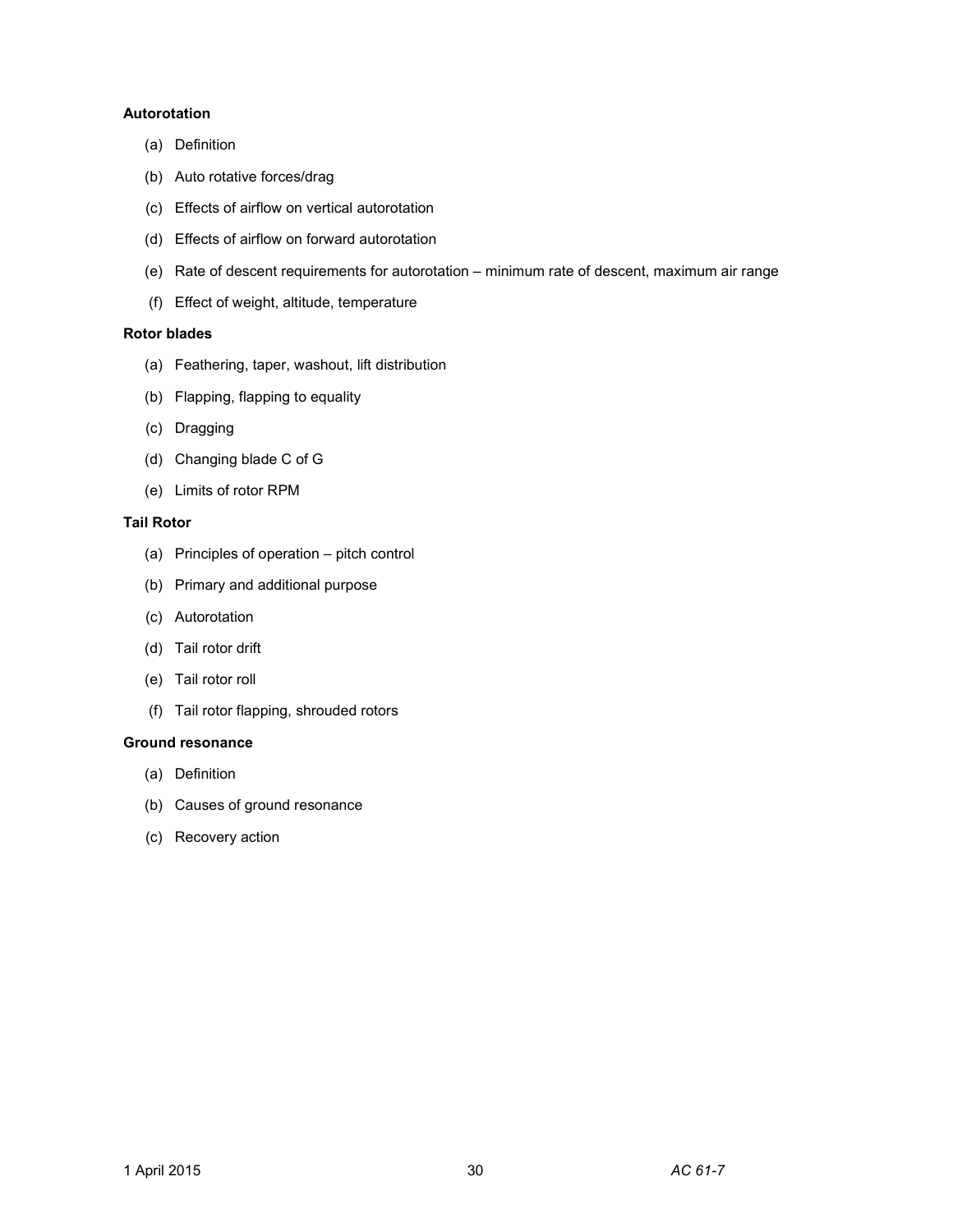#### **Vortex ring state**

- (a) How vortex ring develops
- (b) Effects of ROD-flow and tip vortex action on rotor thrust
- (c) Effects of power and airspeed on vortex ring state
- (d) Flight conditions leading to vortex ring state
- (e) Tail rotor vortex ring state
- (f) Loss of tail rotor effectiveness (LTE)

#### **Retreating blade stall**

- (a) Conditions which could cause retreating blade stall
- (b) Effects of reverse flow, effect of airspeed on stall angle
- (c) Factors effecting the advancing blade
- (d) Symptoms and recovery from retreating blade stall
- (e) Methods to minimise retreating blade stall (swept tips)
- (f) Effect of altitude on Vne
- (g) Forward speed limiting factors.

#### **Aerodynamic vibrations**

- (a) Causes of low, medium, and high frequency vibrations.
- (b) Causes of chordwise vibrations.
- (c) Methods of reducing aerodynamic vibrations.

#### **Blade sailing, dynamic roll-over, mast bumping**

- (a) Definitions
- (b) Cause of blade sailing and prevention
- (c) Forces in dynamic roll-over
- (d) Avoidance of dynamic roll-over
- (e) Factors effecting mast bumping/flapping amplitude
- (f) Avoidance of mast bumping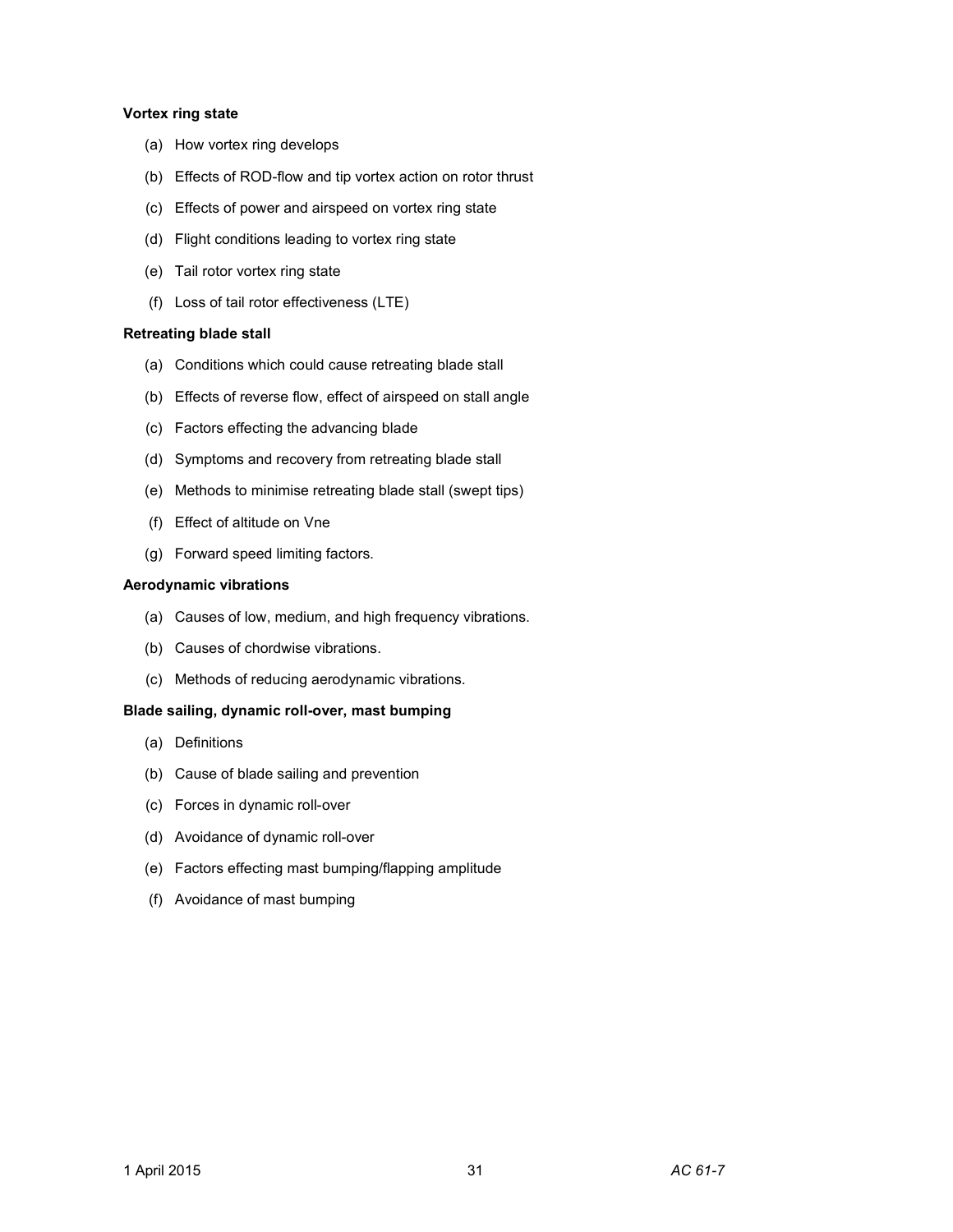#### **Airframe and systems**

# **Flight controls**

# **Review of flight controls**

- (a) Primary flight controls
- (b) Pitch (cyclic), yaw, collective
- (c) Trim systems
- (d) Canted tail rotor
- (e) Sweep back on tips
- (f) Shrouded tail rotor

#### **Aerodynamic enhancements**

- (a) Canted tail rotor
- (b) Sweep back on tips
- (c) Shrouded tail rotor
- (d) Tail surfaces, fins, end plates, stabilisers

#### **Powered controls**

- (a) Methods of transmitting demand to control surfaces
- (b) Feedback
- (c) Natural and artificial feel
- (d) Possibility/availability of manual reversion

#### **Hydraulic systems**

- (a) Functioning of typical hydraulic system with multiple pumps and services; main, standby and emergency systems
- (b) Understand purpose/function of major components: pumps, accumulators, reservoirs, selector valves, check (one way) valves
- (c) Recognising on a diagram the symbols for major components and be able to trace the functioning of a diagrammatic system (system detail at the level of a typical Flight Manual)
- (d) Typical services operated (typical system of allocating priority to certain services)

#### **Air conditioning**

#### **Air supply system**

- (a) Power sources such as engine transmission, driven compressor, bleed air, gas turbine compressor, turbo charger compressor
- (b) Typical services provided
- (c) Availability of services such as possibility of limitations during take-off and landing or during engine start.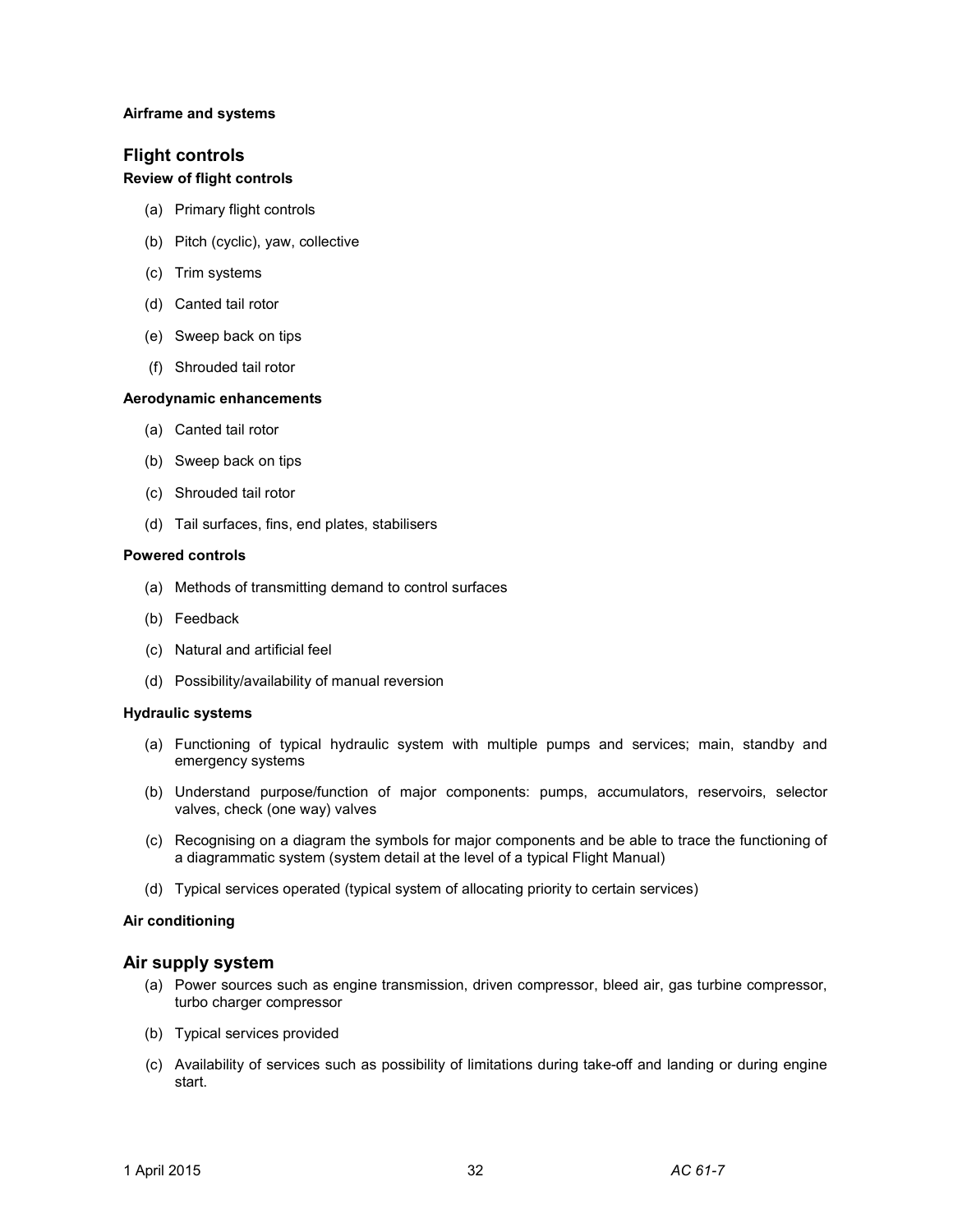# **Air conditioning system**

- (a) Types of systems such as freon, air cycle machine
- (b) Brief outline of operation of the system such as single and multi zone
- (c) Purpose and need for humidifier

#### **Ice, rain, and particle protection**

# **Distinction between anti-ice and de-ice systems Actuating systems**

Basic principles of hydromechanics

- (a) Principle of transmission of force by an incompressible fluid
- (b) Brief comparison with use of a compressible fluid

#### **Thermal ice protection**

- (a) Where used such as flying surfaces, air intakes, pitot and other sensors, windshields
- (b) Methods such as electric, air, oil
- (c) Limitations

#### **Fluid ice protection**

- (a) Where used such as ground de-icing
- (b) Limitations

#### **Rain removal from windscreens**

Wipers

#### **Effects on helicopter performance**

- (a) Ice accumulation
- (b) Use of engine air bleed ice control systems

#### **Particle separator systems**

- (a) Limitations on use
- (b) Effect on performance

#### **Fuel systems**

- (a) Class 3(b) fuels
- (b) Jet fuel (JetA1), different forms, other fuels and volatility
- (c) Specific gravity meaning and variation with temperature, effect of variation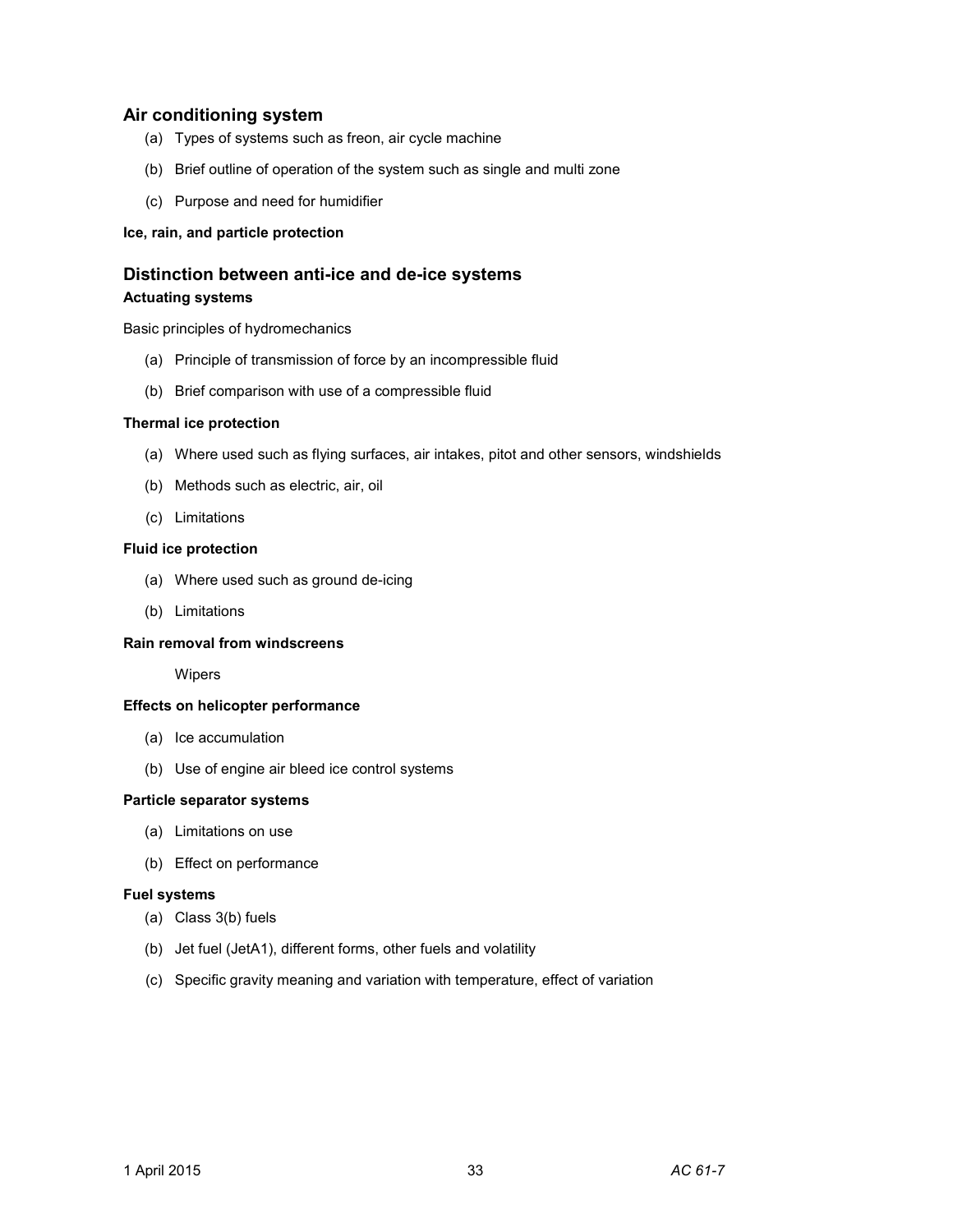# **Carriage of fuel on the aircraft**

- (a) Fuel tanks
- (b) C of G balance during fuel usage
- (c) Problems such as algae, corrosion, water content
- (d) Need for venting
- (e) Anti-icing additives

### **Operation of fuel system**

- (a) Function of a typical multi engine fuel system
- (b) Understanding purpose and function of major components
- (c) Recognising on diagrams the symbols for major components
- (d) Understanding suction feed/transfer as back-up for pressure feed/transfer

# **Operational considerations**

- (a) Fuel temperature max and min, need for fuel heating
- (b) Cooling and lubrication of pumps
- (c) Cooling of oil/hydraulic systems and the effects of fuel flow rates
- (d) Minimum fuel level for pick-up for delivery to engine, maintain oil hydraulic cooling, effects of aircraft attitude, fuel jettison.

# **Fuel system monitoring**

- (a) Gauges for fuel contents, flow meters, effect of check angle, likely errors
- (b) Warning systems such as low fuel level and low pressure level
- (c) Measurement of tank contents using dipstick, drip stick, floatsticks, importance of having aircraft level, precautions in use

#### **Electrical systems**

#### **Selected components**

- (a) Bus, concept of a bus, common terminology, hot, emergency and essential bus types
- (b) Circuit breaker, function, precautions when resetting, multiple circuit breaker panels need for identification, grid system of nomenclature (eg CB G22 on P3 panel)
- (c) Battery, types of high performance batteries in common use, charge and discharge characteristics, advantages of AC verses DC, types of generator
- (d) Electrical power generation for AC and DC, types of generators, advantages, limitations
- (e) Transformer/Rectifier unit purpose, function of diodes/Reverse Current Relays
- (f) Power distribution by connecting generator to a bus, connecting multiple generators to bus system split buses, paralleling generators, priority supplies in event of partial engine failure.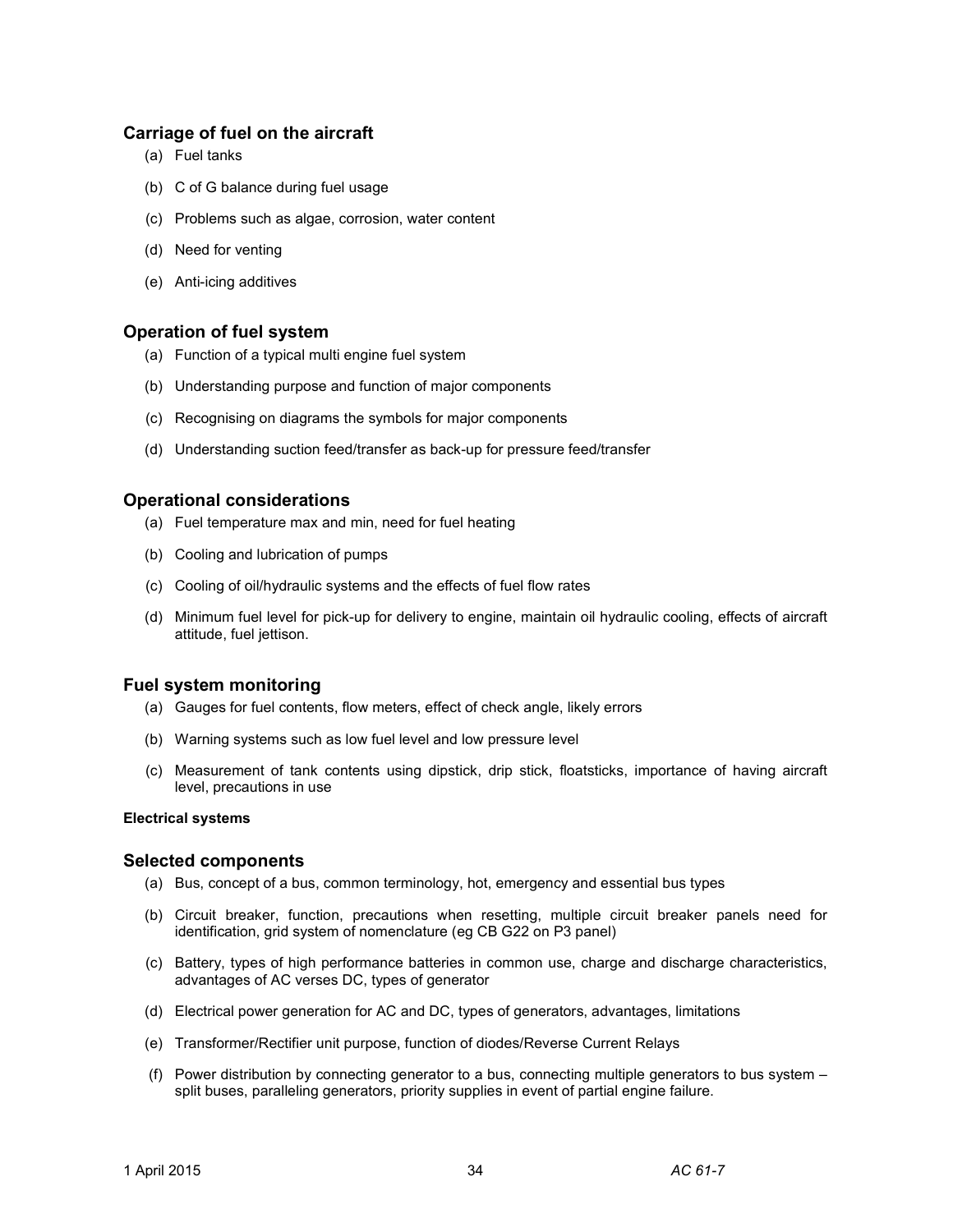# **Operation of electrical system**

- (a) Functioning of a typical AC based electrical system with multiple generators, multiple AC and DC buses, APU and GPU
- (b) Recognise on a diagram the symbols for the major components and be able to trace the functioning of the diagrammatic system. (system detail at the level of typical operations manual diagram)

# **Aircraft Structure as an electrical conductor**

- (a) Application
- (b) Bonding requirement

#### **Power Plants – Turbine engine**

### **Engine instruments**

#### **Displays**

- (a) Types of displays commonly available such as pointer-and-dial, vertical strip, EICAS, Cathode Ray Tubes, Light Emitting Diodes.
- (b) Purpose of monitoring engine parameters, comparison of engine performance, trends/use of analogue displays/indications, identification of malfunctions/failures
- (c) Desirability of rapidly being able to identify a gauge with its engine examples of good/bad instrumentation layout, brief reference to misidentification of engine.

#### **Torque Meter**

- (a) Inputs and methods of functioning
- (b) Types of indicators and units of torque
- (c) Typical appearance of a set of gauges in a modern multi engine helicopter

#### **RPM indicator**

- (a) Types of display RPM, percent.
- (b) Multiple RPM displays N1, N2, NR
- (c) Typical appearance of a set of gauges in a modern multi engine helicopter

#### **Temperature Indicator**

- (a) Types of display analogue/digital
- (b) Over temperature warnings
- (c) Typical appearance of a set of gauges in a modern multi engine helicopter

#### **Fuel consumption**

- (a) Flow meters analogue/digital indicators, importance on start-up and shut-down
- (b) Fuel-used gauges may be incorporated with flow meter
- (c) Typical appearance of a set of gauges in a modern multi engine helicopter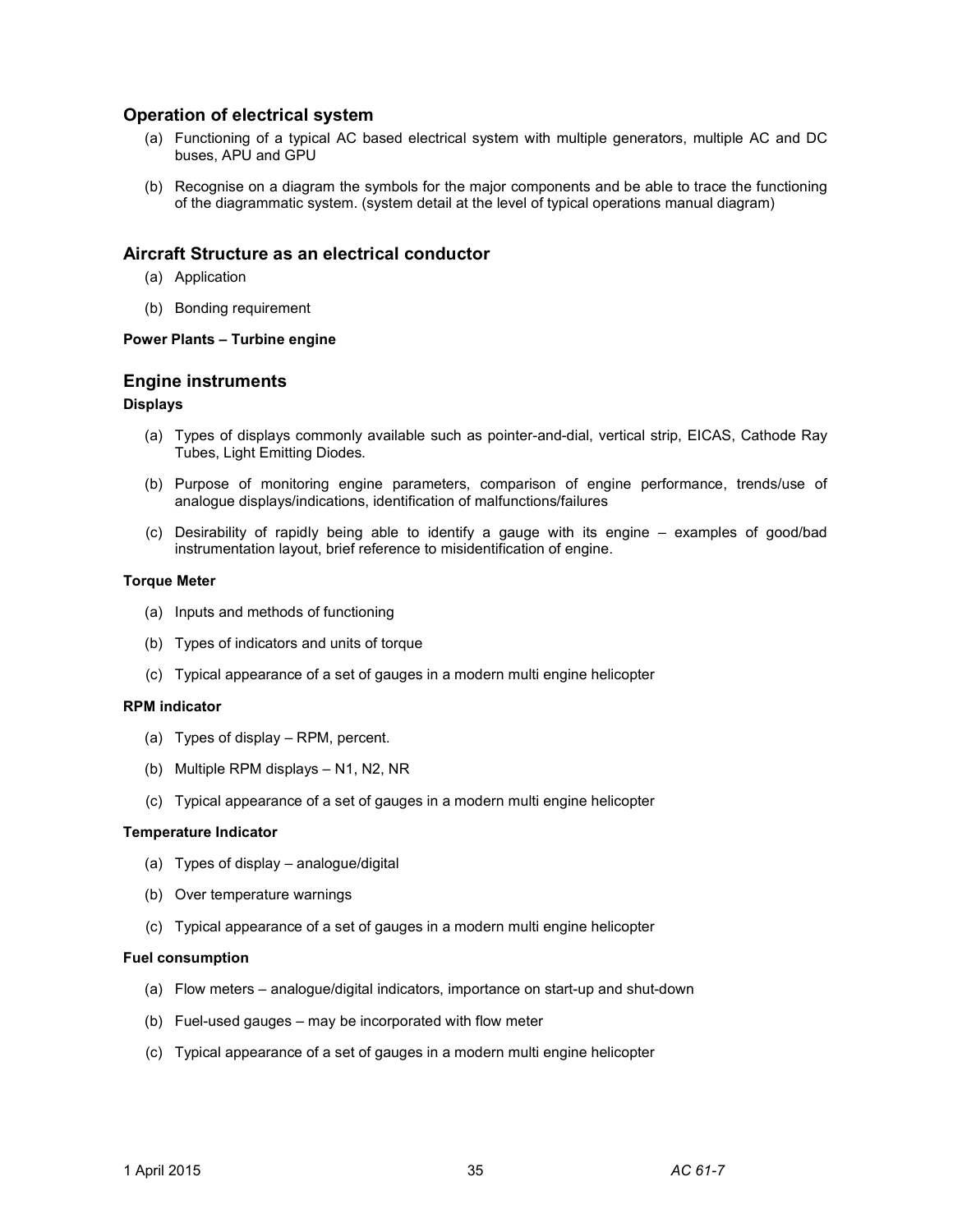#### **Total air temperature gauge (TAT)**

(Note: not an engine system gauge but included here for simplicity of coverage)

- (a) Purpose and functioning
- (b) Typical indicators

#### **Monitoring systems**

- (a) Indicators, units, warning systems,
- (b) Mechanical and electrical remote signal transmission systems
- (c) Health and Usage Monitoring System (HUMS) operation and indication

#### **Flight Instrumentation Systems**

### **Application of computers to aircraft**

- (a) Flight management systems
- (b) Performance management systems
- (c) Fly-by-wire

# **Electronic flight instrument system (EFIS)**

- (a) Advantages over conventional system
- (b) Typical inputs and outputs
- (c) Data input
- (d) Control panel display unit
- (e) Example of typical aircraft installation

#### **Flight management system**

- (a) Advantages over conventional system
- (b) Typical inputs and outputs
- (c) Data input
- (d) Control panel display unit
- (e) Example of typical aircraft installation

# **Stability, Augmentation and Automatic flight control system (AFCS) AFCS**

- (a) Purpose and function of AP common types, pitch, collective, other
- (b) Components
- (c) Typical Auto pilot (AP) controller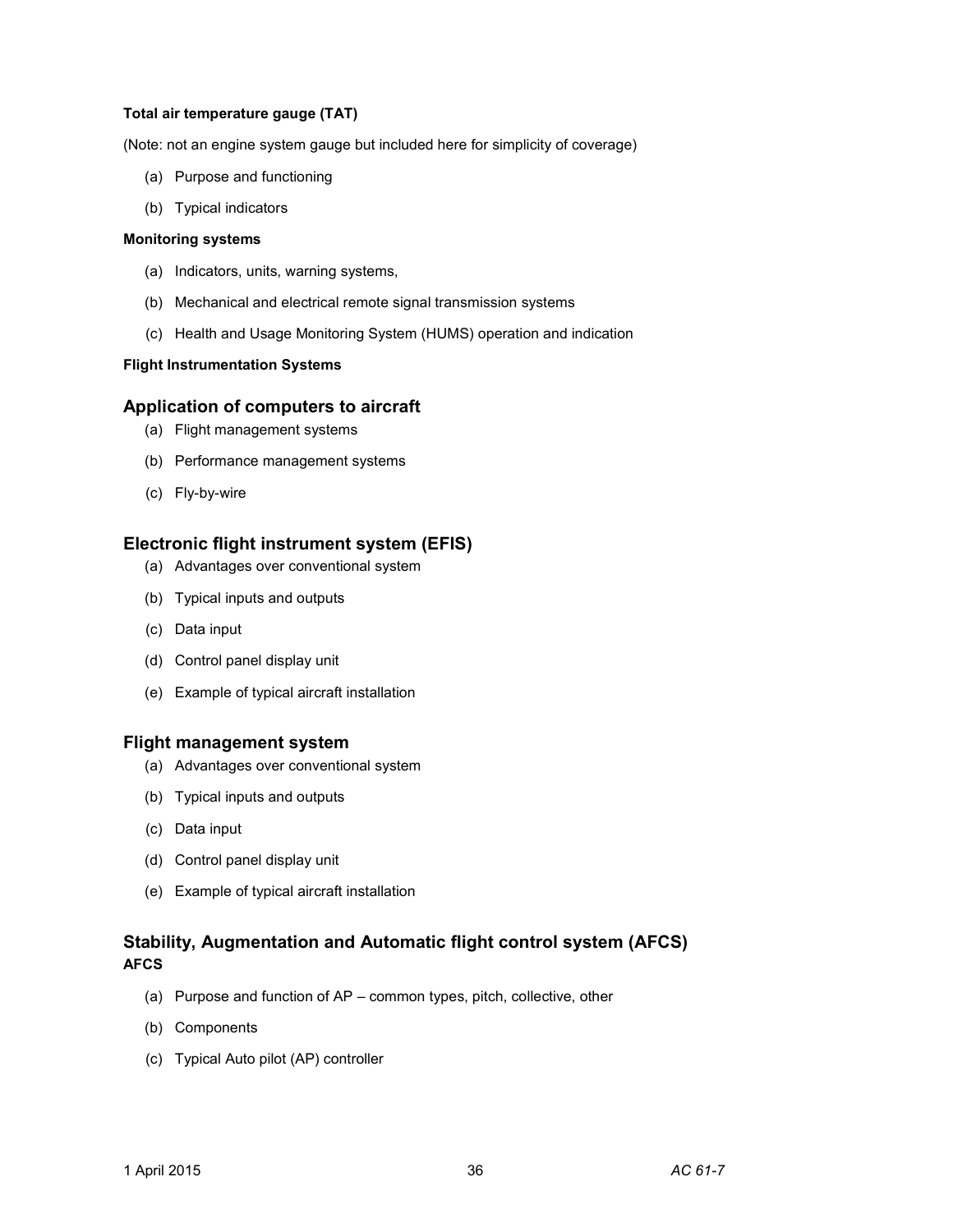- (d) Command and manual modes, typical sub-modes, stability augmentation system (SAS), attitude retention system (ARS/ATT), ALT/HDG/IAS hold, VOR/LOC/ILS/INS/GPS tracking, Flight management System (FMS) coupling, auto-hover
- (e) Typical limitations/restrictions

#### **Flight director (FD)**

- (a) Purpose/function of FD
- (b) Common types of presentation V bars, cross bars
- (c) Typical components
- (d) Typical FD controller
- (e) Typical modes of operation mode indicator

#### **Autoflight**

- (a) Relationship between FD and AP
- (b) Relationship between FMS and FD/AP
- (c) Redundancy requirements

# **Warning and recording equipment**

**Ground proximity warning systems (GPWS) and auto voice activated decision system (AVADS).** 

- (a) Purpose/function of GPWS
- (b) Modes of operation, operating envelopes
- (c) Hard and soft warnings aural and visual
- (d) Inputs and outputs
- (e) Limitations and restrictions
- (f) Typical GPWS display/control panel
- (g) AVADS principles of operation, warnings, limitations

#### **Traffic collision Avoidance system (TCAS)**

- (a) Purpose and function of TCAS
- (b) Operating envelope inputs and outputs
- (c) Aural and visual warnings
- (d) Limitations and restrictions
- (e) Typical TCAS display/control panel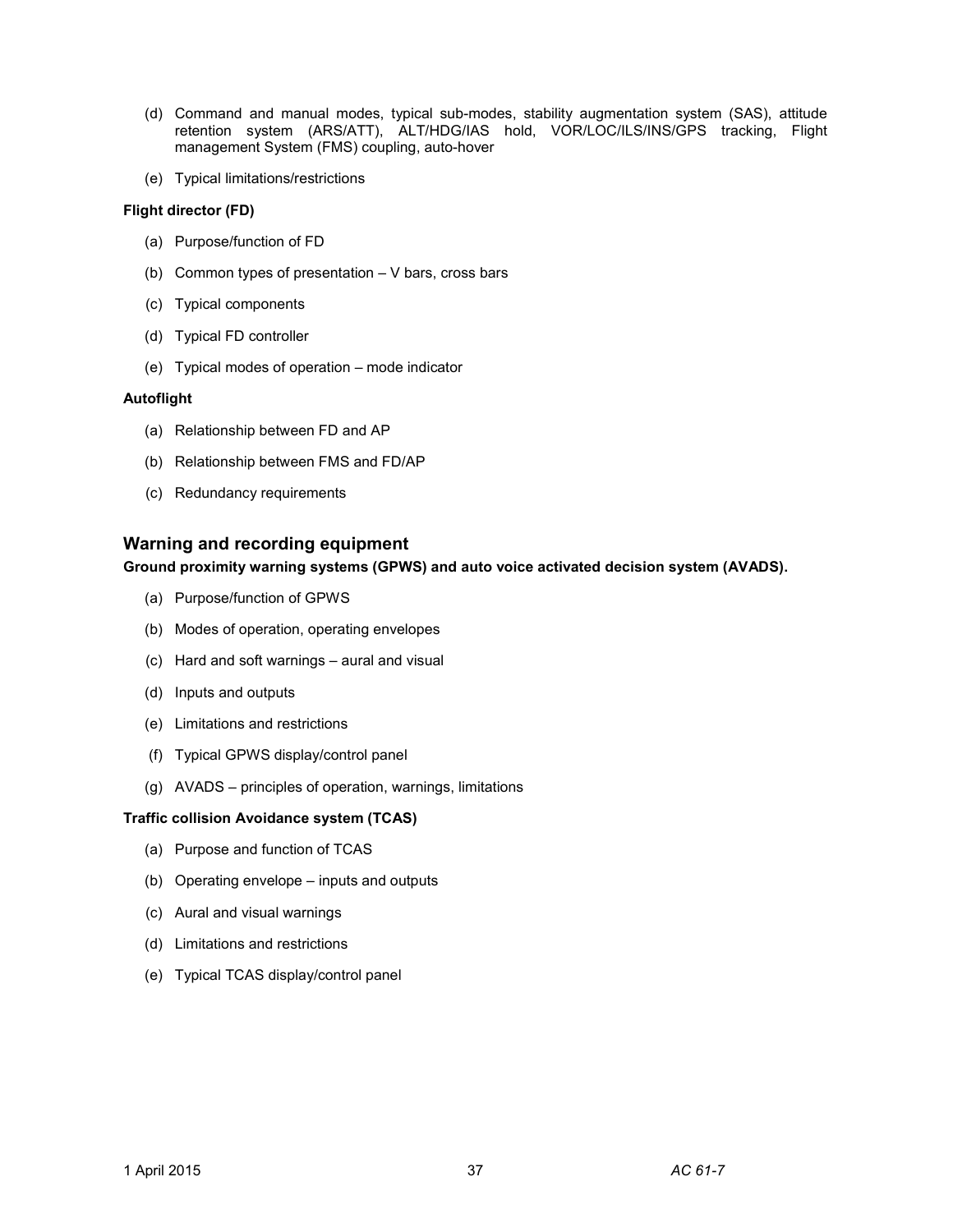#### **Rotor overspeed/underspeed warning system**

Inputs and outputs

#### **Flight data recorder (FDR)**

- (a) Purpose and function of FDR
- (b) Typical data coverage available
- (c) Physical appearance of a set of gauges of recorder and recorded data

#### **Health and Usage Monitoring system (HUMS)**

- (a) Purpose and function of HUMS
- (b) Down loading
- (c) Actuation

#### **Master warning systems (MWS)**

- (a) Purpose and function of MWS
- (b) Typical warning systems
- (c) Aural/visual outputs warnings, cautions
- (d) Typical displays provided
- (e) Take-off inhibiting of MWS outputs

#### **Fire detection, warning, extinguishing systems**

- (a) Types
- (b) Warnings
- (c) Limitations
- (d) Actuation
- (e) Effects

#### **Flight planning (helicopter) syllabus**

#### **Practical flight planning**

Complete a practical flight planning exercise using specified initial conditions and operations manual data. Other conditions may be inserted or varied enroute for test purposes. The exercise is intended as a consolidated test of a candidates ability to apply flight planning, performance and navigational principles and will include—

- (a) Calculation of take-off limits
- (b) Selection of take-off path / runway
- (c) Payload/fuel uplift capability
- (d) MTOW including limits imposed by cruise factors
- (e) Calculation of take-off distances
- (f) Preparation of weight and balance adjustment of load/fuel as required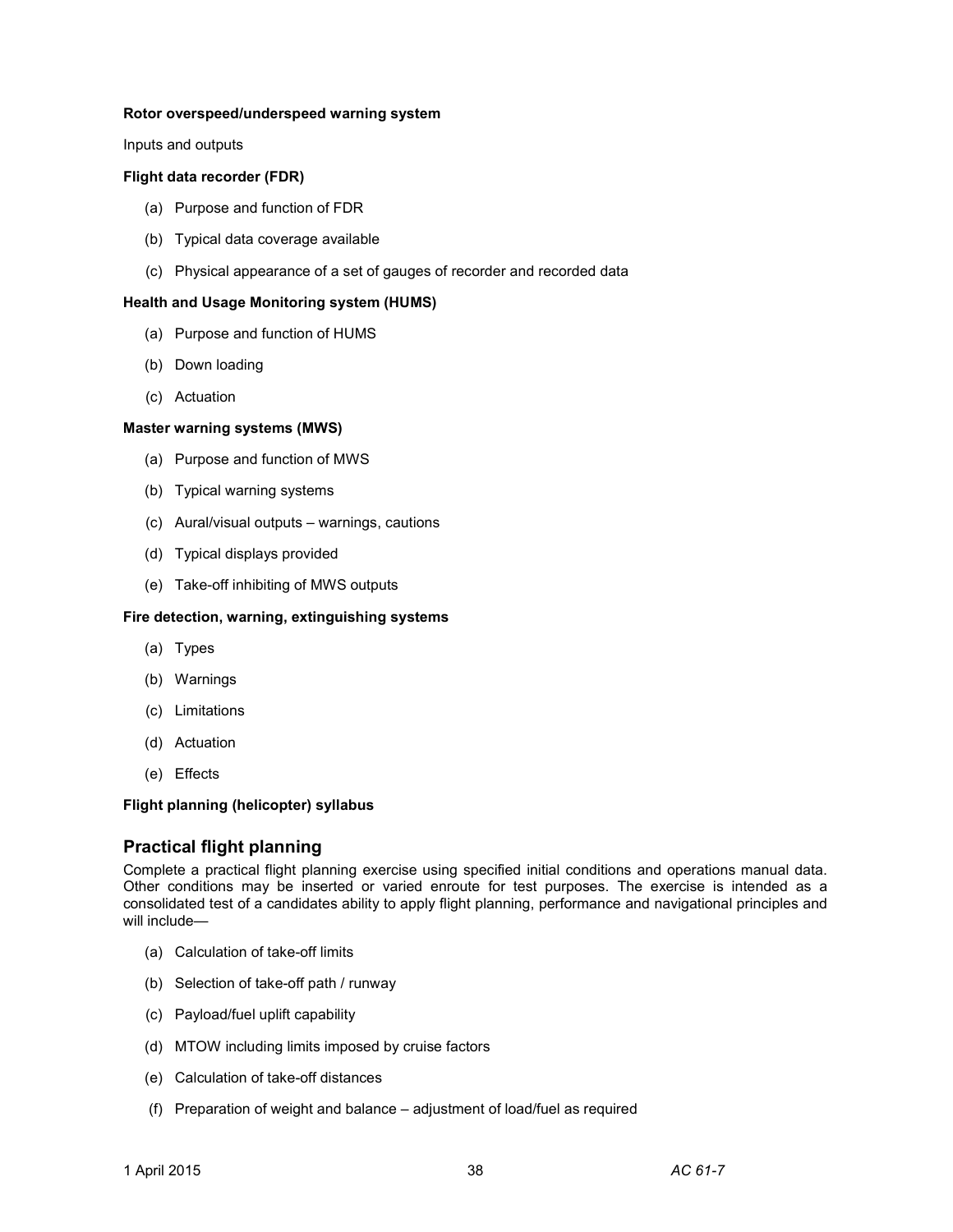- (g) Selection of route and altitude
	- (i) allowing for wind and temperature
	- (ii) based on given forecast or actual conditions
	- (iii) synoptic
	- (iv) sigmet
	- (v) winds
	- (vi) TAF METARs
	- (vii) include departure, destination and alternate requirements
- (h) Preparation of a fuel plan
	- (i) Sector fuel burns
	- (ii) mid zone weight
	- (iii) total fuel burn
	- (iv) alternate and reserve fuel
	- (v) total fuel required
- (i) preparation of a navigation plan
	- (i) sector times, distances, tracks
	- (ii) headings and ground speeds
	- (iii) minimum enroute altitudes
	- (iv) allowance for climb and descent
	- (v) lowest safe altitudes
- (j) Inflight computations, revisions or replanning
	- (i) fuel state, fuel requirements, fuel reserves
	- (ii) navigational progress, tracks, ETA's, enroute wind
	- (iii) diversion from track
	- (iv) change of cruising level
	- (v) engine-out flight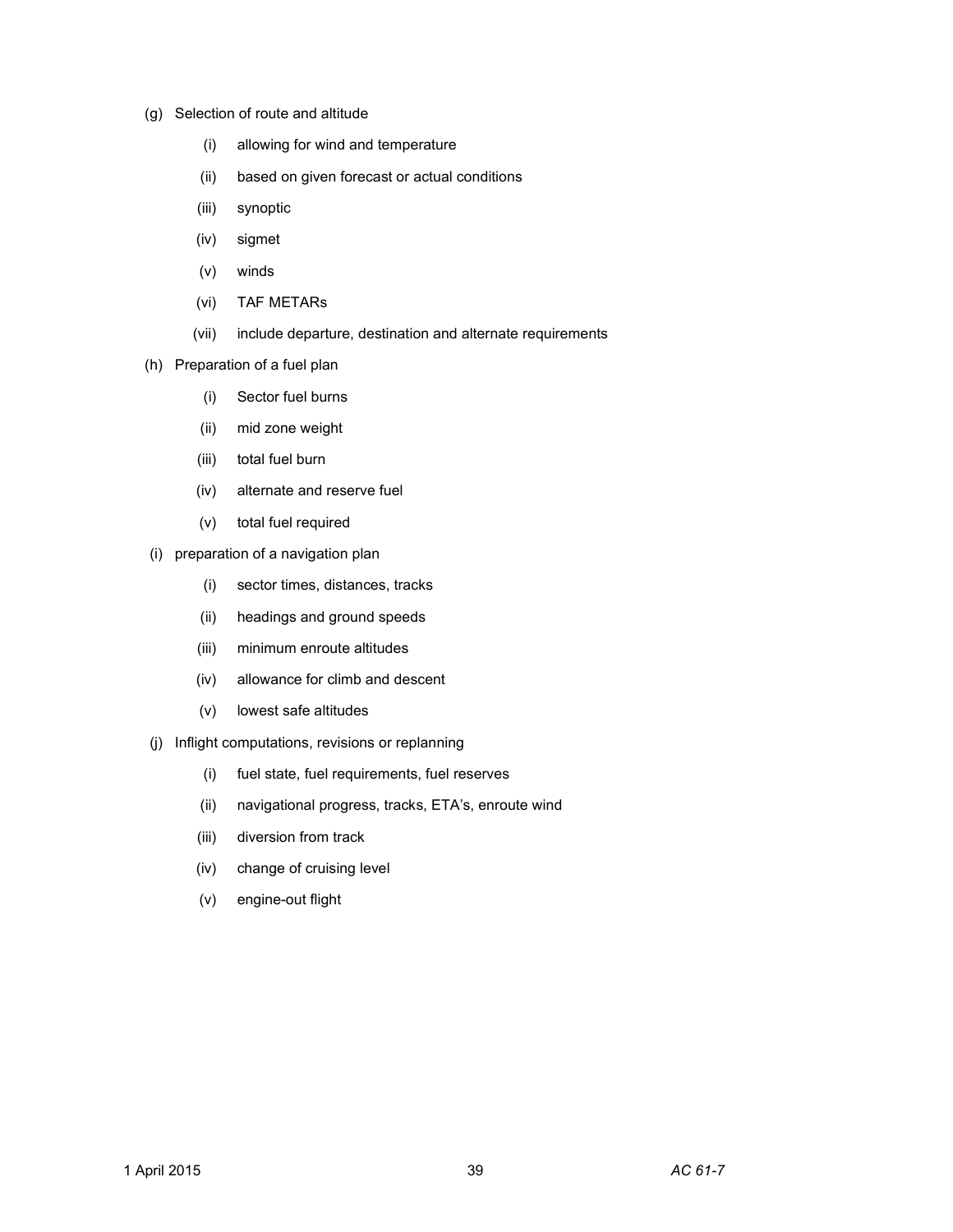#### **Performance and loading (helicopter) syllabus**

# **Take-off and landing performance Terminology**

Understand and be able to use terms in correct context

- (a) Speeds
	- (i) VTOSS, VYSE, VTOCS
	- (ii) max rate and max angle climb speed
	- (iii) CDP (speed/time) LDP
- (b) Distance
	- (i) TORR/TORA, TODR/TODA, ASDR/ASDA, LDR/LDA
	- (ii) balanced field length
	- (iii) clearway, stop-way
- (c) Weights
	- (i) TOW/MTOW, LW/MLW, ZFW/MZFW
	- (ii) basic operating weight
	- (iii) useable fuel
	- (iv) payload

# **Theory – take-off performance**

#### **Runway/helipads**

- (a) Derivation/basis of take-off distance
- (b) Derivation/basis of accelerate-stop distance delay factors assumed
- (c) Clearways and stopways function
- (d) Allowance for head/tail wind

# **Take-off performance**

- (a) Concept/purpose of take-off and segments
- (b) Composition of segments first, second, third, fourth
- (c) Take-off climb gradients
	- (i) distinction between gross and net gradient
	- (ii) purpose of net gradient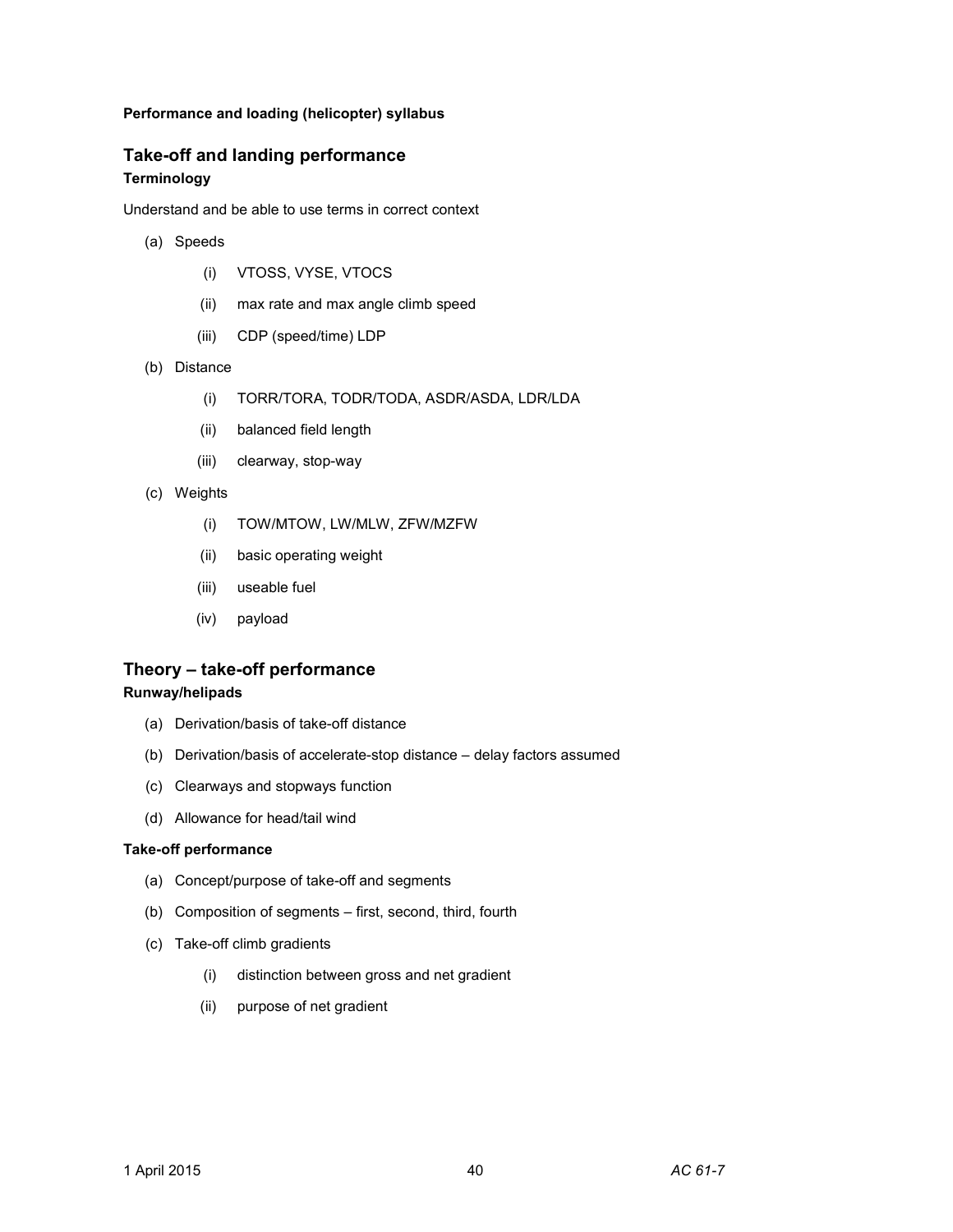- (d) Gradients required in each segment
	- (i) gross and net obstacle clearance requirements take-off area (IMC case only)
	- (ii) vertical clearance
- (e) Curved departures
	- (i) point at which turn may commence
	- (ii) bank angle
	- (iii) vertical clearance

# **Take-off weight restrictions**

#### **Factors affecting the maximum permissible take-off weight**

- (a) Structural limit
- (b) Enroute accountability VFR
- (c) Enroute accountability night/IFR
- (d) Second segment climb limit
- (e) Landing weight
- (f) Enroute climb requirement

#### **Power assessment**

#### **Practical application – take-off**

- (a) Use typical flight manual data to determine either
	- (i) MTOW on given runway or helipad
	- (ii) min runway length at given take-off weight incorporating any or all of the following variables – wind component, temperature, altitude, engine type and/or power setting

#### **Theory – landing performance**

- (a) Runway: Derivation/basis of landing distance
	- (i) certification of landing technique
	- (ii) factoring
- (b) Allowance for wind
- (c) Approach and touch-down
- (d) Determination of LDP
- (e) Landing weight restrictions
- (f) Factors affecting the maximum permissible landing weight
- (g) Effects of operating technique
- (h) Practical application landing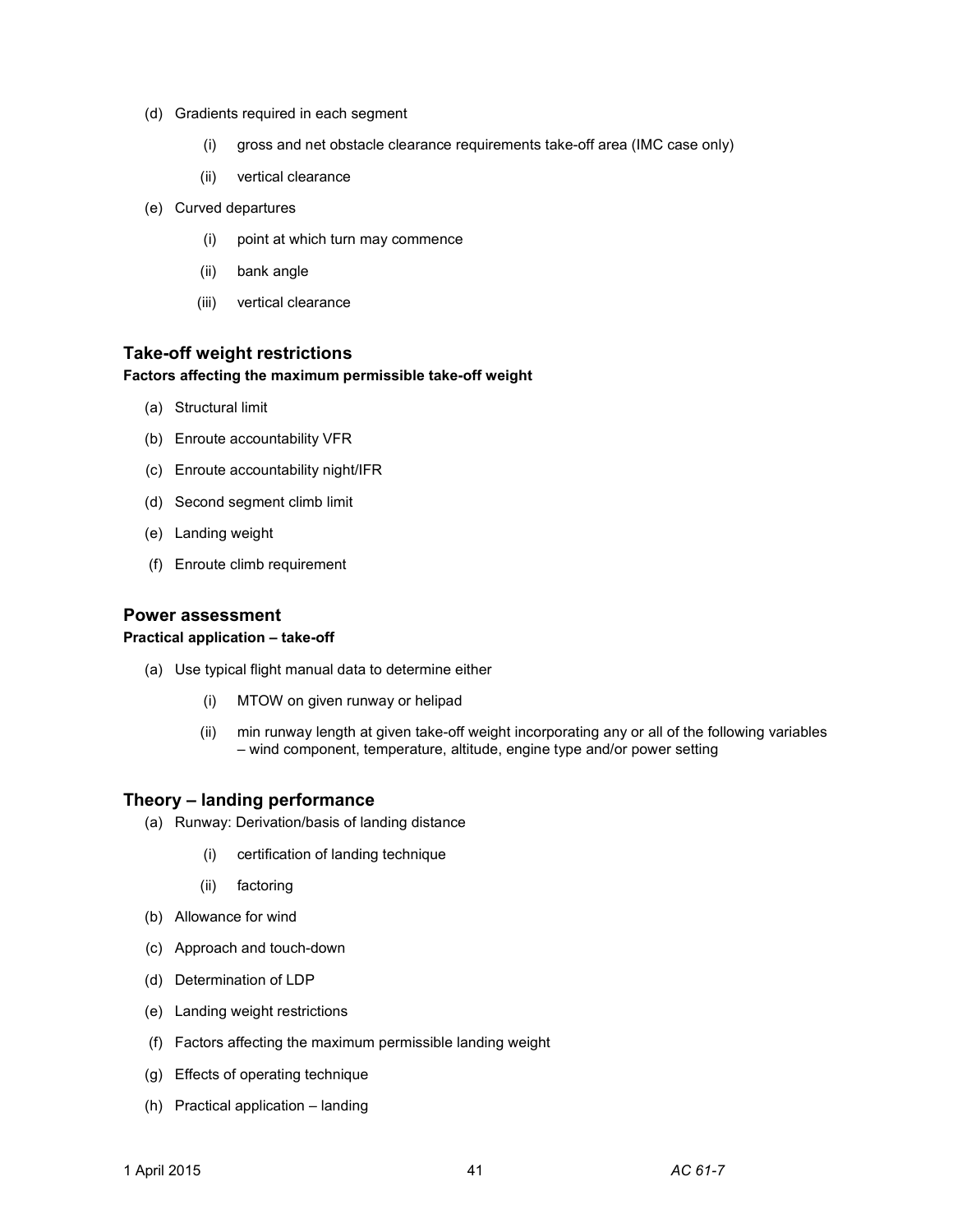- (i) Use typical flight manual data to determine MLW on given runway or helipad
- (j) Climb, cruise and descent performance
- (k) Understand and be able to use terms in correct context such as
	- (i) long range cruise (LRC)
	- (ii) specific range
	- (iii) point of no return (PNR)
	- (iv) point of safe diversion (PSD)
	- (v) equi-time point (ETP)
	- (vi) ISA and temperature derivatives such as ISA+10

### **Performance class-1 (Cat-A) performance calculations**

- (a) Cat-A take-off criteria
- (b) Cat-A landing criteria
- (c) Reject take-off distance performance graphs
- (d) Effect of wind on VTOSS speeds
- (e) WAT charts for weight, altitude, temperature performance
- (f) LDR as used for Cat-A performance for landing distance required

#### **Basis of speed Management**

### **Effect of altitude and temperature variations**

- (i) fuel consumption
- (ii) range
- (iii) specific range
- (iv) rate of climb

#### **Effect of operational decisions**

- (a) Factors affecting choice of cruise speed
- (b) Selection of descent point
- (c) Engine out considerations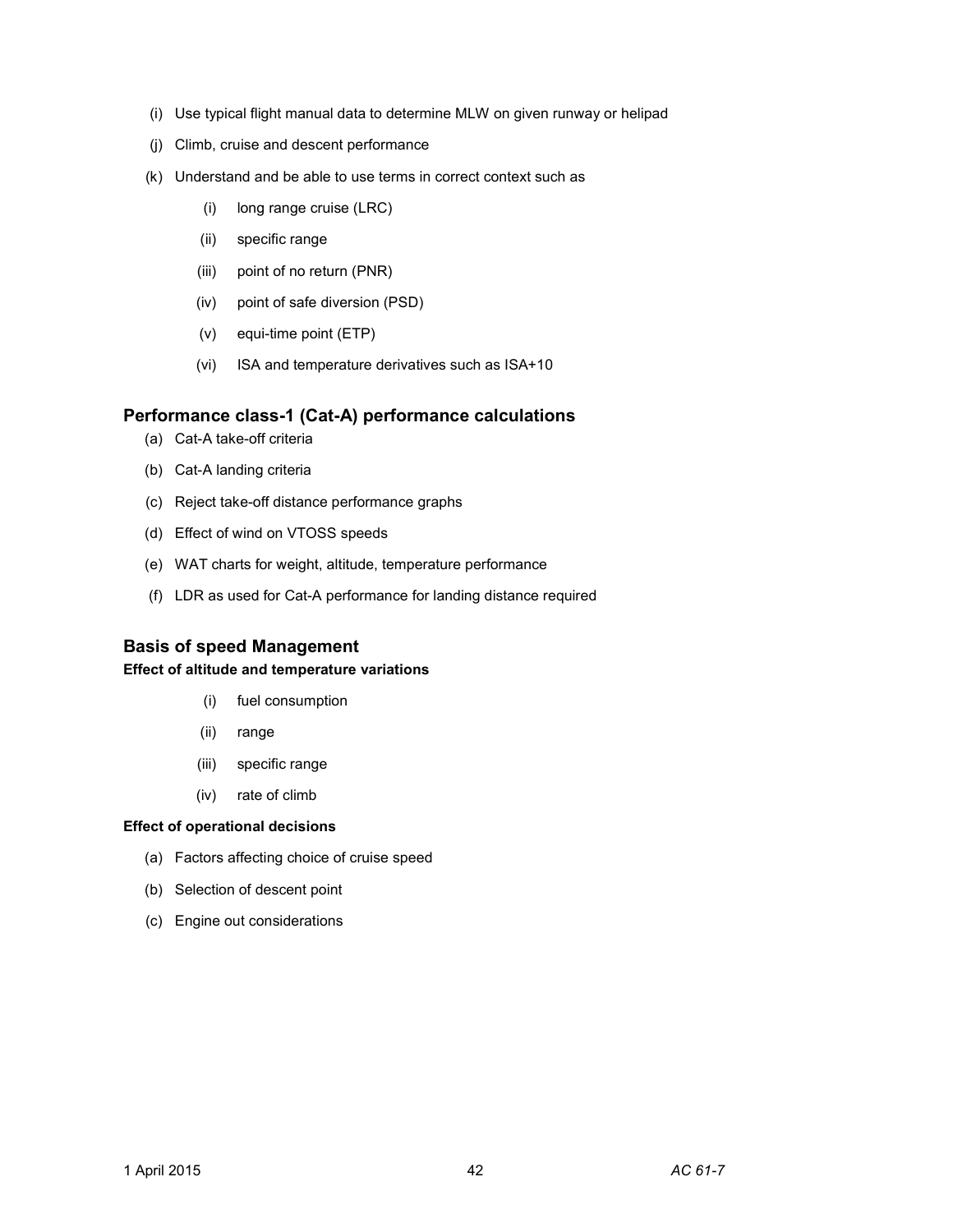#### **Enroute flight path gradients**

- (a) Enroute climb gradient
- (b) Enroute obstacle clearance (IMC case)
	- (i) horizontal distance from cloud
	- (ii) vertical distance from obstacles
	- (iii) net gradient required at minimum clearance
- (c) Drift down procedure and increased vertical clearance required

### **Practical application**

#### **Climb**

Given appropriate initial data including variations from ISA, use typical flight manual information to determine time distance fuel used to a given altitude, or altitude reached after a given time or distance

#### **Cruise and descent**

Given appropriate initial data, including variations from ISA, use typical flight manual information to determine, under normal and engine out conditions

- (a) Maximum and optimum cruise levels
- (b) TAS and fuel consumption at specific altitudes, adjusting for use of bleed air etc as required
- (c) Max weight or temperature at which specified performance and or altitudes can be obtained
- (d) Holding speeds and fuel consumption at specified and optimum altitudes
- (e) Appropriate descent points and calculate time of descent

# **Weight and Balance**

# **Terminology**

Understand and be able to apply in correct context the following terms and concepts

- (a) CG, CG index, CG envelope
- (b) Floor limits
- (c) Moment arm
- (d) Loading zones
- (e) Basic weight
- (f) Zero fuel weight
- (g) Average weights for flight crew, passengers and baggage
- (h) Approved load control system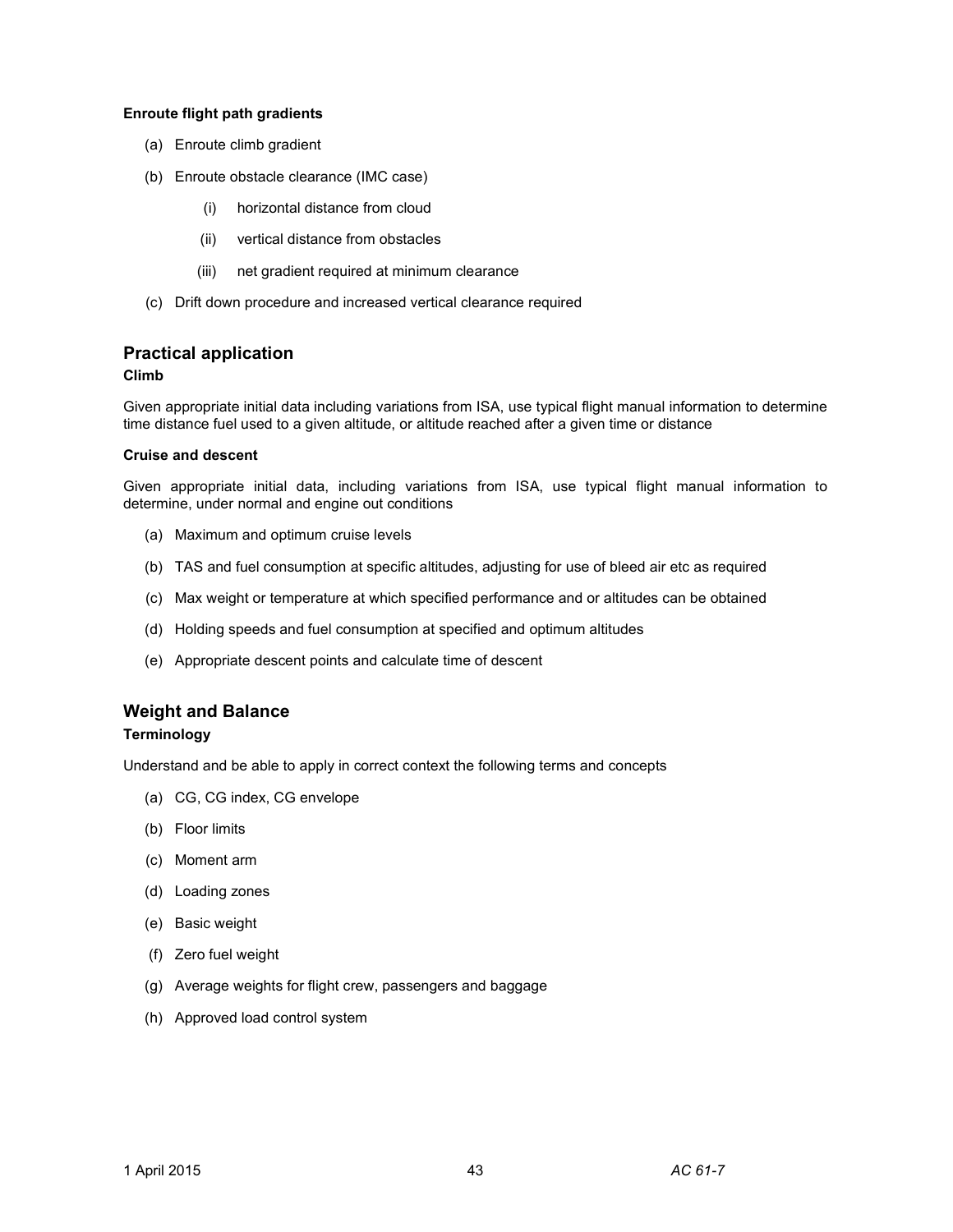### **Theory**

Basic weight and balance

- (a) Review basic theory of CG and moments
	- (i) CG index
	- (ii) CG envelope
- (b) Review standard terminology for weights
	- (i) Basic weight
	- (ii) Operating weight
	- (iii) Zero fuel weight
	- (iv) Fuel weight, payload
- (c) Understand the consequences of overloading on
	- (i) take-off performance
	- (ii) climb/cruise performance
	- (iii) aircraft structure
- (d) Understand the requirement for passenger seat allocation and need to control seating changes in large aircraft
- (e) Effect of weight on autorotation and landing

#### **Load control system**

- (a) Purpose and function of a load control system weight control authority
- (b) Approved load controlled (ALC) responsibility of ALC
- (c) Responsibilities of pilot in command pilots may assume responsibility of ALC
- (d) Load sheet requirements and contents

#### **Practical application**

Use typical flight manual information to extract weight and balance data

- (a) Given appropriate initial data, determine any or all of
	- (i) CG at empty weight
	- (ii) movement of CG with addition of fuel and payload
	- (iii) movement of CG due to fuel consumption in flight
	- (iv) effect of CG of raising/lowering undercarriage
- (b) Determine CG limits for take-off, cruise and landing
- (c) Determine adjustments required to the payload to permit operations within the CG envelope

Given appropriate initial data, assess a complete weight and balance proforma and determine whether it is acceptable for flight.

#### **Sling load / winch – effects on C of G**

# **Appendix IV – ATPL flight test syllabus**

#### **General**

The applicant will be required to provide a multi-engine aircraft (or flight simulator approved for that purpose) equipped for flight under IFR, with an approved intercommunication system and with an approved means of